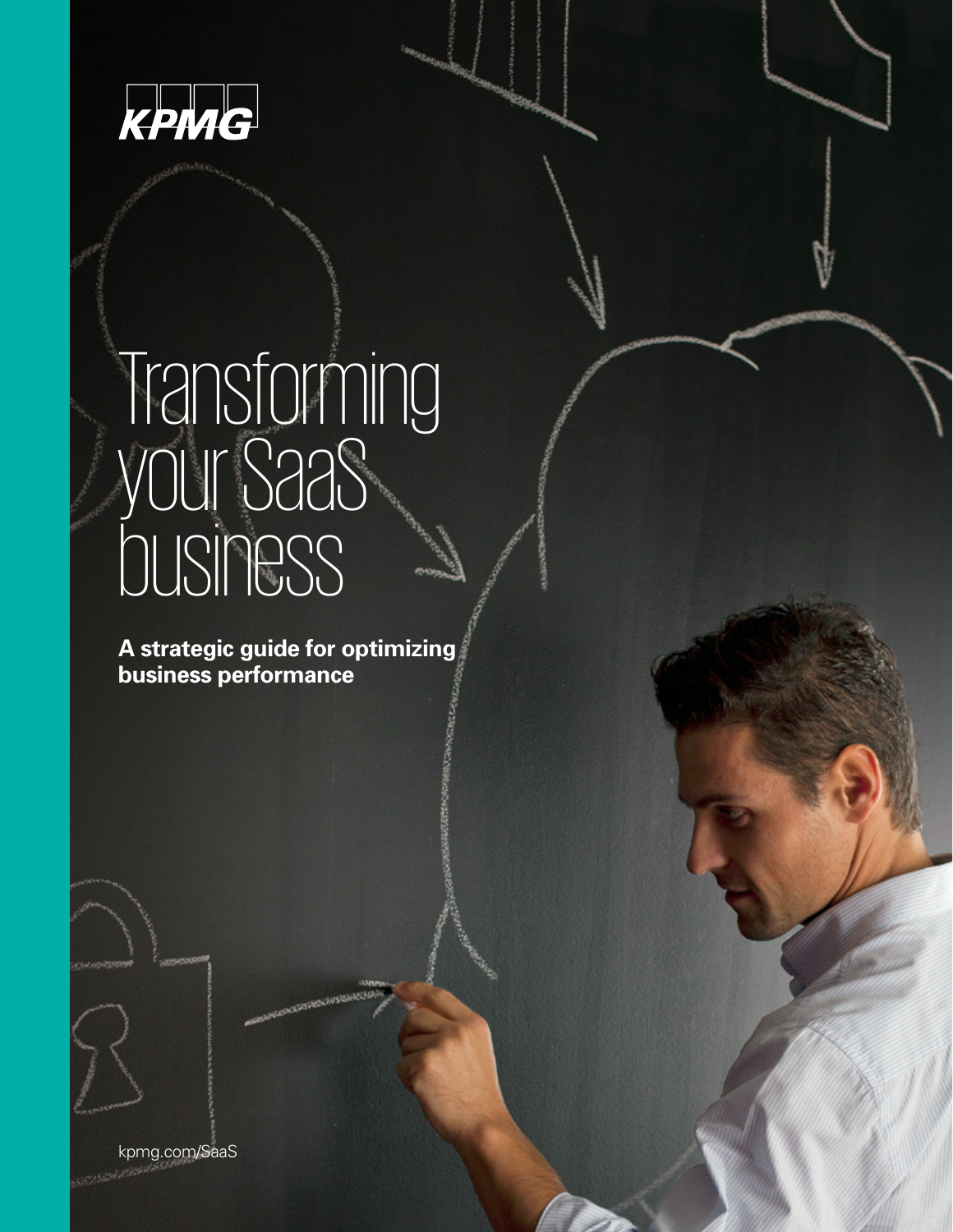# **Contents**

|  | <b>Executive Summary</b> |
|--|--------------------------|
|--|--------------------------|

- **4 Background:** Evolution of an Industry
- **11 Business Model Dynamics: A New Way of** Doing Business
- **18 Business Drivers: Optimizing Performance** for Success
- **39 Leading Practices:** Critical Steps for Achieving **Success**
- **44 | Appendix:** Strategic Drivers: Formulae and Examples

# Featured Industry Contributors

- **1** | Mark Hawkins, CFO, Salesforce.com
- **2** | **Neil Williams, CFO, Intuit**
- **2** Steve Cakebread, CFO, Yext
- **5 Mark Culhane, CFO, Lithium Technologies**
- **5 Bob L. Corey, CFO, CallidusCloud**
- **7** Ron Gill, CFO, NetSuite
- 8 | Mark Garrett, CFO, Adobe
- **9** Kevin Bandy, Chief Digital Officer, Cisco
- **13 R. Scott Herren, CFO, Autodesk**
- **15 Mike Kourey, CFO, Medallia**
- **16 Matt Quinn, CTO and EVP Products & Technology, TIBCO**
- **21 Clyde Hosein, CFO, RingCentral**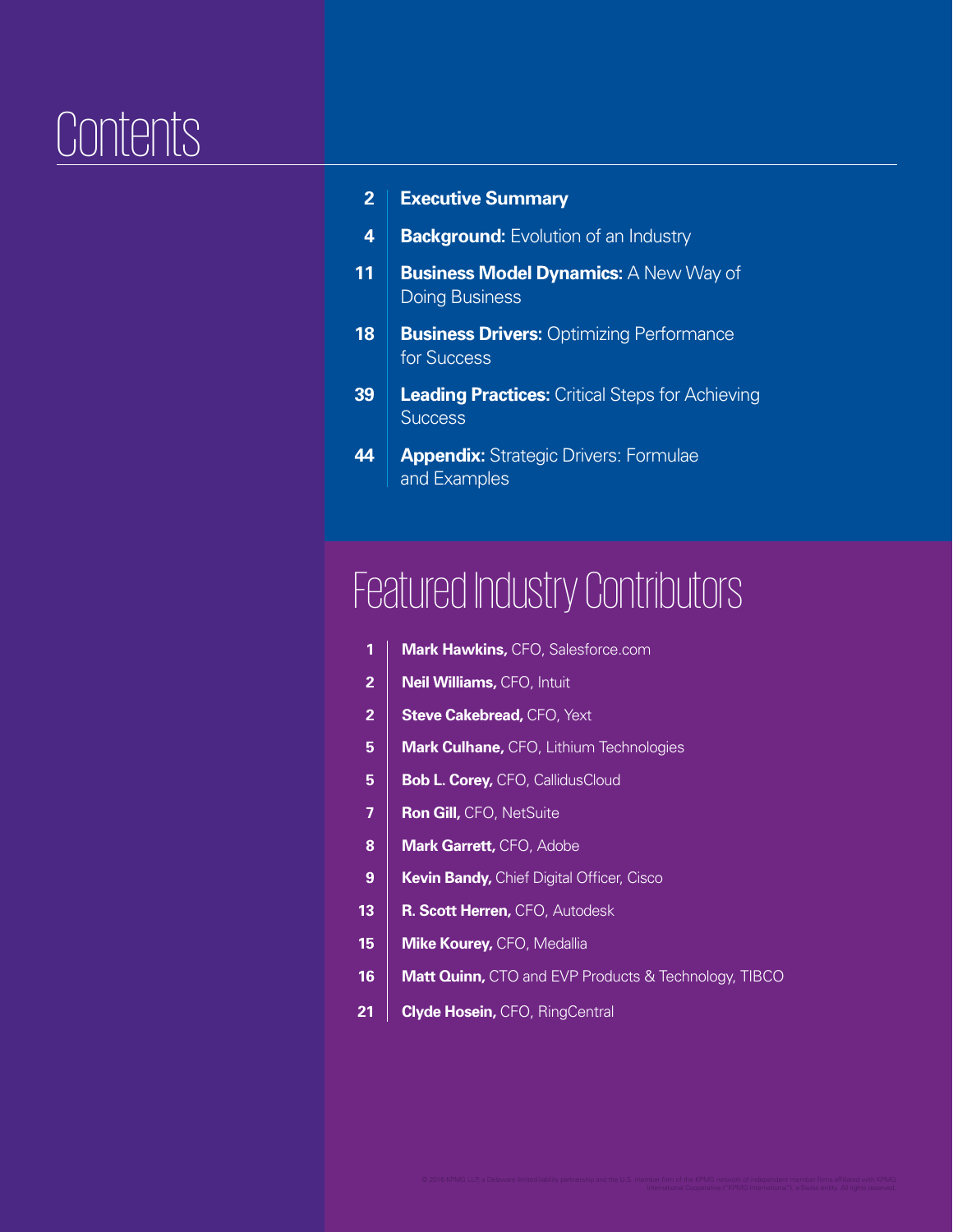Revolutionary changes in technologies have  $cone$  in waves  $-$  it brought us the mainframe, the client-server and the cloud. From our experience, the cloud is exciting in that it enables us to help our customers connect with their customers in a whole new way. As the pioneer in Cloud SaaS offerings, we have witnessed disruption across industries and the globe as people embrace this dramatically improved technology. **"**

As a CFO, the big opportunity is how best to support our respective companies in these times of innovation and disruption, pivoting to new technology models and business models in order to meet the modern day expectations and demands of customers and investors.

This publication, Transforming your SaaS business, A strategic guide for optimizing business performance, serves as a useful guide to gain a deeper understanding of the drivers and metrics across the balancing acts of growth, margin expansion and long-term sustainability and competitiveness. Using this knowledge, SaaS and software companies have a greater opportunity to accelerate their business transformations, improve their competitiveness and amplify their future financial success. **"**

– Mark Hawkins, CFO of Salesforce.com

# **In 2015, the worldwide market for SaaS software**  application sales will be with projections to grow more than double that, to \$33.4 billion

\$67.2 billion**,** by 2019.

Gartner, "Market Trends: Future Look at SaaS in the Application Markets", November 25, 2015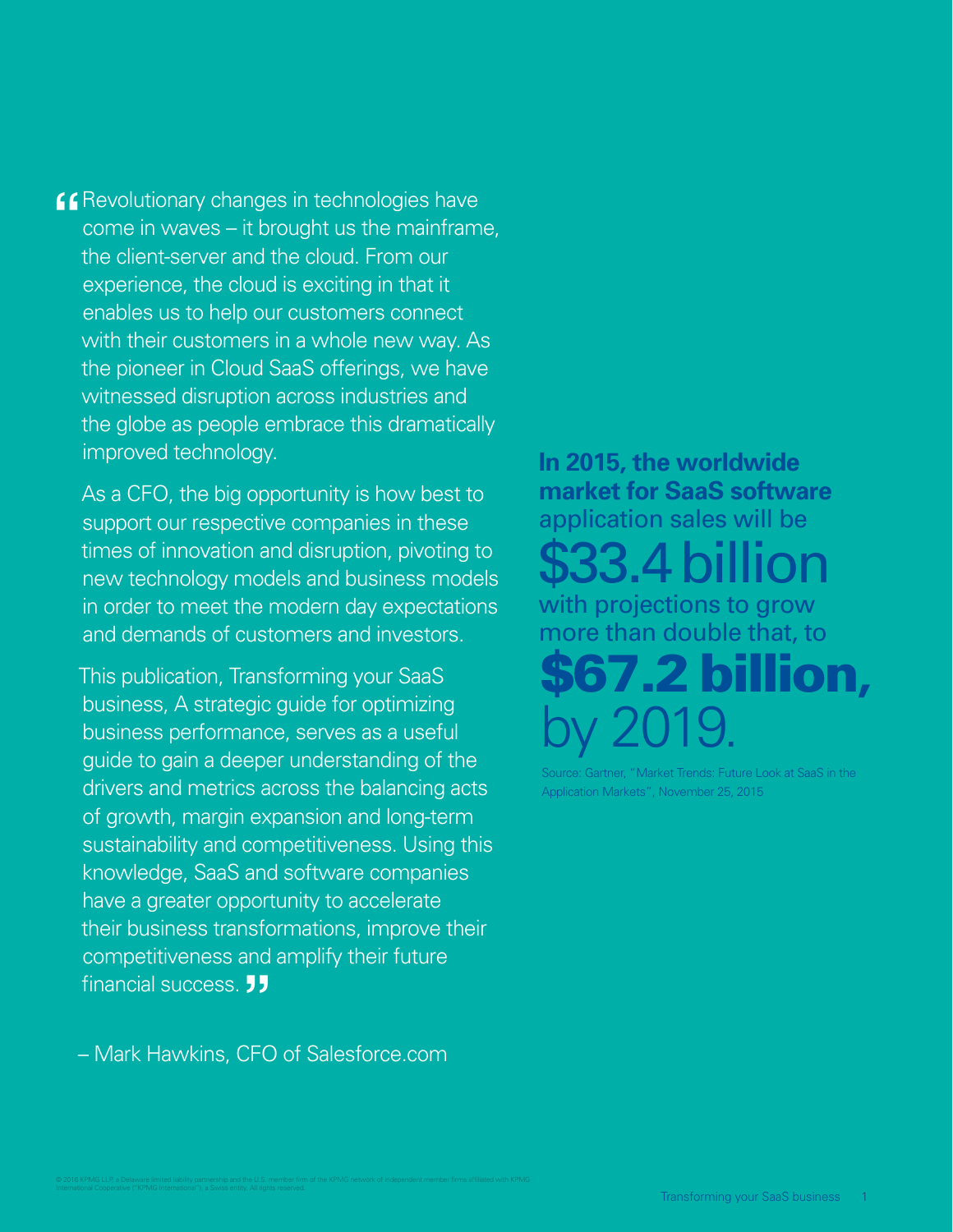# Executive summary

**The Cloud Service Providers (CSPs) market, and more specifically the Software-as-a-Service (SaaS) market, has evolved considerably since its inception in the 1990s. Whereas it began as a niche offering, primarily used by startups that recognized the benefits of computing in the cloud, it has since gained strong adoption among enterprises around the globe.** 

With lower operational costs than onpremise software, quick deployments, rapid product upgrades, flexible configurations, seamless integration, scalability, high availability and inherent security, there are tangible, competitive advantages for adopting a SaaS solution.

As enterprise adoption has increased, the number of SaaS solution providers has grown commensurately. With varying operational models and capabilities, these providers can be grouped into the following categories:

#### **1. Pure-SaaS solution providers**:

These companies were designed from the outset with a cloud/SaaSbased product offering. This category includes pioneering, cloud companies (Salesforce, NetSuite), as well as a number of startups and emerging high growth companies.

**2. On-premise software providers**: Responding to the increasing demand for cloud-based solutions, and to provide more predictability, some on-premise software vendors (Oracle, Adobe, Intuit) have transitioned to providing SaaS

solutions, either as an additional offering or as a replacement of their on-premise portfolio. Companies that enjoy a large maintenance revenue stream have adopted a hybrid strategy where the onpremise and SaaS offerings coexist, while some are pursuing a complete business model transition to SaaS offering. Some providers have also started adopting a "freemium" licensing model, providing the software code for free and charging for services and support.

**3. Integrated Technology and Product companies**: These include integrated technology companies (IBM, HP and Cisco) and product companies (GE and Siemens) that have integrated SaaS offerings into their core businesses. With their subscription-based model, the SaaS offering allows them to earn recurring revenue streams.

### **A new way of doing business**

The SaaS business model differs markedly from that of traditional software businesses, with unique challenges for product and pricing, research and development, sales and marketing, service and support and finance. As a result of these differences, SaaS companies must be managed differently than traditional onpremise software companies.

### **SaaS business drivers**

As a result of this distinct management approach, the SaaS business requires a different set of drivers and metrics to measure business performance and efficiency, for each type of SaaS company — pure-SaaS, on-premise software company, integrated technology/ product company—weighing the significance of these metrics differently**.**

" Transforming your SaaS business" is thorough and comprehensive. It's always good to step back and remember the strategic rationale for some of the choices we work with day by day. As the article describes, I believe the SaaS model is a better way for customers to use software and for companies to build and deliver it, as it actually enables faster development, delivery and adoption."

—Neil Williams, CFO of Intuit

" Transforming your SaaS business" is a complete tutorial and describes the proper metrics and measures needed to have successful SaaS business. All the metrics described are important to have a successful SaaS company. The key metrics I focus on are Growth in Customers, Growth in ACV, Growth in Deferred Revenue and Growth in Cash Operating Cash Flow. These metrics help the company focus on improving the value of the business."

—Steve Cakebread, CFO of Yext

This paper highlights the transformational priorities and critical challenges for the SaaS business, with an underlying goal of providing a framework for achieving long-term success.

For more information about this publication, or to learn how KPMG can help your Cloud (SaaS) business, please contact us:



**Prasadh Cadambi** Partner, Technology Industry +1 650-793-4129 scadambi@kpmg.com



**Satya Easwaran** Partner, Advisory +1 650-391-5365 seaswaran@kpmg.com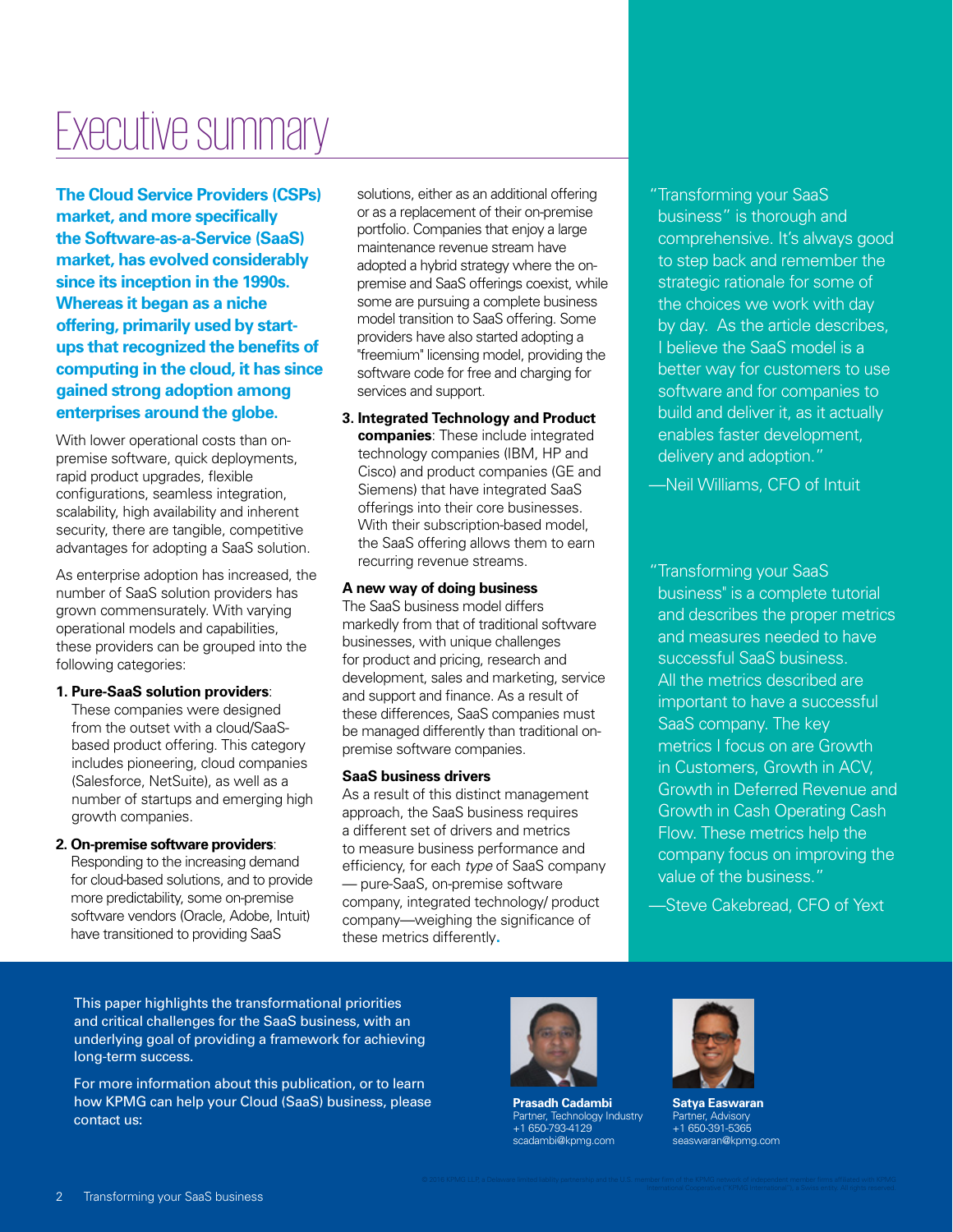# Metrics Blueprint for SaaS Businesses: A Strategic Framework

This publication provides a strategic framework for increasing growth, profitability and sustainability for the SaaS business. We present strategic drivers along with key metrics used to assess performance at each stage in the business lifecycle — launch, scale/optimization and stabilization (see illustration immediately below; highlighted metrics are "must haves" for success).

Because of their inherent complexity, these drivers and metrics must be measured and interpreted correctly in order to be applied effectively whether internally, externally or both. Throughout this publication, we describe these metrics in detail and explain how to incorporate them into a successful business strategy, providing calculation

methodology for each metric in the appendix.

#### **The road to success**

Successful implementation of the metrics blueprint is a top-down challenge for SaaS companies, which must review and transform their existing enterprise performance management frameworks and operating models.

| <b>Key stages of growth</b>               | Launch D                                                                                                                                                                                                                                                                                                                                                                                                                                                                                                                                                                     | <b>Scale and Optimize ▶</b>                                                                                                                                                                                                                                                                                                                                                                                                                                                                                                                                                                                               | Stabilize $\blacktriangleright$                                                                                                                                                                                             |
|-------------------------------------------|------------------------------------------------------------------------------------------------------------------------------------------------------------------------------------------------------------------------------------------------------------------------------------------------------------------------------------------------------------------------------------------------------------------------------------------------------------------------------------------------------------------------------------------------------------------------------|---------------------------------------------------------------------------------------------------------------------------------------------------------------------------------------------------------------------------------------------------------------------------------------------------------------------------------------------------------------------------------------------------------------------------------------------------------------------------------------------------------------------------------------------------------------------------------------------------------------------------|-----------------------------------------------------------------------------------------------------------------------------------------------------------------------------------------------------------------------------|
| <b>Strategic Drivers</b><br><b>Growth</b> | <b>Customer Growth</b><br>- Customer Lifetime Value<br>- Number of customers<br><b>Revenue Growth</b><br>- Total Contract Value<br>– Backlog<br>- Annual Contract Value (ACV) and Average<br><b>ACV</b><br>- Bookings<br>- ACV to Billings ratio<br>- Recurring Revenue (ARR/MRR/QRR)<br>- Average Revenue per User or per Account<br>- Deferred Revenue<br>- Time to recognize deferred revenue                                                                                                                                                                             | <b>Customer Growth</b><br>- Customer Lifetime Value<br>- Subscriptions/customer<br>- Billings Customers<br><b>Revenue Growth</b><br>- Total Contract Value<br>- Backlog<br>- ACV and Average ACV<br>- Bookings<br>- Calculated Billings<br>- ACV to Billings ratio<br>- Recurring revenue<br>- Average Revenue per user or per account<br>- Deferred revenue<br>- Time to recognize deferred revenue                                                                                                                                                                                                                      | <b>Customer Growth</b><br>- Customer Lifetime Value<br>- Billings/customers<br><b>Revenue Growth</b><br>$-ACV$<br>- Bookings<br>- Calculated Billings<br>- Recurring revenue                                                |
| <b>Profitability</b>                      | <b>Costs</b><br>- Customer Acquisition Costs<br>- Research & Development Costs/Sales<br>- Sales costs/Sales<br>- Marketing costs/Sales<br><b>Margins</b><br>- Recurring Margins<br>- Gross Margins<br>- Service Margins Mix<br><b>Cash flow</b><br>- Cash flow from operations<br>$-$ Operating cash flow margins<br>- Net cash per share<br>- Free Cash Flow<br>- Months up-front                                                                                                                                                                                           | <b>Costs</b><br>- Cost to Serve<br>- Research & Development Costs/Sales<br>- Sales costs/Sales<br><b>Margins</b><br>- Recurring Margins<br>- Gross Margins<br>- Service Margins Mix<br><b>Cash flow</b><br>- Cash flow from operations<br>- Operating cash flow margins<br>- Net cash per share<br>- Free Cash Flow                                                                                                                                                                                                                                                                                                       | <b>Costs</b><br>- Cost to Serve<br><b>Margins</b><br>- Recurring Margins<br>- Gross Margins<br><b>Cash flow</b><br>- Cash flow from operations<br>- Operating cash flow margins<br>- Net cash per share<br>- Free Cash Flow |
| <b>Sustainability</b>                     | <b>Sales Effectiveness</b><br>- Growth Efficiency Index<br>- Sales and marketing efficiency<br>- Lead Velocity Rate<br>- Sales cycle length<br>- Average Contract Length<br>- Renewal Rate<br>- Customer Acquistion by Channel<br>- Typical acquisiton path<br>- Leads-to-trial conversion rate<br>- Trial-to-paying-account conversion rate<br><b>Retention</b><br>- Customer churn<br>- Gross revenue churn<br>- Quick Ratio<br><b>User adoption</b><br>- Products per customer<br>- Number of features accessed per customer<br>- Net Promoter Score<br>- Altitude metric | <b>Sales Effectiveness</b><br>- Growth Efficiency Index<br>- FTE's drivers (i.e. ARR/Sales FTEs)<br>- Sales and marketing efficiency<br>- Lead Velocity Rate<br>- Sales cycle length<br>- Average Contract Length<br>- Renewal Rate<br>- Leads-to-trial conversion rate<br>- Trial-to-paying-account conversion rate<br><b>Retention</b><br>- Customer churn<br>$-$ Gross revenue churn<br>- Dollar-based Net Expansion Rate<br><b>User adoption</b><br>- Products per customer<br>- Number of features accessed per customers<br>- Volume and type of SupportTickets Raised<br>- Net Promoter Score<br>- Altitude metric | <b>Retention</b><br>- Gross revenue churn<br>- Net revenue churn<br>- Dollar-based Net Expansion Rate<br><b>User adoption</b><br>- Volume and type of Support Tickets Raised<br>- Net Promoter Score                        |

© 2016 KPMG LLP, a Delaware limited liability partnership and the U.S. member firm of the KPMG network of independent member firms affiliated with KPMG<br>International Cooperative ("KPMG International"), a Swiss entity. All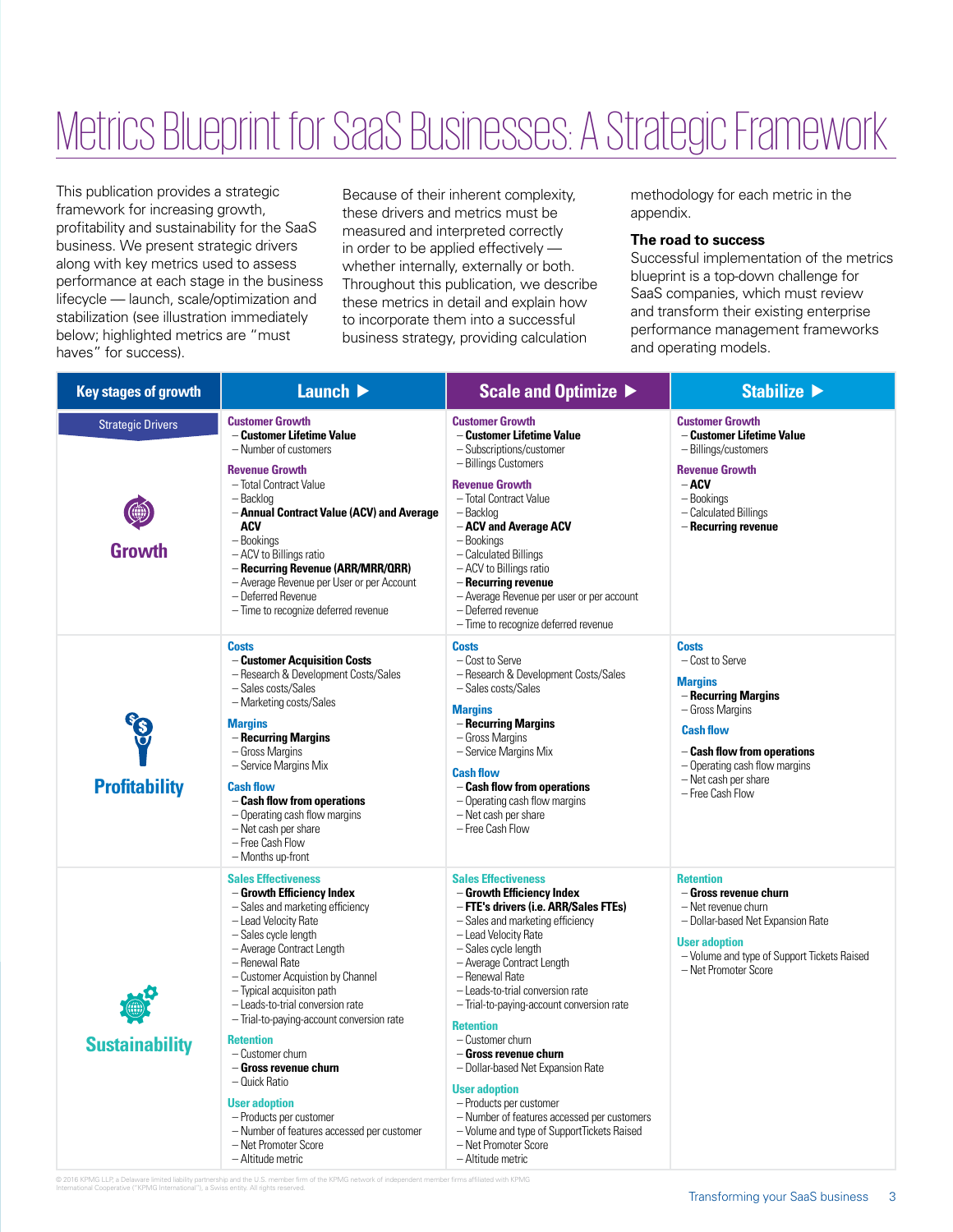# Background

**Evolution of an industry**

**SaaS installed workloads**  represent 50% of **the total cloud workload and are** growing at a compound annual growth rate of 34% (2014-2019)

**IDC predicts the share of SaaS** globally will grow from 20% **in 2015** to 30% **by 2019**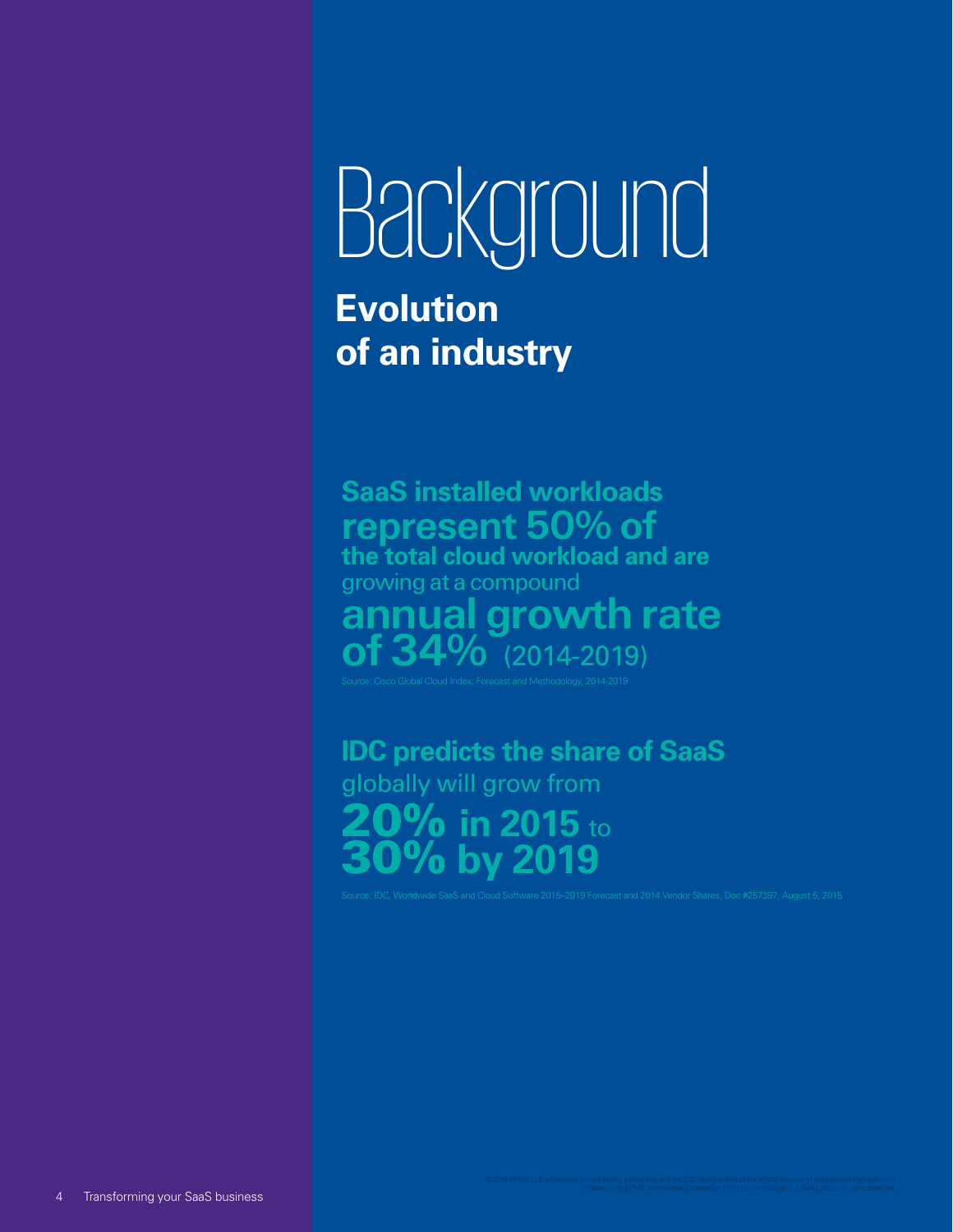# Background: Evolution of an industry

**The Software-as-a-Service (SaaS) market has grown considerably while undergoing significant change since the late 1990s, when it began as an alternative way of delivering software.** 

**While the earliest SaaS offerings included a handful of major players such as Salesforce and NetSuite, the market is now very competitive, with a wide variety of business models.** 

The adoption of SaaS is in large part attributable to the number of competitive advantages that it offers compared to a traditional software licensing model, such as more flexible configurations, reduced costs that are more predictable, and faster deployments.

As the corporate adoption rate of SaaS grew, the industry moved from edge applications to core, with a proliferation of providers which developed SaaS offerings for an expanded field of domains, including HR, talent management, finance and accounting. Today, Customer Relationship Management (CRM), Enterprise Content Management (ECM), Customer Experience Management (CEM) and Enterprise Resource Planning (ERP) are the most profitable SaaS offerings. As per Gartner's estimates, Business Intelligence (BI), digital content creation, office suites and CRM comprise high-growth areas (year-on-year growth between 25-45 percent in 2015).\*

\* Source: Gartner, "Market Trends: Future Look at SaaS in the Application Markets", November 25, 2015

While the SaaS market keeps growing, a number of new considerations are shaping the industry, given the key role scalability, high availability, security and data residency play in the decision criteria for adopting SaaS in an enterprise environment. Data residency, for instance, can have a significant impact on global SaaS operations, as illustrated by the recent decision by the European Court of Justice (October 2015) to overturn the Safe Harbor agreement between the EU and US, requiring additional measures to transfer EU cloud data to the United States. As SaaS providers become more mature, enterprise SaaS implementation projects are also becoming larger in terms of scale and scope. Some providers have begun integrating social media components into their offerings, a differentiating element in what is increasingly a highly competitive SaaS market.

With global corporate demand for SaaS solutions growing steadily, a growing number of solution providers (on-premise software providers and integrated technology and products companies), have entered the SaaS marketplace, each with a goal of delivering greater value, increased revenue and the ability to monetize intellectual property.

"Transforming your SaaS business' provides a fantastic framework for management teams and investors on how to measure and evaluate a SaaS business through the key stages of growth. SaaS businesses are fundamentally different than traditional software companies given customers don't own or have the burden of operating the software. As a result, how you build and operate the software, support it, sell it, and bill for it requires alignment across the entire organization. This guide concisely lays out the key considerations and metrics to measure each step of the way."

— Mark Culhane, CFO of Lithium Technologies

The evolution to the digital marketplace has set the stage for a Buyer-led economy. Transforming your business to the Cloud is essential to compete in this new digital marketplace. The Cloud completely disrupts the old market methods for competing and communicating."

— Bob L. Corey, CFO of **CallidusCloud**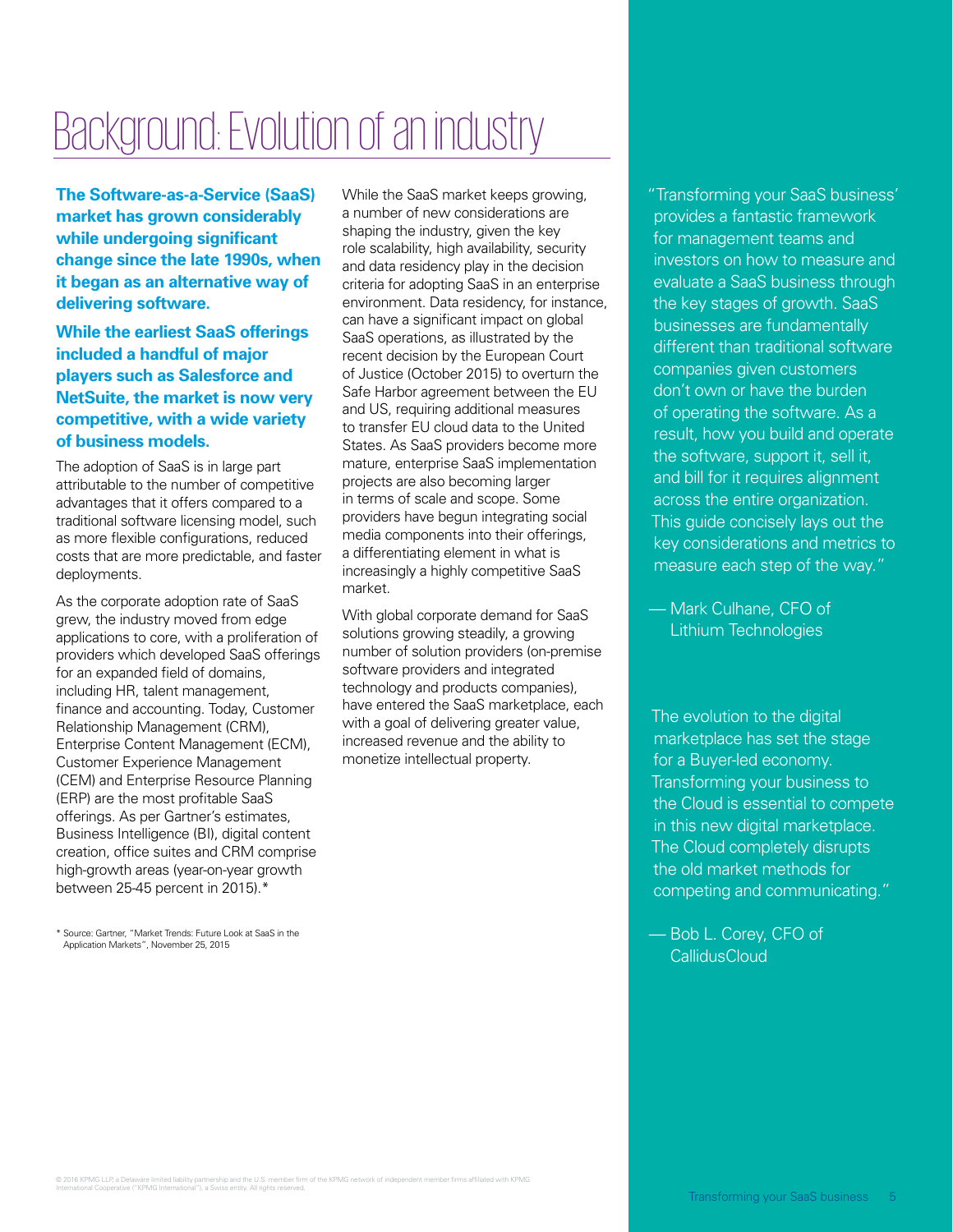# Background: Evolution of an industry (continued)

**The primary categories of SaaS providers include the following:**

### **1. Pure-SaaS solution providers**

Pure-SaaS providers are "born in the cloud", which means that their product offering was designed to be cloud/ SaaS– based from the outset.

Most pure SaaS providers began as technology start-ups, and many of them went public after recording rapid growth and maturity. The 2015 estimated median sales growth for U.S-based public emerging software companies was 47 percent, according to Goldman Sachs.

Pure SaaS solution providers are often rewarded for their first-mover advantage as well as the fact that their solutions were built with a cloud native delivery model. As a result, they have enjoyed higher valuations, a reflection of their primary business model attributes:

- **A. Exponential growth, particularly in the early years, partly due to the compounding impact of renewals and add-on sales**
- **B. Predictable revenue streams, including annuities**
- **C. Long-term profitability (margins in the short terms are invested in growth), supported by economies of scale within the SaaS business model**

Pure SaaS providers may face critical operational challenges, including:

- Vendor solvency is a vulnerability that impacts both the customer and provider. SaaS providers must therefore track cash flow metrics closely, particularly during the launch phase. This becomes less of an issue as they scale and become established market players.
- Contract and Service Level Agreements requirements are likely to require a robust contract management cadence for both customer and provider. For SaaS providers, this may also include requests for periodic data backup.

With the above in mind, below are the key transformational priorities and "must have" metrics that pure SaaS solution providers should consider:

### **Types of offerings**

Horizontal offering: specific product aimed at a broad number of customers in multiple industries

Vertical offering: complete solutions tailored for customers in a specific industry

### **Competitive edge**

Cloud experience, no on-prem legacy issues, cost benefits, flexibility and scalability

### **Providers Examples**

- Salesforce
- Adobe

– Yext

– Medallia

– Lithium Technologies

- Netsuite
- RingCentral

### **Key transformational priorities**

- **1. Developing a modular service-oriented architecture** to support new technologies and features and allow scalability
- **2. Adopting cloud-based subscription platforms and billing & pricing systems**
- **3. Elaborating cloud specific sales compensation plans**, carefully set goals and index on relevant SaaS metrics
- **4. Building and nurturing a robust partner ecosystem**
- **5. Adopting an integrated approach in operating the product, sales and marketing functions throughout the product release cycle, to iterate faster**

### **"Must Have" Metrics**

- **ACV/ ARR on a disaggregated basis**
- **Recurring gross margins**
- **ARR/Sales FTEs**
- **Growth Efficiency Index**
- **Customer Lifetime Value**
- **Gross churn**
- **Customer Acquisition Cost**
- **Cash Flow from operations**

Note: highlighted metrics are the new SaaS specific metrics to be considered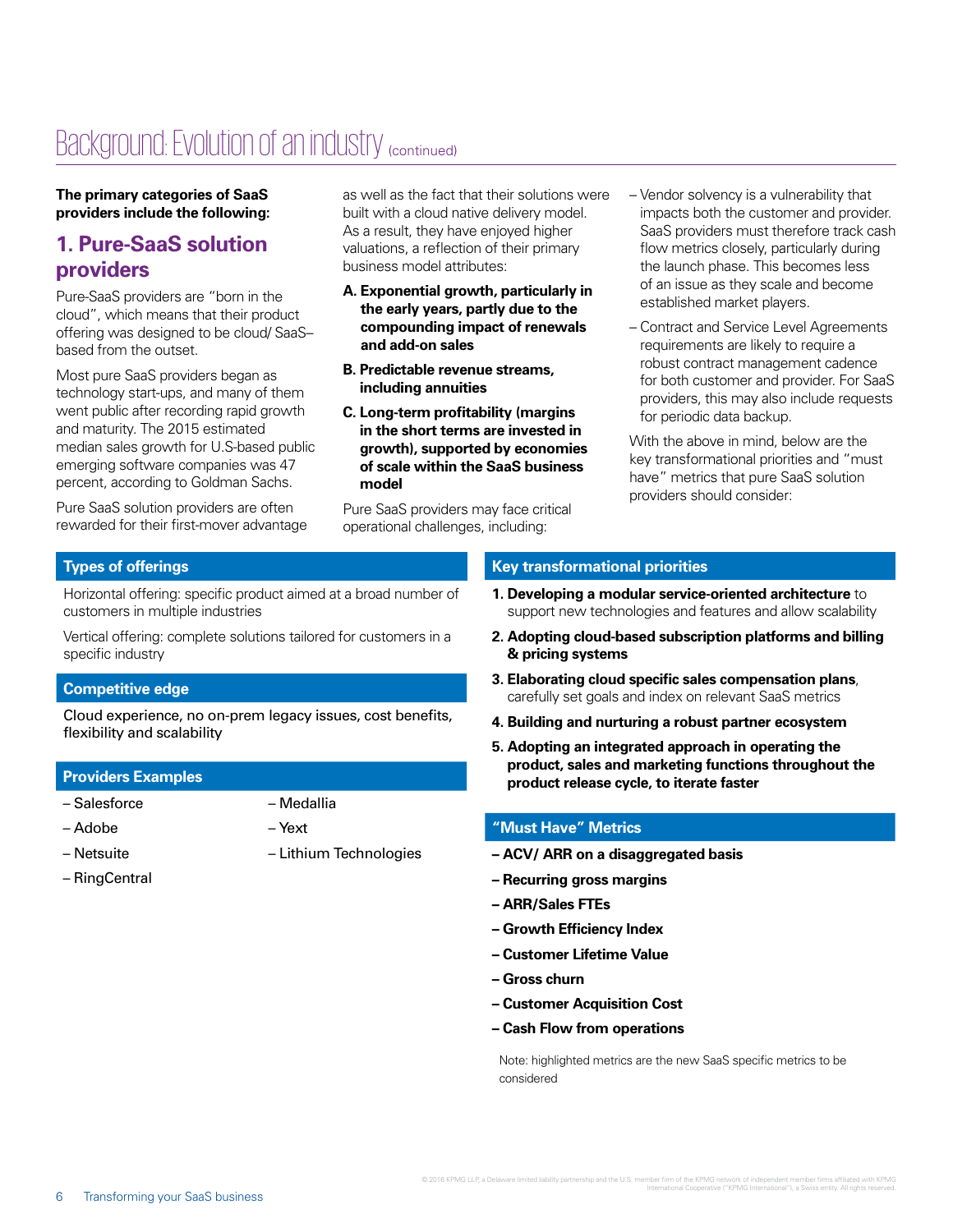"The thing that surprises many investors and boards of directors about the SaaS model is that, even with perfect execution, an acceleration of growth will often be accompanied by a squeeze on profitability and cash flow.

Inherent in the amortized revenue model in SaaS is a longer delay between investments in capacity and the uptick in recognized revenue driven by that capacity. To oversimplify a bit, a new SaaS sales rep will simply cash more paychecks before he/she delivers revenue than the same rep in a perpetual model. Investors need to be prepared to see some P&L and cash flow metrics turn down when things are going really well. The counterintuitive corollary, of course, is that when growth levels off or slows, margins and cash flows tend to improve."

— Ron Gill, CFO of NetSuite

### **2. On-Premise Software providers**

A key consideration for on-premise software providers is to respond to the increasing customer demand for cloudbased software solutions.

Companies that enjoy healthy maintenance revenue streams have begun adopting a hybrid strategy where the onpremise and SaaS offerings coexist.

Some companies that are primarily software license-driven are transitioning to a business model that includes cloud/ SaaS. Others are still evaluating their options to determine the most favorable business model moving forward.

Some providers have started adopting a "freemium" licensing for open source intellectual property model, as a variant of the on-premise model. They in essence provide the software code for free but charge for services and support, in what can best be described as a services model. As a result of their original business model dynamics, on-premise software companies have a challenging, strategic course-correction to execute. However, companies that have successfully navigated this transition have prospered, creating enormous shareholder value.

Following a transition to the cloud and an annuity business model, Adobe experienced a 3.5-fold increase in shareholder value. Meanwhile, blue chip software giants including Microsoft, Oracle and SAP have all begun a similar transition to the cloud with a SaaS-based model for their core product offerings.

### **Types of offerings**

Offerings can combine on-premise and SaaS delivery.

Cloud-based versions of flagship on-premise software suites, mostly horizontal offerings

#### **Competitive edge**

Software market experience, installed base, know-how and brand equity, flexibility in offerings depending on the customer's needs

#### **Providers Examples**

- Microsoft
- Oracle
- SAP

© 2016 KPMG LLP, a Delaware limited liability partnership and the U.S. member firm of the KPMG network of independent member firms affiliated with KPMG<br>International Cooperative ("KPMG International"), a Swiss entity. All

- Intuit
- Autodesk
- TIBCO

- Adobe
- CallidusCloud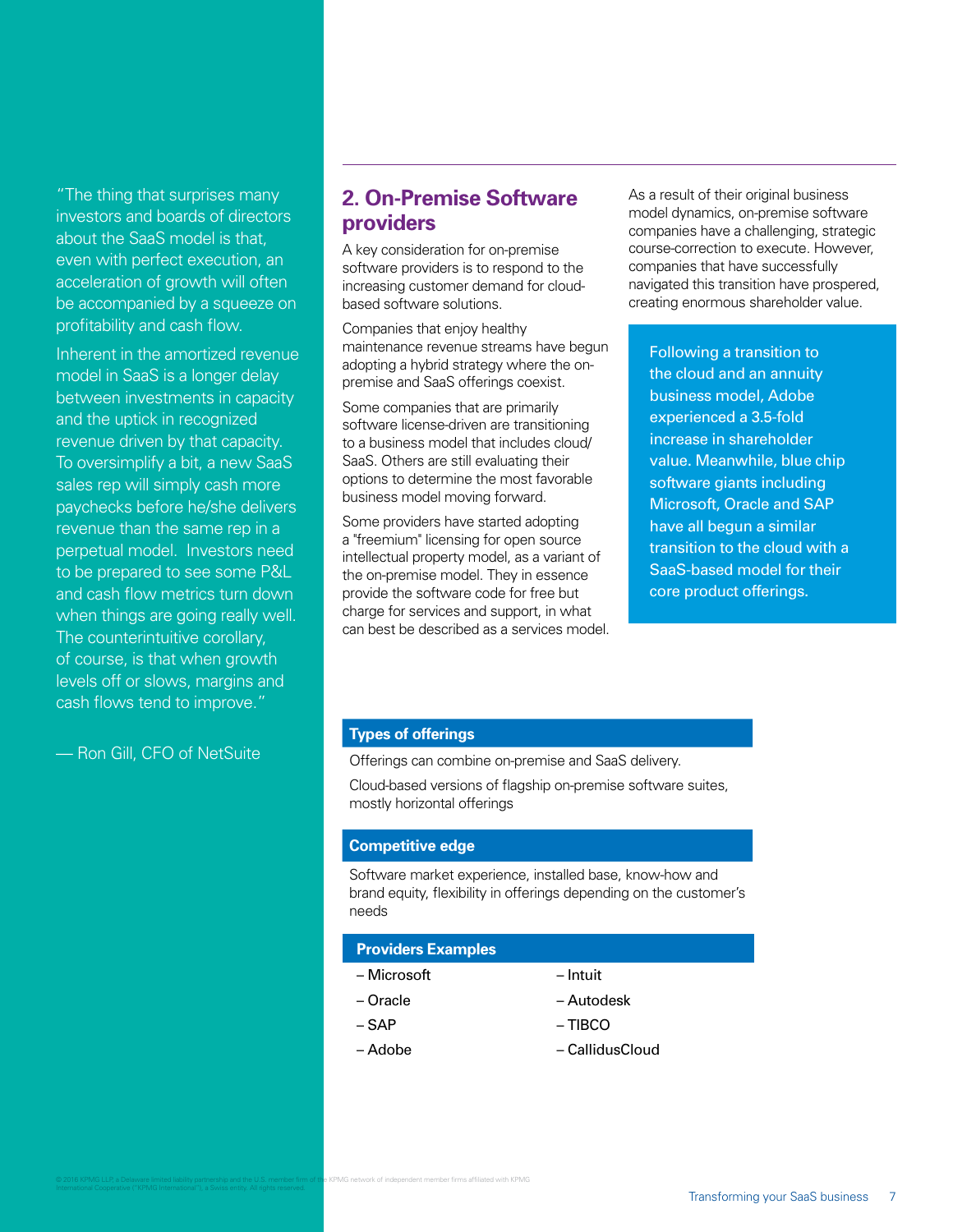Over the past five years, we have successfully transformed our Creative product business from a shrink-wrapped CD software offering to a cloud-based subscription model. During the business model transition, our profit and loss statement was not the best measure of the health of our business. The faster we transitioned our customers to a subscription model, the faster our revenue fell in the short-term.

We shared new metrics to help analysts better measure the health of the business as we went through this transition. We shifted their focus toward the building blocks of our new Creative Cloud business number of subscriptions, average revenue per user (ARPU), annualized recurring revenues (ARR), and revenue that was contracted and either deferred or in backlog (off-balance sheet).

 We were transparent and over-communicated with Wall Street. We provided both short- and long-term metrics, including three-year compound annual growth rates for revenue and earnings per share to give investors a way to measure our progress and to have a view of what the business would look like after the transition.

— Mark Garrett, CFO of Adobe

# Background: Evolution of an industry (continued)

With the above in mind, below are the key transformational priorities and "must have" metrics that on-premise software providers should consider:

### **Key transformational priorities**

- **1. Adopting a cloud first strategy in developing and deploying products which look and feel like a webbrowser customer experience and that can be used across multiple devices**
- **2. Managing and reporting both product offerings** (on premise and pure SaaS), **taking necessary steps to mitigate offer cannibalization**
- 3**. Operating the product, sales and marketing functions closely throughout the product release cycle: integrated approach rather than a functional/ decoupled approach**
- **4. Transforming the finance organization**, attracting better FP&A talent, acquiring the right technology (i.e. subscription based billing engine), communicating the right metrics internally and externally
- **5. Building the right sales team to sell annuity based product offering** and retooling the existing sales compensation plans accordingly

### **"Must Have" Metrics**

- – **Number of subscriptions**
- Average revenue per account
- Revenue (License vs Maintenance)
- Maintenance renewal base and changes in maintenance renewal base
- **ARR**
- **Deferred revenue**
- **Backlog**
- **Net Dollar Based Churn**

Metrics that need to be considered and that are perhaps not being tracked, are in bold font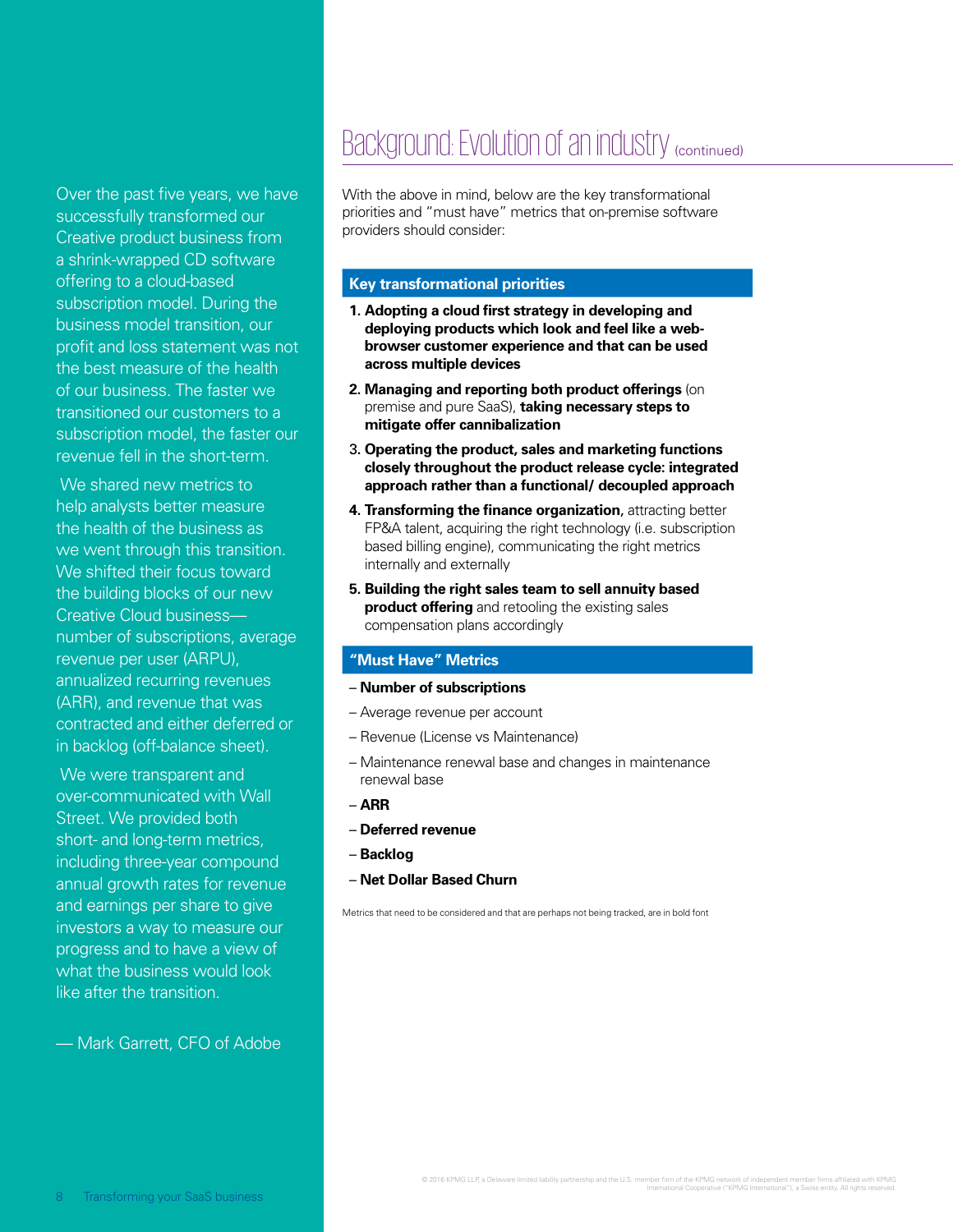### **3. Integrated Technology and Products companies The Constant Constant Constants have**

Integrated technology and product companies are also including SaaS with their core business offerings. Historically, these companies would embed or perpetually license their software as part of a solution bundle. They are now offering software as a separate service that includes multiple licensing options. SaaS offerings allow them to monetize their

**Integrated Technology companies**

**Product companies** deep expertise and intellectual property in turn delivering stable recurring revenue streams that include a high margin and build higher market valuations. The strategy has strengthened their customer relationships by shifting the narrative from spend/cost to business outcomes.

#### **Types of offerings**

Software (including VoIP, operating systems, and analytics), hardware (laptops, chipsets, switches, routers, etc.),licensing of intellectual property

### **Competitive edge**

Highly technical specialization in their field, size and reputation of offerings

### **Providers Examples**

- IBM
- HP
- Cisco Systems
- Qualcomm

### **Types of offerings**

Highly niche software offerings, typically IP-based solutions

### **Competitive edge**

High degree of specialization and domain knowledge. Investment in technology aligned to core business

#### **Providers Examples**

- GE
- Siemens

been working with industries from retail to manufacturing to government to help them digitize, disrupt and unlock business value. At Cisco, we are transitioning our business model from a hardware focused model to one focused more on software, services and new consumption models to meet the needs of our customers. This transition involves a delicate balancing act to ensure our existing revenue streams coexist with and support SaaS and new business model revenue growth. A successful transformation would need to span the spectrum from offerings, to routes to market, to business and support functions - all these need to align to execute on our digitization strategy and better support client organizations. We have focused on increasing internal collaboration across functions to ensure sales, product, services and support organizations are working in concert to ensure we create a unified portfolio that our partners can digest and drive digitization opportunities across companies, industries, cities and countries"

— Kevin Bandy, Chief Digital Officer of Cisco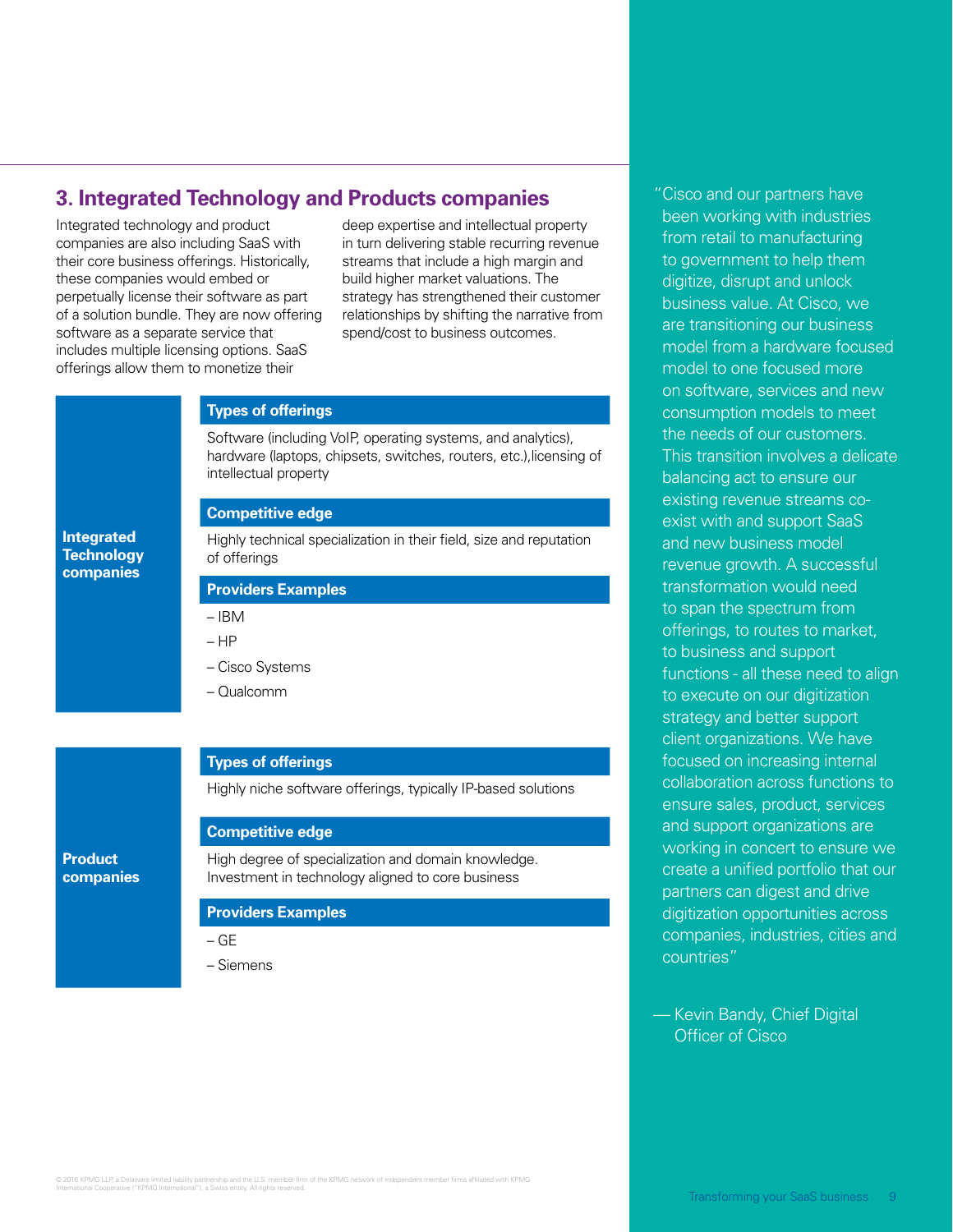# Background: Evolution of an industry (continued)

With the above in mind, below are the key transformational priorities and "must have" metrics that integrated high technology companies and product companies should consider:

### **Key transformational priorities**

- **1. Adopting cloud-based subscription platforms and billing & pricing systems**
- **2. Leveraging the partner ecosystem to enable cross-sell/ up-sell to the existing install base**
- **3. Retooling sales compensation plans to include a cloud/ SaaS component**
- **4. Managing and reporting product lines and offerings, including SaaS**
- **5. Investing in enhanced customer on-boarding and servicing**

### **"Must Have" Metrics**

- Gross Margin/ Net Margins
- Revenue Growth
- Research & Development as a % of revenue
- Sales & Marketing expenses as a % of revenue
- **Deferred Revenue growth**
- **ARR and ARR Growth**
- **Backlog**
- **Subscription per customer**

Metrics that need to be considered and that are perhaps not being tracked, are in bold font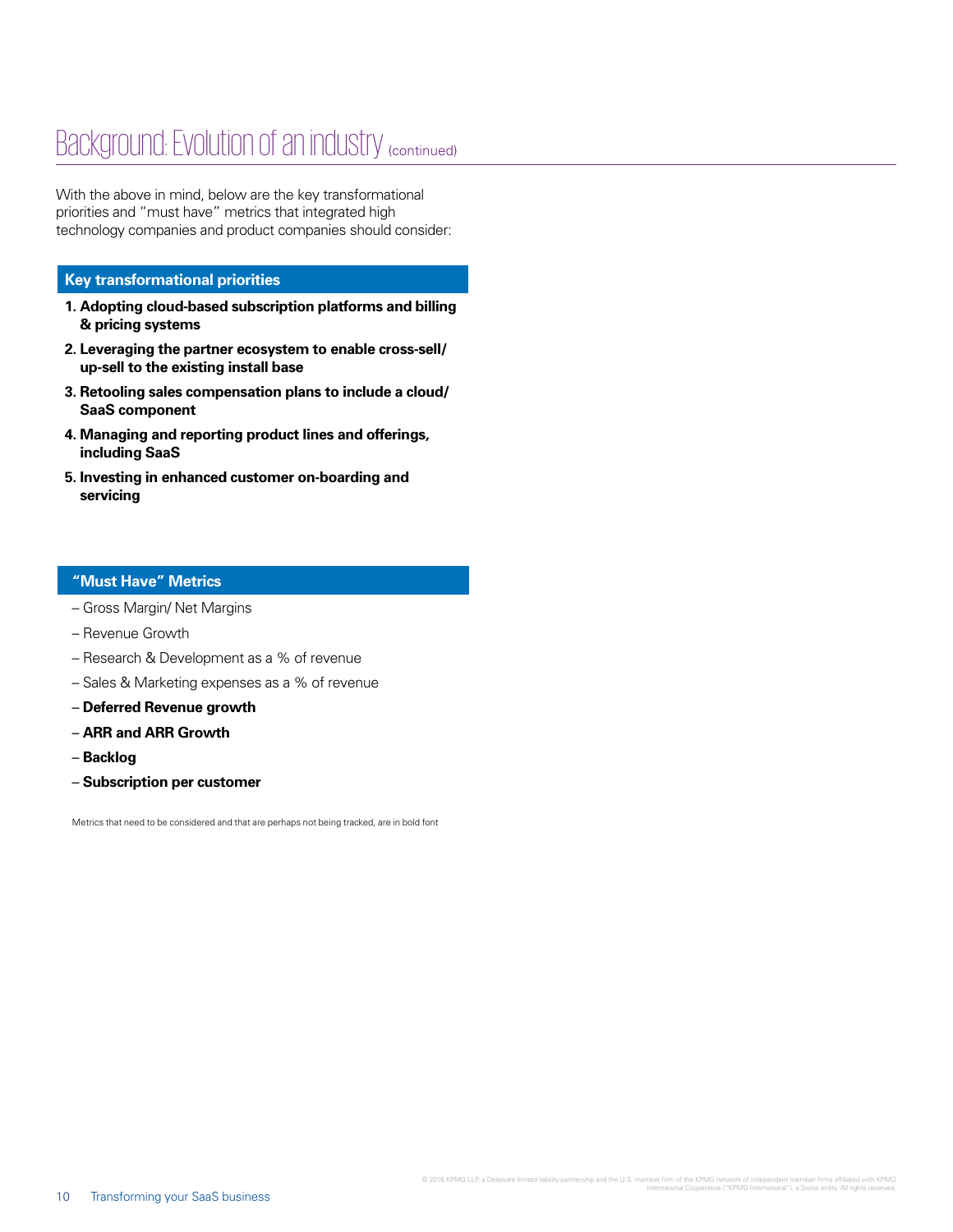# **BUSINESS** Model **Dynamics**

**A new way of doing business**

© 2016 KPMG LLP, a Delaware limited liability partnership and the U.S. member firm of th<mark>e KP</mark>MG network of independent member firms affiliated with KPMG<br>International Cooperative ("KPMG International"), a Swiss entity. Al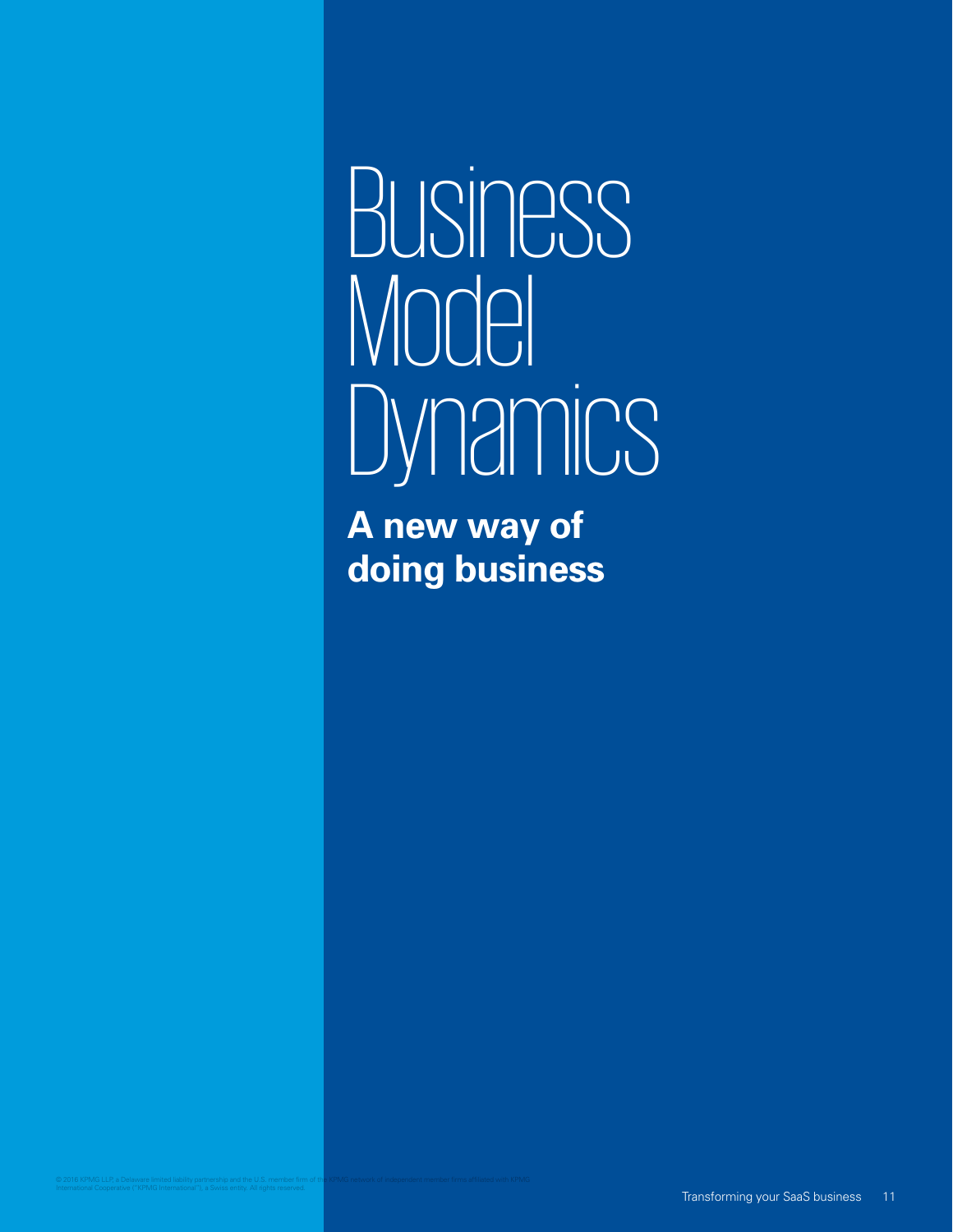# Business Model Dynamics: A new way of doing business

**Solution providers offer distinct business models that reflect their offering (SaaS vs. traditional onpremise software delivery)**

The offering differentiation impacts a number of factors, including product and pricing, sales and marketing, the way service and support is provided and the

finance function operations. As a result, SaaS companies need to be managed differently than traditional on-premise companies.

## **Product and pricing**

|                                          | <b>Traditional On-premise Offering</b>                                                                | <b>Saas offering</b>                                                                       |
|------------------------------------------|-------------------------------------------------------------------------------------------------------|--------------------------------------------------------------------------------------------|
| <b>Architecture</b>                      | - Single-tenant<br>- Software installed directly on customer's IT<br>infrastructure                   | - Multi-tenant<br>- Direct access to cloud-based application                               |
| <b>Release Cycle</b>                     | Generally up to twice a year                                                                          | Typically 6 to 8 weeks                                                                     |
| <b>Pricing</b>                           | Upfront license fee as well as ongoing support fees                                                   | Recurring subscription fees                                                                |
| Speed of<br>deployment                   | Several months                                                                                        | Weeks or days - can be longer depending on<br>complexity of integration with other systems |
| <b>Upgrades</b>                          | Scheduled, large-scale, typically once a year, time<br>consuming and can cause significant disruption | Ongoing, more frequent upgrades throughout the<br>year                                     |
| <b>Customer</b><br><b>Experience</b>     | Traditional software user interface and experience,<br>desktop based, single location access          | Browser-based user interface and experience,<br>accessibility across multiple devices      |
| <b>Security and</b><br><b>Compliance</b> | Baseline cost for product security, access control<br>and compliance with applicable regulations      | Higher cyber security and compliance costs to ensure<br>data privacy and residency         |

Prior to a product release, SaaS solution providers seek to enhance key capabilities, such as hosting and system management, commerce platforms and business support systems. They also look to enhance the customer experience, investing in the product architecture, design and user interface. Mobile first design has become the norm, a response to the increasing

customer demand for accessibility across multiple devices and platforms.

Additionally, SaaS solution providers are transforming their design to a modular, service-oriented architecture, one that supports new technologies and features and is readily scalable. They are also transforming their billing systems, making them more agile to accommodate pricing models changes (such as per seat vs. usage based billing) while also providing real-time reporting that creates visibility into usage patterns. Some SaaS providers are actively looking for billing engines designed to support the subscriptions model.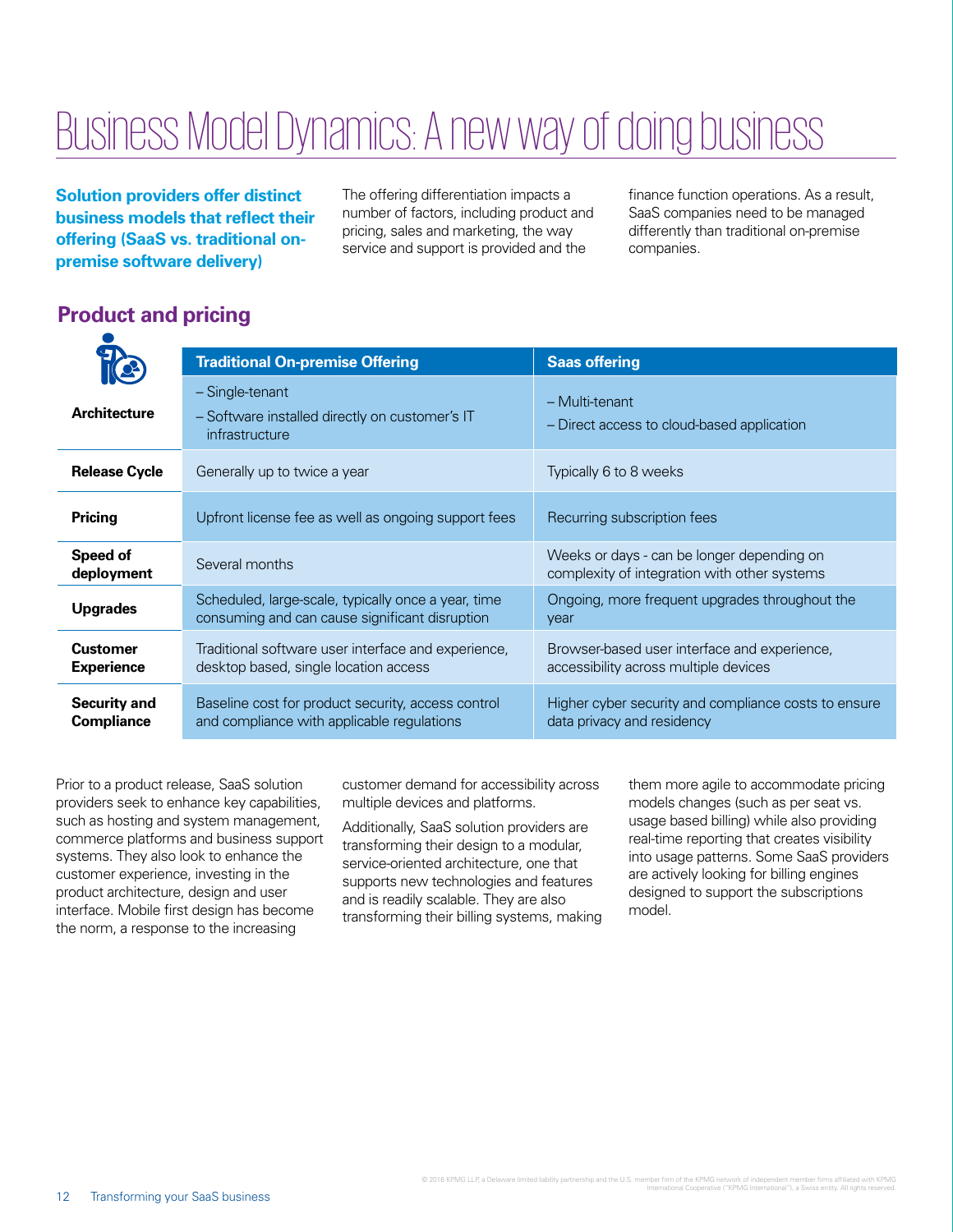"I believe all enterprise software will move to (or be born in) the cloud for a few reasons. First, the cloud provides limitless compute and storage elasticity, which is not only a superior cost model, it also enables work that was previously prohibitive to complete. Second, the explosion of mobile devices over the last 10 years has fundamentally and permanently changed the way companies get work done at all levels. And third, the cloud is an inherently collaborative platform, which is increasingly important for all businesses. These are business driven imperatives, which is why I believe all enterprise software moves to cloud/mobile. It is important to recognize that the business metrics that companies (and investors) need to focus on are dramatically different for cloud/mobile businesses"

— R. Scott Herren, CFO of Autodesk

### **Key Success Factors for pure SaaS offerings**

- Modular architecture and scalability as a design principle at the outset, to manage Cost to Serve (CTS) and achieve benchmark gross margins at maturity
- Invest in user interface and user experience, mobility (access across multiple devices)
- Spend continuously on innovation and security
- Invest to ensure uptime and availability and plan sufficiently for business continuity and performance
- Invest in proper billing systems customized for metered usage
- Invest in application performance monitoring
- Adjust for variability between product pricing and volume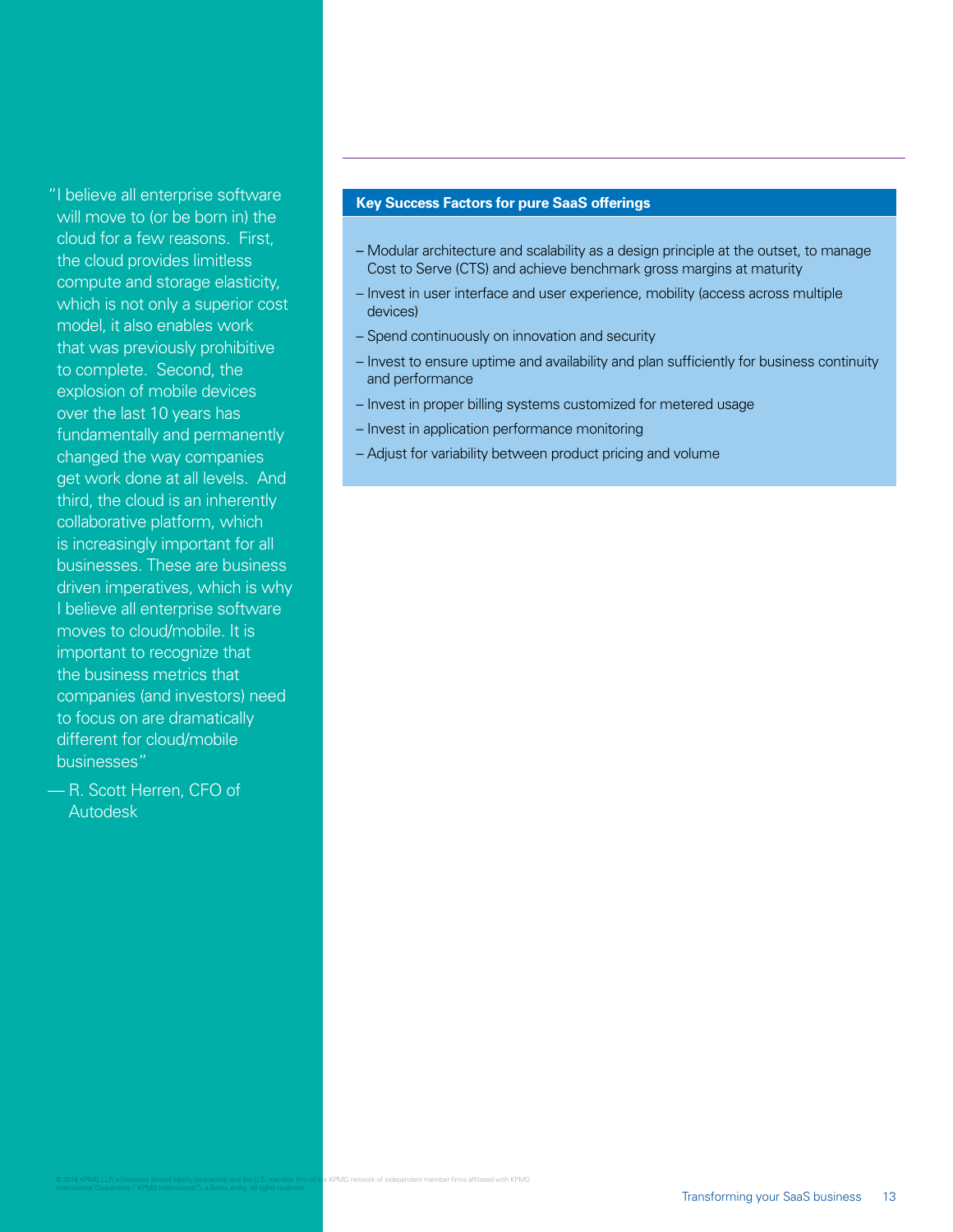# Business Model Dynamics (continued)

# **Sales and marketing**

|                                                     | <b>Traditional On-premise Offering</b>                                                                        | <b>Saas offering</b>                                                                                                                                       |
|-----------------------------------------------------|---------------------------------------------------------------------------------------------------------------|------------------------------------------------------------------------------------------------------------------------------------------------------------|
| <b>Marketing</b><br>and lead<br>generation          | Tradeshows, conferences, print, outdoor,<br>e-mail                                                            | Significant events and tradeshows, website, Webinars,<br>social marketing, content marketing, referrals, Search Engine<br><b>Optimization (SEO)</b>        |
| <b>Sales Model</b>                                  | Small to Midmarket Customers - High<br>touch, partner/ reseller based sales, shorter<br>sales cycle           | Small to Midmarket Customers - Low touch, land and<br>expand, short sales cycle                                                                            |
|                                                     | Enterprise Customers - High touch, direct<br>sales force, lengthy sales cycle                                 | Enterprise Customers - High touch, direct sales force, lengthy<br>sales cycle                                                                              |
| <b>Sales</b><br><b>Compensation</b><br><b>Plans</b> | Traditional sales incentives and<br>compensation plans structured towards<br>bookings and revenue recognition | Elaborate compensation plans, with significant focus on ACV<br>and multipliers/ decelerators based on service mix, billing,<br>contract length and renewal |

# Sales Cycle

Typically, the sales cycle for traditional software providers is a lengthy one that incorporates a high-touch, direct sales process.

The cycle is considerably shorter for SaaS providers, due to lower upfront costs (operational effort, financial commitment, and switching cost), quicker deployments, and seamless integration

within the customer's IT environment. This has enabled business teams within an organization, rather than centralized IT, to directly buy SaaS solutions. SaaS companies also have a strong support base for retention, due to multiple touch points within the organization that create cross-sell and up-sell opportunities.

For enterprise customers, the sales cycle may not vary between on-premise and SaaS. Enterprise customers have

significantly more complex IT and operational environments (multiple geographies, large data/ record volumes, preferred vendor criteria, SLAs). Additionally, their higher license requirements and integration costs result in longer decision timelines that involve multiple stakeholders.

# Marketing Campaigns

SaaS providers often employ a "land and expand" business strategy, applying marketing strategies that focus on customer acquisition. Those strategies include combining digital marketing (websites, social media, search, e-mail) with integrated campaigns (events, sponsorships, media and analyst relations)

Common practices for increasing customer acquisition and referrals include engaging prospects in free trial programs, providing them with on-boarding and assistance trials, and inviting them to participate in online user communities.

Providers that have a hybrid on-premise and SaaS offering are faced with the additional challenge of creating different marketing tactics to support each business model. Some SaaS providers combine both traditional, on-premise and SaaS incentives, both for the internal sales force as well as for prospective clients. SaaS providers directly appeal to customers of on-premise solutions with aggressive pricing comparisons that focus on the Total Cost of Ownership (TCO) benefits of working with a SaaS provider.

### **Sales and marketing expenses for traditional Software vendors**

# **20-30% of revenue**

**Sales and marketing expenses for pure SaaS vendors** 

# **40% of revenue**

KPMG Research"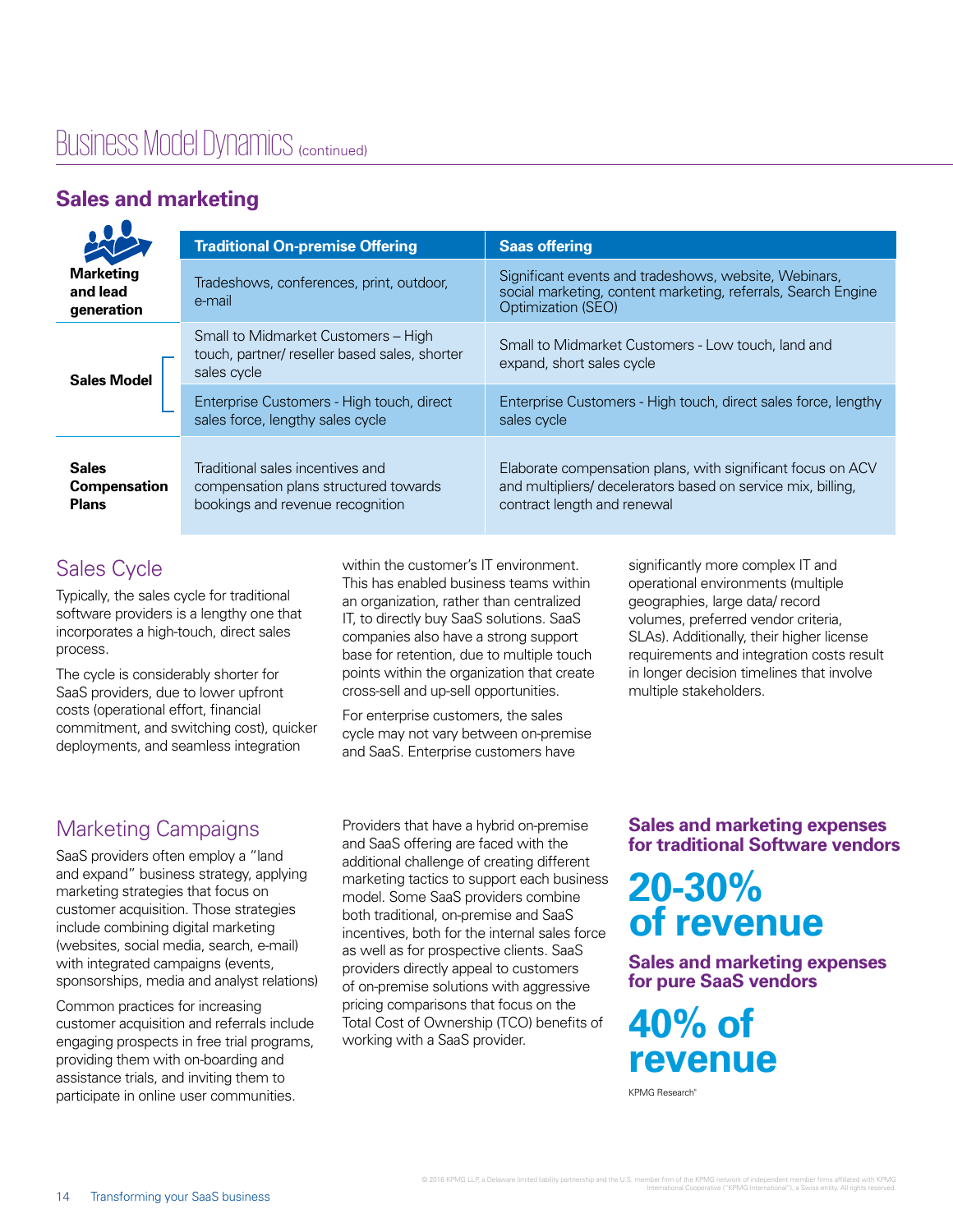### Partnership support

Both on-premise as well as SaaS providers leverage partnerships to support their market growth. The partner ecosystem for on-premise providers is mature with attractive market opportunities across the customer lifecycle that address system implementation, maintenance and upgrades.

Building and nurturing a robust partner ecosystem is critical for SaaS providers looking to expand internationally, and scale their operations more rapidly. Partners earn SaaS-related compensation in a number of ways, including incentive-based referral fees, revenue sharing of implementation and professional services, and joint go-tomarket initiatives.

### Sales incentives

Sales compensation programs are designed to align with the SaaS sales life cycle. To maximize sales performance, SaaS providers must set the right goals,

balancing growth and sales capacity, while considering all compensation mechanisms, including equity and options, to retain sales team talent. These programs should focus on ACV, rather than bookings, as the key metric that drives compensation.

Additional factors that impact sales compensation include new customer bookings, contract length, upsell and renewal. Finally, in light of its subscription business model and associated payment models (advance vs. arrears, annual vs. quarterly), SaaS solution providers are increasingly aligning commission payouts to customer billing. This alleviates the cash flow strains that SaaS providers face in the early years of operation when the costs of acquiring customers are higher.

On-premise and SaaS providers offer distinct commission structures and costs. As a result, sales commissions must be managed effectively to enhance market penetration while limiting cannibalization.

### **Key Success Factors for pure SaaS offerings**

- Understand and identify customer core versus edge buyers
- Attract sales talent to sell an annuity-based product offering, need for robust lead management
- Develop the right sales compensation plans to incentivize and retain sales talent
- Leverage non-traditional marketing channels
- Build and grow partner ecosystem with a viable incentive mechanism
- Invest heavily on customer acquisition and retention (most start-ups do not have the kind of reputation and brand value that on-premise providers enjoy, making customer acquisition a key priority)
- Maintain high engagement across multiple customer touch points and incentivize S&M for higher engagement
- Optimize costs while maintaining high customer base growth and strong renewal rates

" Customer acquisition and retention is critical to the SaaS business model. Sales teams have a crucial role to play and must be incentivized accordingly, with tailored compensation plans. The objective is to not only generate the best and most profitable customer relationships, but also to retain and grow these customer relationships over time. Sales compensation plans therefore need to be indexed on ACV, the key metric for SaaS, with multipliers or decelerators to align behaviors around other metrics such as Average Contract Length, Billing terms and Up-sell. The sales effectiveness drivers detailed in this paper are thorough and provide a good guide to the tracking metrics relevant to SaaS businesses."

— Mike Kourey, CFO of **Medallia**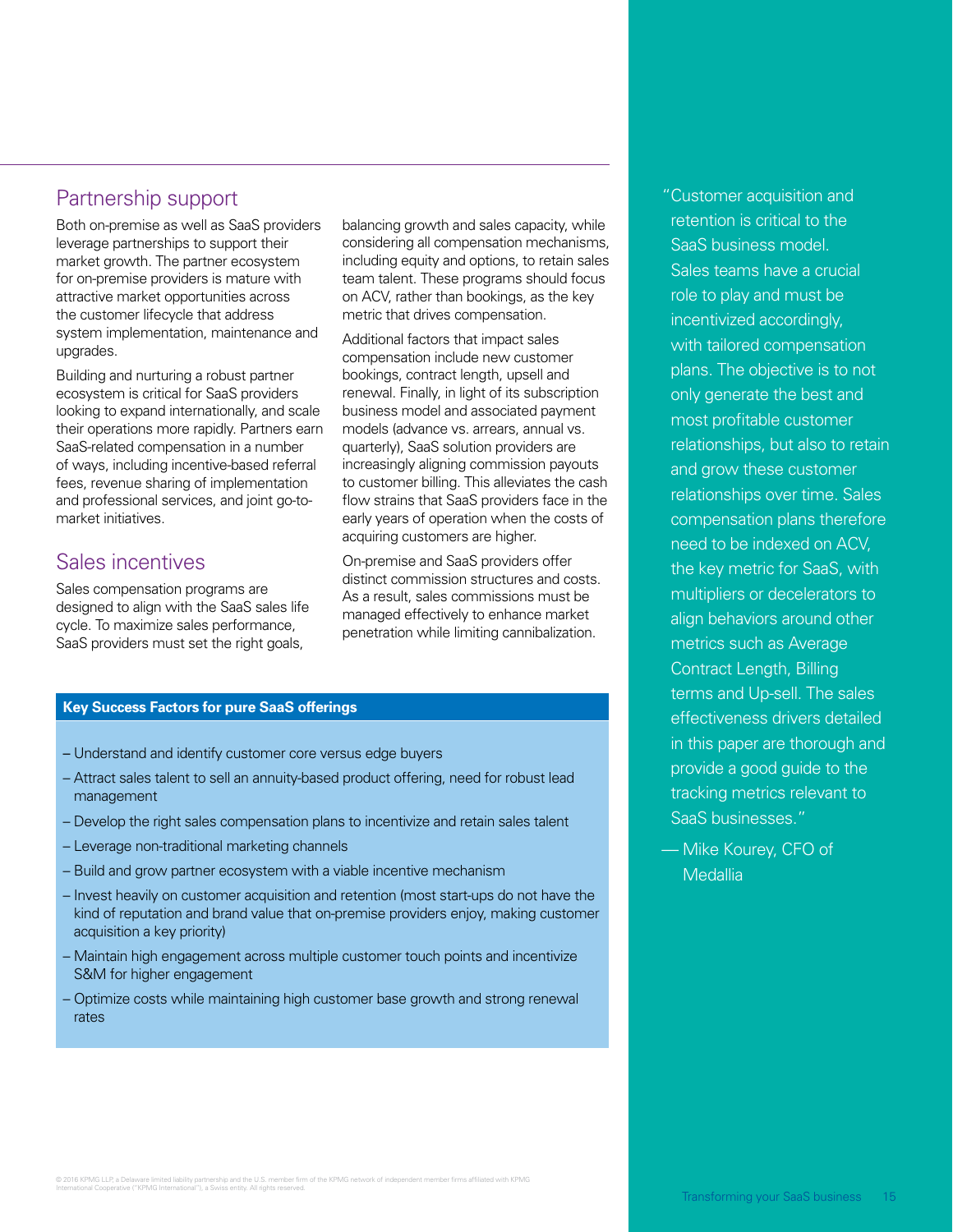" Good product development and support processes always involve metrics, but in the world of cloud solutions, metrics are often one of the keys to success. Cloud architectures can provide the most direct, unfiltered, actionable insight into how your product is used. In a cloud context, you also have a level of control over the DevOps environment that doesn't apply to deployed software (at least not for the provider), which means you can put those metrics to good use in constantly optimizing your offerings. On the flip side, you also take on the operations responsibilities for scalability and performance, adding a new dimension and new challenges to the solutions you provide."

— Matt Quinn, CTO and EVP Products & Technology at **TIBCO** 

# Business Model Dynamics (continued)

### **Service and support**

|                                        | <b>Traditional</b><br><b>On-premise offering</b> | <b>Saas offering</b>                            |
|----------------------------------------|--------------------------------------------------|-------------------------------------------------|
| <b>Delivery</b>                        | On-premise                                       | Cloud-based support                             |
| <b>Installation</b>                    | Core customization                               | Configurations/extensions                       |
| <b>Professional</b><br><b>Services</b> | Maintenance, training                            | Training, integration, customized<br>onboarding |
| <b>Support</b>                         | Phone                                            | Multi-channel, self-service, phone              |

The SaaS service delivery model impacts data management, privacy and residency, and data security, both for core business and support functions. As mentioned previously, data privacy and residency laws and their associated requirements can significantly impact global SaaS businesses. Keeping abreast of public sentiment<sup>1</sup> and understanding developing legislation is critical to leverage potential benefits while mitigating adverse impacts. Furthermore, the current compliance landscape in which SaaS solution providers operate is broad, with a number of reporting standards.

### **Compliance includes SOC 1 & 2, ISAE 3402, and SOX 404**

The SaaS delivery model typically requires the availability of 24/7 support, as the service is provided remotely. The nature of service and support for SaaS can include a range of proactive tools (such as application performance monitoring and usage monitoring) and self-service tools (such as chat applications, Wikis, user communities, and e-mail). SaaS providers use value-added, professional services beyond implementation as a key element of differentiation. The speed and ease of implementation are important customer selling points.

SaaS solution providers are focused on creating an agile service and support infrastructure, which enables business growth expansion while providing differentiated and tailored services to customers.

### **Key Success Factors for pure SaaS offerings**

- Invest in ensuring application security
- Understand compliance requirements in market of operation and incorporate into product features
- Invest significantly in hardware (data centers) to support hosted applications delivery
- Invest in 365/24/7 support
- Invest in self-service tools and channels
- Build value-added professional services layer (especially true for start-ups)

1. See for example the EU-US Safe Harbor agreement that has been overturned. The EU data can still be transferred and stored in the US, with appropriate model clauses formalized between providers.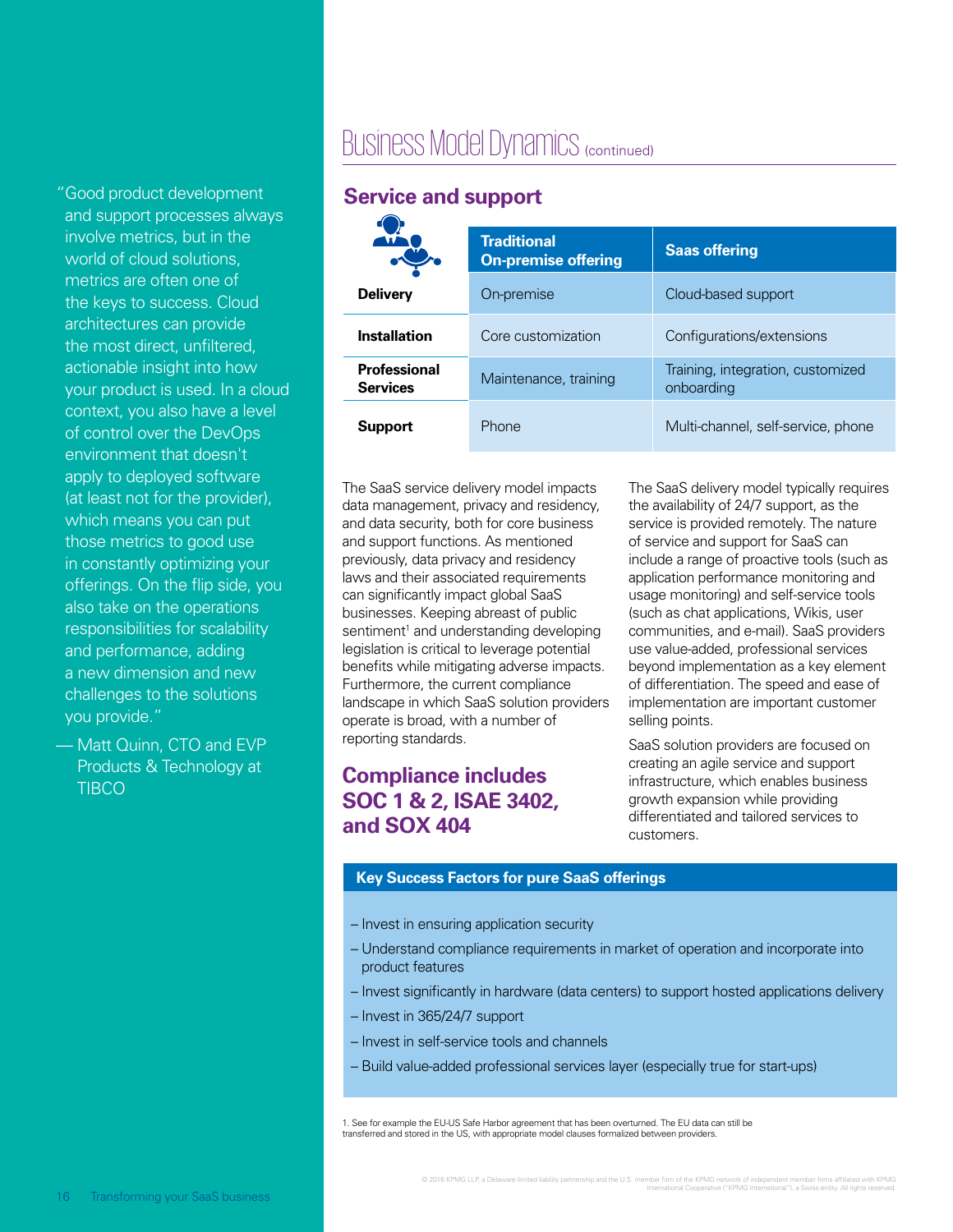### **Finance Organization**

| <b>Traditional On-premise offering</b>                                                                                                                                                                                              | <b>Saas offering</b>                                                                                                                                                                                                                                                                                                                                                 |
|-------------------------------------------------------------------------------------------------------------------------------------------------------------------------------------------------------------------------------------|----------------------------------------------------------------------------------------------------------------------------------------------------------------------------------------------------------------------------------------------------------------------------------------------------------------------------------------------------------------------|
| Meeting short-term and long-term revenue targets<br>are significantly dependent on the sales management<br>team execution - as a significant proportion of<br>bookings translates to revenue upfront relating to<br>license revenue | Meeting short-term revenue and earnings targets<br>are significantly dependent on FP&A team execution<br>(i.e., quality of financial modeling and forecasts)<br>- as revenue predominantly comes from existing<br>bookings (including Churn) and change in deferred<br>revenue.<br>Sales management team should continue to focus<br>on Net ACV to accelerate growth |

The F significant roles in SaaS businesses, as they are the principal drivers for evolving internal behavior and communicating externally. As a result, the finance function should actively support business strategy execution. Identifying, tracking and communicating (both internally and externally) the most relevant metrics is paramount to achieving this objective; the finance function needs to adapt and structure itself accordingly, attracting the appropriate talent, with seasoned FP&A team members capable of execution (quality of financial modeling and forecasts) analyses.

The Finance function must also develop and adopt relevant tools and systems to support the SaaS business model. Several companies have invested in systems and infrastructure geared to support this model, such as new billing engines, revenue recognition systems and revamped ERP suites.

The ability to support and interface with core business activities is essential. To this end, SaaS solution providers depend on their finance function to transform their

order to support rapidly growing business and customer expectations. Integrating sales and business operations can support growth in sales, order accuracy, and ultimately customer satisfaction.

Finally, the finance function has a role to play in supporting the sales teams and helping align their sales compensation programs to the SaaS business imperatives. As a business partner with the right tools and analytics, the finance function is uniquely positioned to support and drive changes in the business model.

### **Key Success Factors for pure SaaS offerings**

- Adopt tailored billing (i.e. subscription based billing), invoicing, revenue recognition processes and systems (billing engines, revenue recognition systems, etc.)
- Identify and attract seasoned finance profiles
- Identify, define, develop and track the right SaaS business metrics
- Invest in flexible and dynamic analytics and automation tools
- Communicate around the right metrics internally, to change and drive new behaviors
- Communicate the right metrics externally, for analysts to understand and value the SaaS business performance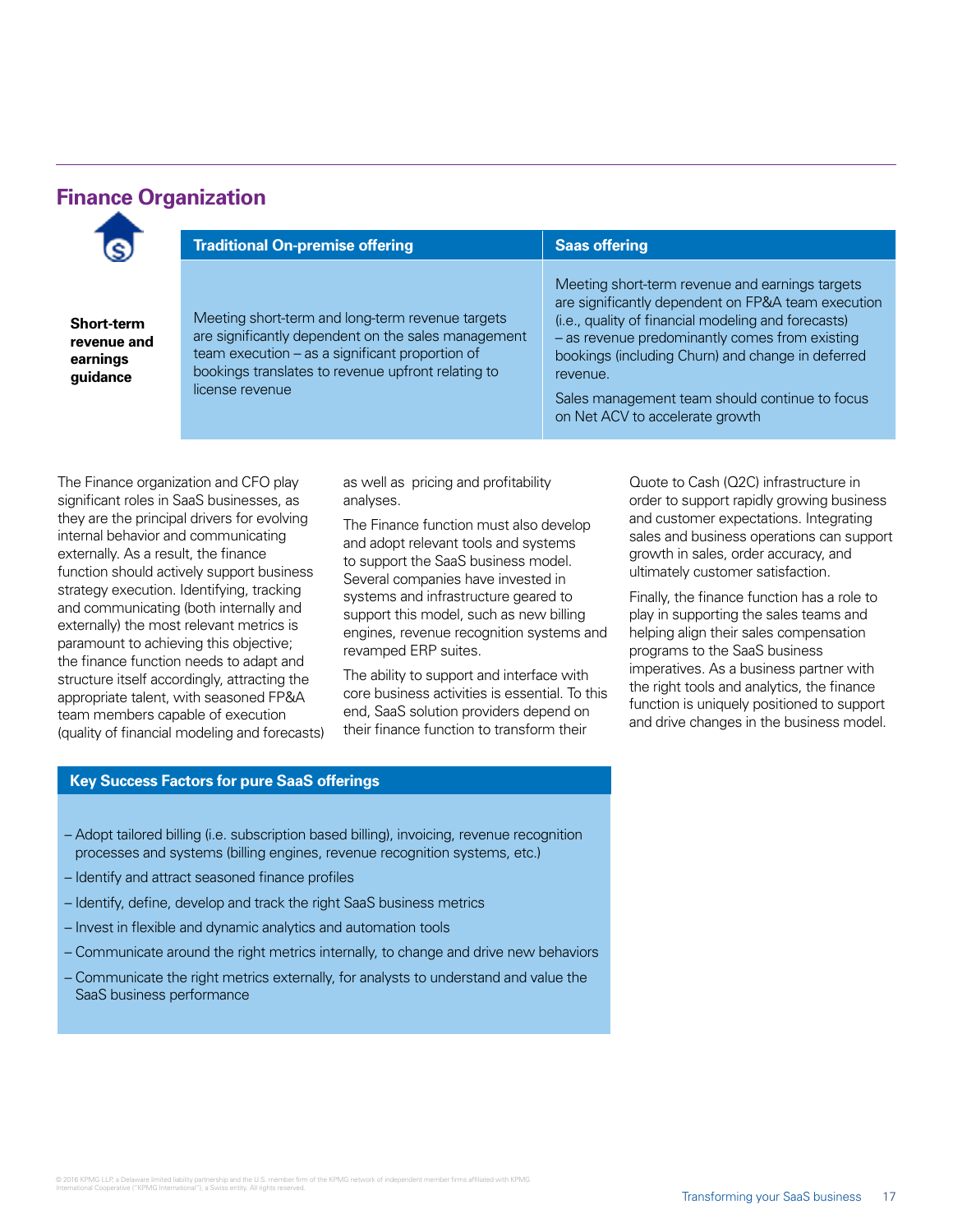# Business Drivers

**Optimizing performance for success**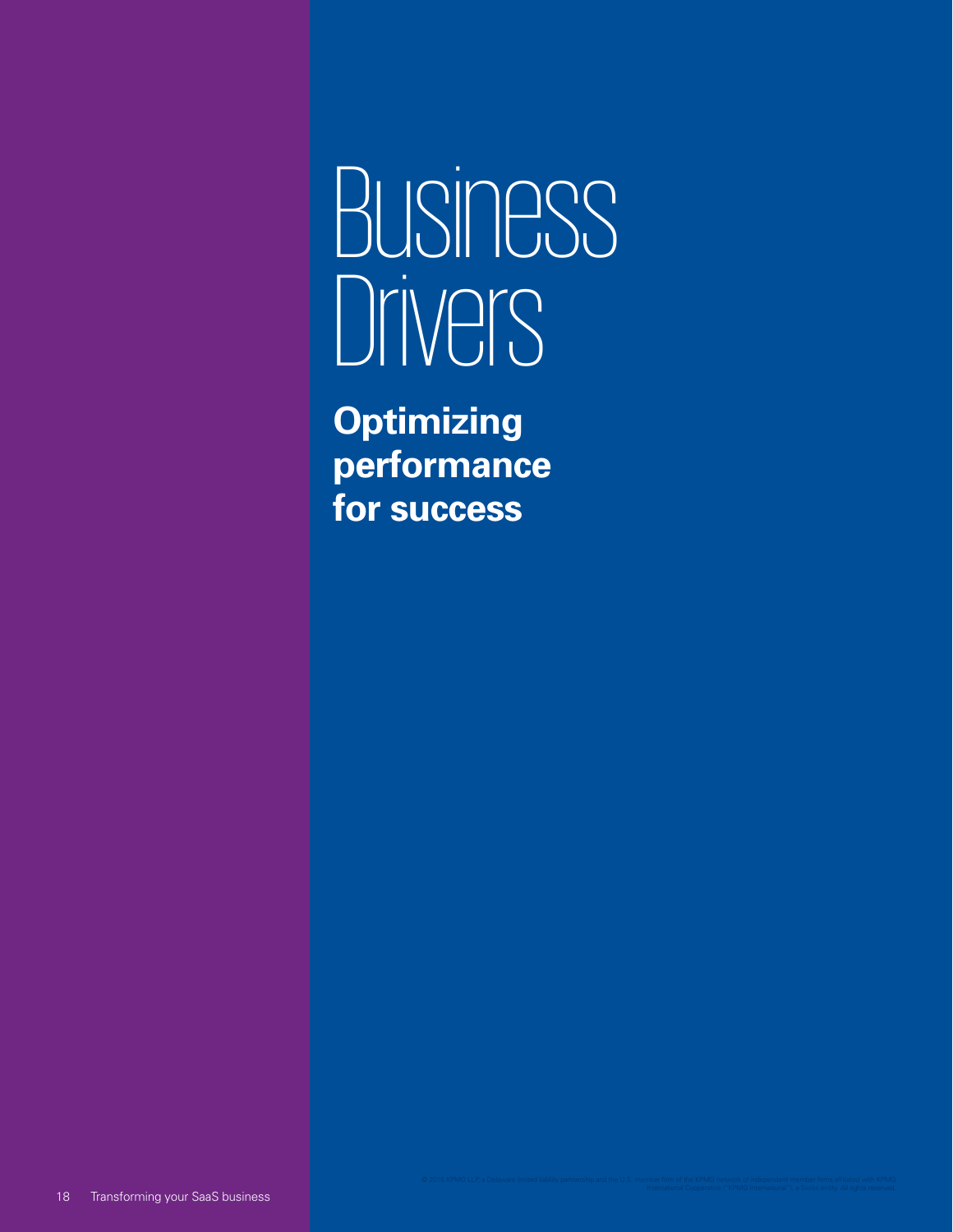# Business Drivers: Optimizing performance for success

**With their unique business model, SaaS companies cannot be evaluated by traditional performance metrics. Accurate assessments of financial and operational health require an understanding of the drivers relevant to the SaaS business, along with the meaning that they convey and their relative significance as the business evolves from launch to a stage of stability.**

SaaS businesses face significant financial losses in their early years, as they must invest heavily in sales and marketing to acquire new customers. Due to their revenue model, they derive returns from those investments over a longer period of time compared to traditional software companies, who employ a more predictable maintenance model.

As the SaaS business scales up, customer acquisition costs (CAC) cause it to burn cash rapidly. The recovery is slow, which may in turn lead to a cash flow problem. Losses typically grow proportionally to

the pace of growth and gradually, with sufficient scale, the business begins an optimization process. Eventually, the business generates sufficient profit/cash to cover its costs and provide cash for additional investment. At that point (all other costs remaining equal), the business stabilizes and becomes profitable.

#### **Stages of growth of a SaaS business**

**Optimize Launch Key Stages of Growth**

**Scale & Stabilize** 

For a SaaS business, the choice between growth and profitability is critical, yet delicate. Balancing longer-term economics with short-term profitability is key for success.

As SaaS is typically a winner-take-all market, growth becomes a priority. However, investments made for growth can decrease profitability in the shortterm. In order to be valued and rewarded accurately, it is important for SaaS solution providers to select the right growth investments and communicate to the market about the profitability impact for each as well as the outlook during each stage of growth (through to maturity).

Many SaaS stakeholders, especially those that are unfamiliar with the SaaS business model, do not understand this growth vision. As a result, they decrease market growth initiatives in the early, loss-making years, thereby impeding future growth

opportunities. To preempt this challenge, it is essential to assess the performance of the SaaS business using metrics that are relevant to each stage in the SaaS business lifecycle. The choice between growth and profitability, for instance, is addressed for key drivers in the following sections, as well as within the summary, which covers combined metrics analysis (Unit Economics Framework).

### **The following three dimensions provide a lens through which these drivers can be categorized:**



Each of these broad indicators comprises several components. For example, customer growth and revenue growth are sub categories of growth, and each requires its own set of metrics.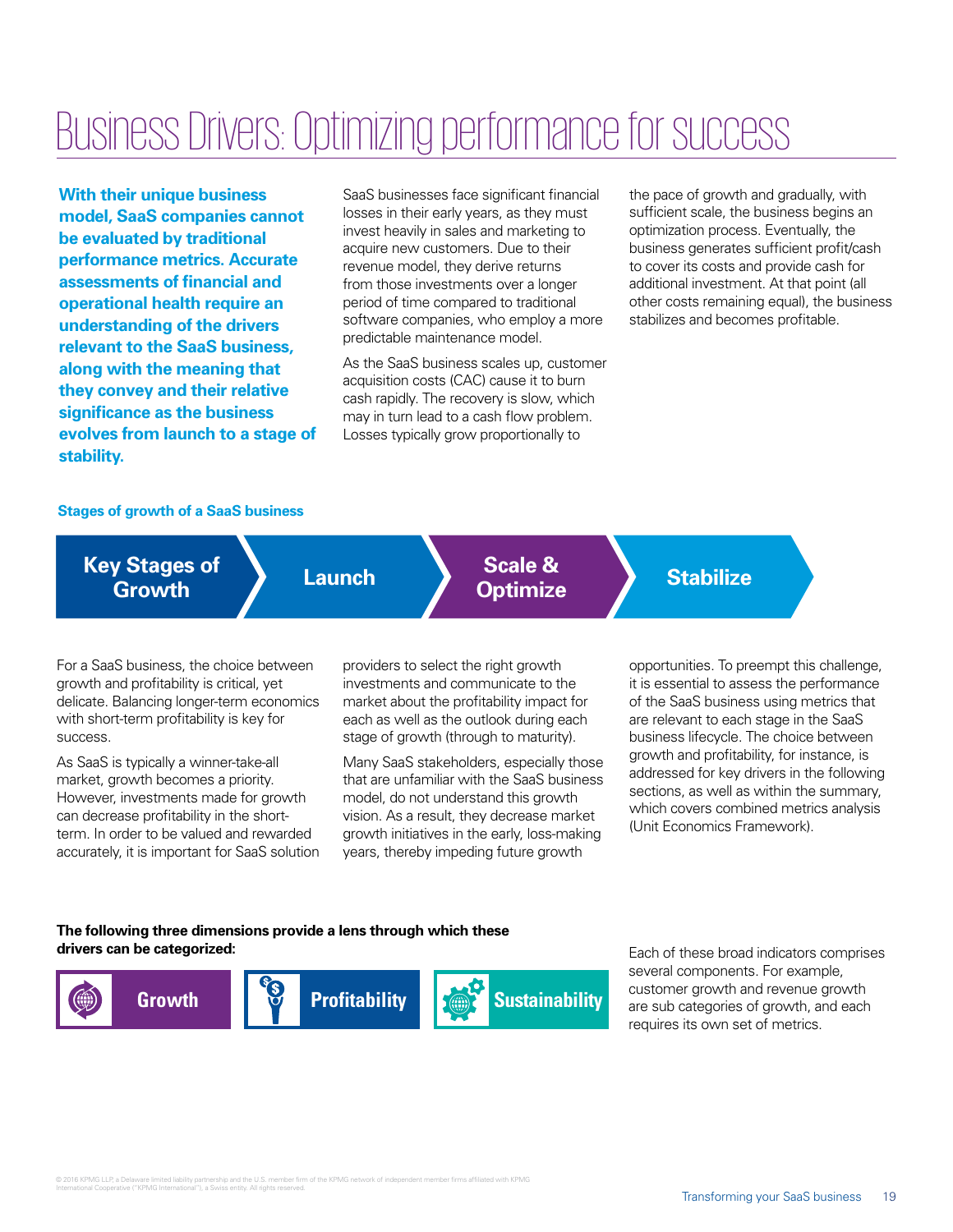# Business Drivers (continued)

The three categories are broken down into sub categories as follows:

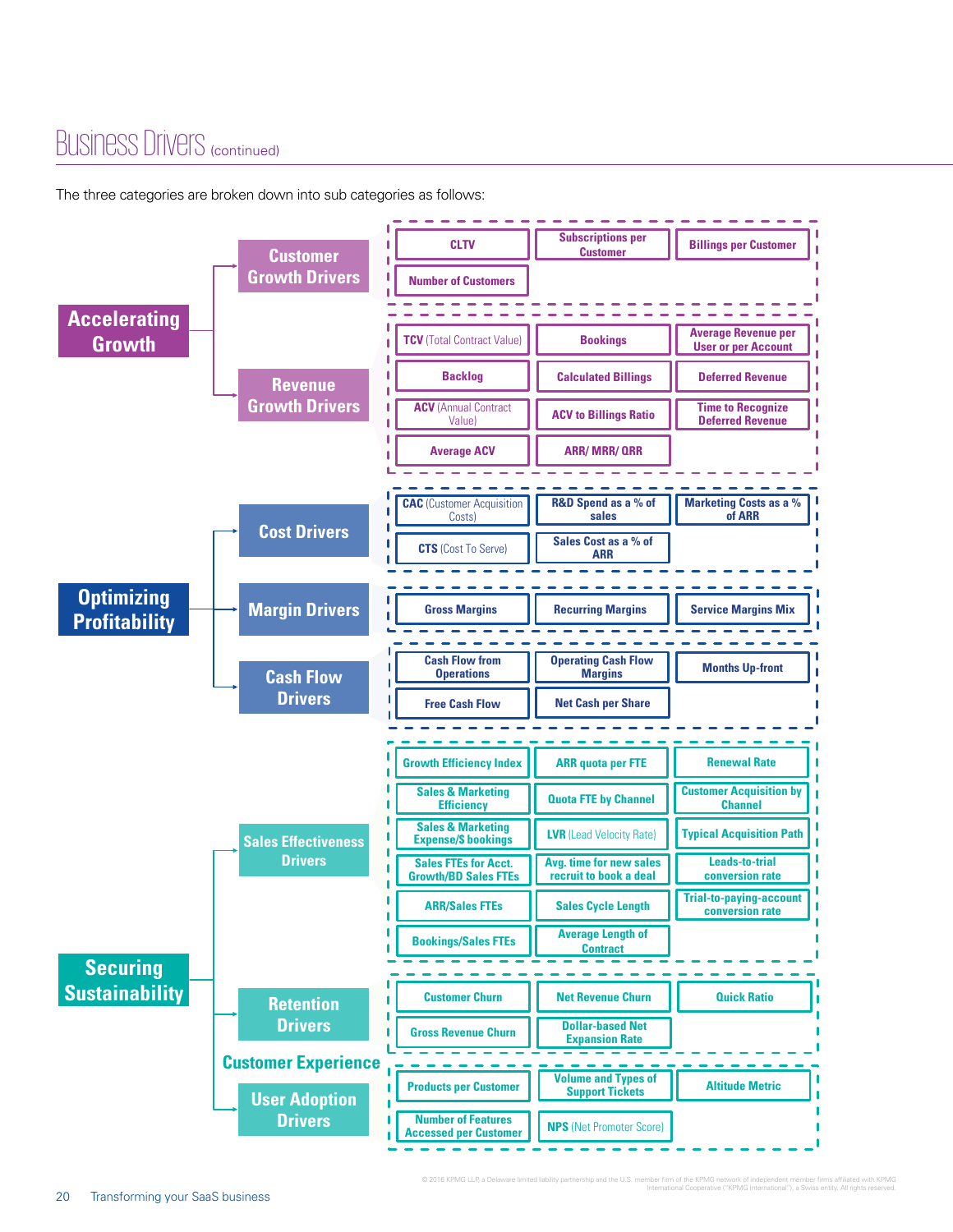One must evaluate and apply these metrics across the SaaS business life cycle in a weighted fashion, as their relevance and significance vary depending on the stage of growth.

First, one must define each category and its associated drivers, charting their relative importance along the SaaS business life cycle. Refer to the appendix for details on how these drivers are calculated.

**For the essential drivers to track – CLTV, Churn and User Adoption - we have included proposed levers to guide actionable strategies.**

#### **Although these drivers can be tracked internally, some are tracked by external stakeholders.**

As the external metrics are based on publicly available information, they may not provide sufficient insights to the management team to manage and drive growth effectively. However, they are critical to track, as the results are expected to meet or exceed guidance provided to investors and stakeholders. Internal teams should also track **external metrics**.

The external or internal nature of each metric is identified, using the following legend:



#### **Investors and analysts will examine external metrics over time (annually, quarterly), tracking** them for a group

or portfolio of companies. They typically use trends, year on year growth and few investors use **Trailing Twelve Months (TTM)** timeframe to effectively compare companies performance, given fiscal year calendars may differ among individual companies within a portfolio.

### **1. Growth**

Growth, as measured by customer count and revenue, is the most critical performance indicator for SaaS companies, especially in their early years of operation. The rate of growth is linked to financial success and used to measure competitive positioning in the market, first-mover advantage, and the capacity to capitalize on the network effect and move rapidly up the SaaS business model life cycle.

# 1.1 Customer Growth

There are three ways to achieve customer growth:

- **A. Increase customer base (number of customers)**
- **B. Maximize sales penetration with each customer (subscriptions/ customer)**
- **C. Maximize Customer Lifetime Value (CLTV)**

Initially, SaaS companies focus on increasing their customer base, tracking drivers such as the number of customers and subscriptions per customer. However, these drivers do not accurately assess customer growth. Selling SaaS is a longterm proposition; therefore **Customer Lifetime Value (CLTV)** is a far more insightful metric to use.

CLTV is a holistic metric that includes insights into other key drivers, such as **Annual Recurring Revenue (ARR)**, **Cost to Serve (CTS)**, and **Churn** (more details on cost and churn drivers in following sections 2 and 3).

CLTV can be difficult to calculate, especially since it includes variable metrics associated with the customer, such as churn and gross margin. However, it is a critical metric for a SaaS company because it can help focus on customers that offer the highest average lifetime value (LTV). It is also a critical input on where to peg the Customer Acquisition Cost (CAC), as the CLTV represents the return on the investment (CAC).

" Software as a Service (SaaS) is an industry still in its relative infancy. However, the inflection point for cloud has been crossed, and the adoption of SaaS solutions is set to increase significantly. Successfully balancing rapid growth and longer-term economics with short-term profitability is critical for success for public SaaS companies. The key concepts outlined in this publication including unit economics and the "Rule of 40" provide a sound foundation to measure and manage this delicate trade-off. At RingCentral, we have been unique in continuing to demonstrate high growth and concurrent substantial improvement in profitability."

— Clyde Hosein, CFO of **RingCentral**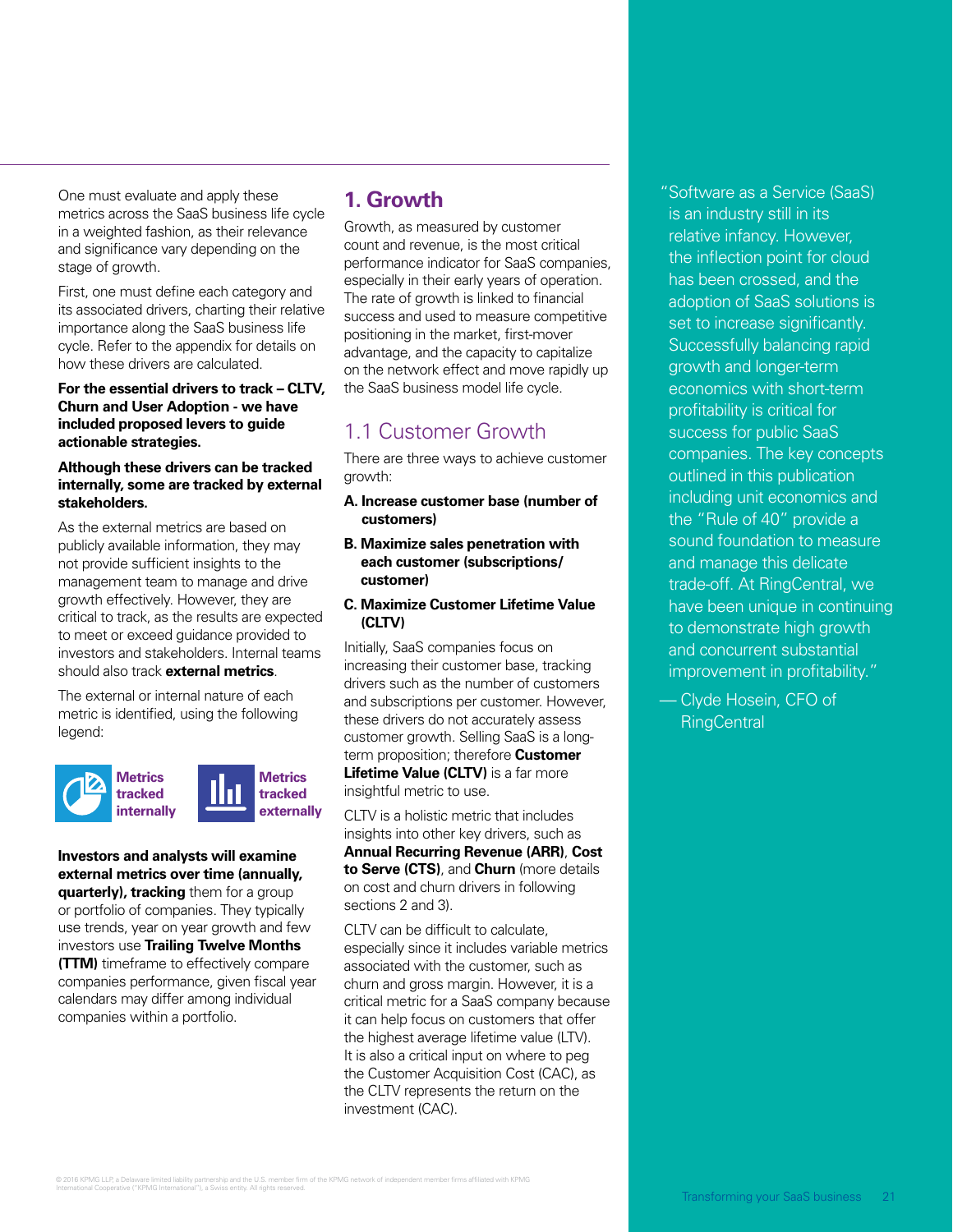# BUSINESS Drivers (continued)

### **Disaggregating and segmenting the customer base can provide powerful insights that can be leveraged to maximize growth.**

| <b>Levers to Maximize CLTV</b>            |                                                                                                                                                         |  |  |
|-------------------------------------------|---------------------------------------------------------------------------------------------------------------------------------------------------------|--|--|
|                                           | - Growth - achieved through cross sell and up-<br>sell                                                                                                  |  |  |
| Increasing Annual Contract<br>Value (ACV) | - Product discounts to close deals                                                                                                                      |  |  |
|                                           | - Controlling discounting practices to eliminate<br>perpetual discounts                                                                                 |  |  |
|                                           | - Monitoring Cost to Serve expenses and Cost to<br>Serve expenses as a percentage of Revenue                                                            |  |  |
| Lowering Costs                            | - Controlling operational expenses by reducing<br>customer/account specific costs, and by<br>optimizing infrastructure (data centers and<br>colocation) |  |  |
| <b>Increasing Customer</b>                | - Proactively preventing and reducing customer<br>churn – number of customers                                                                           |  |  |
| Retention                                 | - Reducing dollar amount of churn - dollar value<br>of churn                                                                                            |  |  |

### **Customer Growth Drivers – Definitions**

|            | <b>CLTV: Customer Lifetime Value</b> | Estimation of the projected total gross margin value of<br>a customer over the lifetime |
|------------|--------------------------------------|-----------------------------------------------------------------------------------------|
| <u>thi</u> | <b>Number of Customers</b>           | Number of customers who have given a financial<br>commitment for usage of the service   |
| $\sqrt{2}$ | <b>Subscriptions per Customer</b>    | Includes the sum of all products subscribed by a single<br>customer account             |
|            | <b>Billings per Customer</b>         | Monthly or annually, sum of billing per customer                                        |

During the launch phase, SaaS providers are focused on customer acquisition (CAC) and increasing customer subscriptions. During this phase, it is equally important to focus on the projected lifetime value of each customer by measuring CLTV.

As a SaaS business matures, while it may need to focus less on customer acquisition (and associated costs), it should continue to track the number of subscriptions per customer, at least through the scaling and optimizing phase: through renewals, farming the installed base becomes key after the initial growth.

As the business matures, providers should begin tracking billings per customer while continuing to track CLTV. The latter, as well as CAC, become easier to measure as more data points become available (it typically takes 6-12 months or more of operations for reliable data to be generated). Mature companies and providers implementing hybrid scenarios may find it challenging to track the CLTV and CAC, due to shared costs (both onpremise and SaaS costs), which require allocation.

A SaaS business should ensure that CLTV, in the steady phase, remains at least three times the value of CAC to ensure viability, especially since SaaS is a high-risk business where the impact of a technology shift is significant.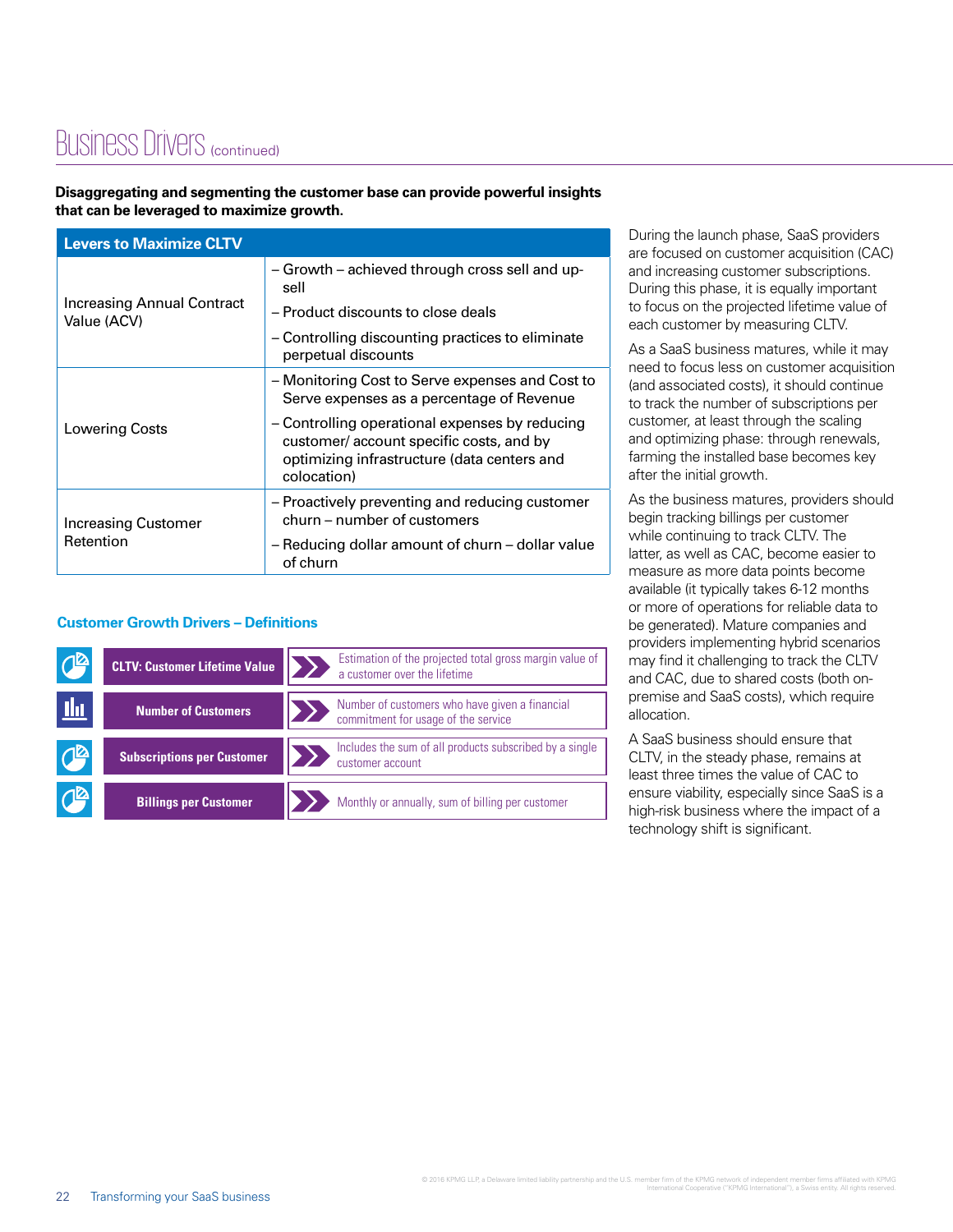

### 1.2 Revenue Growth

Revenue is a critical metric for a SaaS business. However, since revenue for SaaS delivery accrues and is recognized over time, it is important to analyze revenue by drivers or proxies, such as **bookings, calculated billings, recurring revenues, deferred revenue, and backlog**.

Backlog is derived from Total Contract Value (TCV) and represents bookings that have not yet been billed. As such, it is not yet included in deferred revenue (i.e., out periods of TCV not yet recognized in deferred revenue). Additionally, one should consider **the time required to recognize deferred revenue and backlog as revenue**.

Since revenue is recognized based on accounting standards, one must examine billing data. SaaS billings, can be paid in advance for a year or periodically throughout the lifetime of the contract, such as quarterly or monthly.

For a SaaS business, the timing of billing is important as it can alleviate the cash flow constraints that SaaS companies face in their early years. Generally, SaaS companies bill enterprise customers annual-in-advance with 30-day payment terms, and 30 to 45 days prior for renewals. Some companies offer recurring, auto payment options tied to a customer's bank account or credit card.

**Total Contract Value (TCV)** is the total value of the customer contract. TCV includes one-time and recurring revenue, but only the recurring revenue for the period specified in the contract (generally includes all years for which the substantive termination penalty is required to cancel the contract). SaaS companies bill customers annual-in-advance, which represents the Annual Order Value (AOV) and in some cases Annual Contract Value (ACV). Backlog represents deferred revenue from bookings that have not yet been recognized. Backlog metrics include the percentage of annual revenue recognized from contracts at the start of the year and the percentage of quarterly revenue recognized from contracts at the start of the quarter. Bookings and deferred revenue are further analyzed based on seasonality and in light of seasonal cash flow.

### **Investors in SaaS companies focus on calculated billings,**

which is calculated by adding quarterly revenue to the change in deferred revenue from the prior quarter to the current quarter. If a SaaS company is growing its bookings, either through new business or upsells/renewals to existing customers, billings will increase. Some investors believe that calculated billings, rather than revenue, is a better forwardlooking indicator of the health of a SaaS company for two reasons:

- (1) Revenue understates the true value of the customer because it gets recognized ratably
- (2) Due to the recurring nature of revenue, a SaaS company could show stable revenue over a period of time (just by working off its billings backlog), which could make the business seem healthier than it truly is.

Some investors also further calculate **New Billings**, as the difference between current year billings and previous year billings multiplied by the renewal rate.

It can be challenging to use Calculated Billings as a metric, if a company employs nonstandardized billings policies (i.e. when billing customers monthly, quarterly, annual-in-advance or three years in advance) or when they have time and material professional services revenue.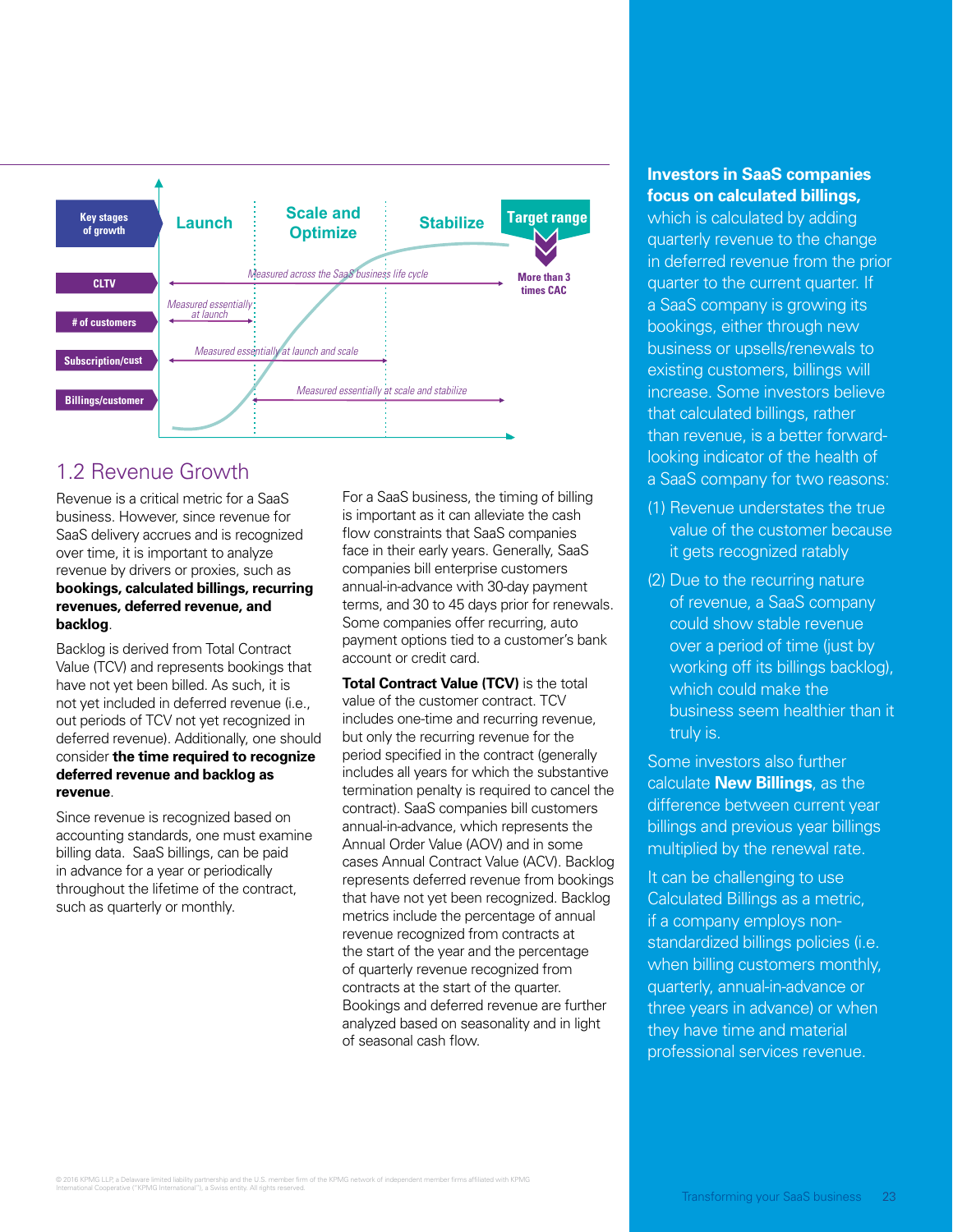# Business Drivers (continued)

#### **Annual Recurring Revenue (ARR), Monthly Recurring Revenue (MRR) and Quarterly Recurring Revenue (QRR)** are

similar drivers that measure the amount of revenue to be collected by a company over a stated period of time. They can be measured annually, monthly, or quarterly, and they are important for subscriptionbased companies as they show the value of contracts and the business as a whole. **The Average Revenue per User or per Account (ARPU or ARPA)** is also tracked, either per-month or per-year, as an additional measure of the amount of revenue generated per customer or customer account. Changes to ARPU/ ARPA need to be analyzed for underlying drivers - customer size, product mix, pricing to understand impact of

In cases where there is upfront billing without revenue recognition, solution providers treat the unrecognized portion of the billing as **deferred revenue**, which represents services booked and billed but not yet rendered.

This is a controllable factor for the company and provides a steady revenue stream in the near term. It is treated as a liability item in the balance sheet, which decreases over the life of the contract as revenue is recognized.

A SaaS company can show growth in deferred revenue if the average dollar amount over the remaining life of deferred revenues increases without the actual revenues increasing. Therefore, deferred

revenue growth can provide a good picture of the company's health but only if it is considered alongside the average remaining life to recognize this revenue.

Looking only at the increase in deferred revenue is an unreliable indicator because it could reflect factors such as a change in billing terms (from monthly to an annual billing cycle), a change in customer mix (SMB to enterprise) or other factors.

Although the change in deferred revenue and calculated billings do not provide the best insights into growth drivers, external stakeholders still watch them closely. These external metrics, along with internal metrics, are relevant data points to accelerate growth.

|                               | <b>TCV: Total Contract Value</b>                  | Total value of the customer contract                                                                                                                      |                                                                |                                        |
|-------------------------------|---------------------------------------------------|-----------------------------------------------------------------------------------------------------------------------------------------------------------|----------------------------------------------------------------|----------------------------------------|
| <u>Щ</u>                      | <b>Backlog</b>                                    | Out year bookings not yet recognized in<br>deferred revenue                                                                                               |                                                                |                                        |
| Œ                             | <b>ACV: Annual Contract Value</b>                 | Annual Contract Value of a specific subscription<br>agreement                                                                                             |                                                                |                                        |
| $\mathbb{C}^{\triangleright}$ | <b>Average ACV</b>                                | Average Annual Contract Value of subscription<br>agreements                                                                                               | <b>Metrics used to analyze</b><br>bookings on a monthly basis: |                                        |
| <u>llu</u>                    | <b>Bookings</b>                                   | Sum of all closed deals in a particular year<br>(usually an annualized number)                                                                            | A<br>B<br>$C(A+B)$                                             | New ACV<br>Upsell ACV<br>Recurring ACV |
| <u> ம</u>                     | <b>Calculated Billings</b>                        | Sum of revenue during the period (i.e. a quarter) and<br>change in deferred revenue                                                                       | D<br>E                                                         | Churn<br>Down sell/ Scope<br>Reduction |
|                               | <b>ACV to Billings ratio</b>                      | Ratio of how much has been billed to the annual value<br>of a particular contract – evaluation of billing patterns                                        | $F(C-D-E)$<br>$#$ new customers                                | Net ACV                                |
| <u>thi</u>                    | <b>ARR/MRR/QRR</b>                                | Periodical recurring revenue over a specific period that<br>does not include one-off fees                                                                 | # lost customers                                               |                                        |
| <u>thi</u>                    | <b>Average Revenue per User or</b><br>per Account | Average revenue per user or account, either per month<br>or per year                                                                                      |                                                                |                                        |
| <u>llu</u>                    | <b>Deferred Revenue</b>                           | Portion of a billing, liability on the balance sheet, which<br>represents services that have not yet been provided                                        |                                                                |                                        |
| <u>llı </u>                   | <b>Time to recognize deferred</b><br>revenue      | Period of time over which services will be provided and<br>recorded as revenue. A typical measure tracked is the<br>% of contracts that are within 1 year |                                                                |                                        |

#### **Revenue Growth Drivers – Definitions**

controllable factors vs. competitive factors.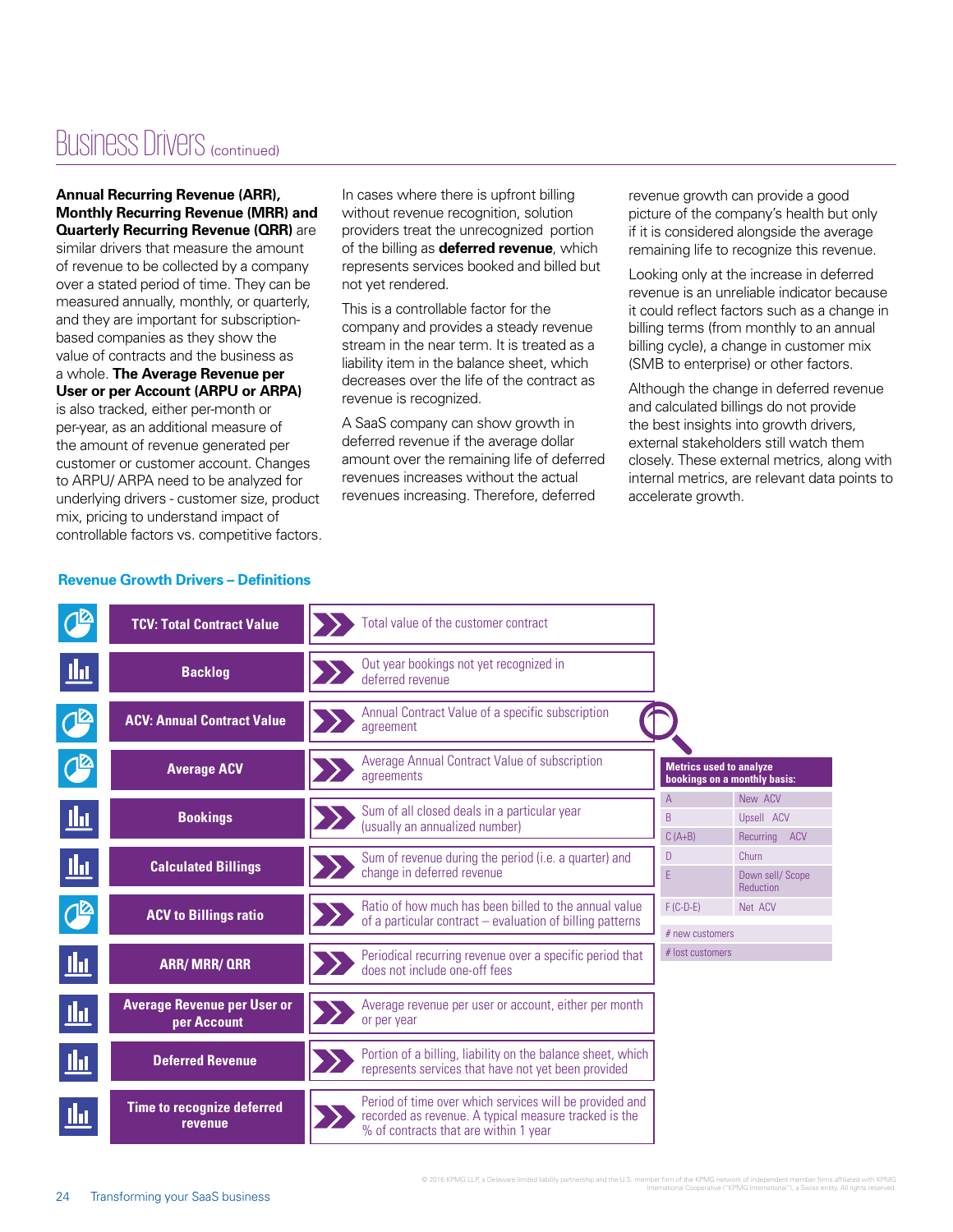During the launch phase, the number of customers and deal sizes are relatively small. Therefore, **Annual Contract Value (ACV)** and bookings can be a helpful predictor of future revenue growth. Bookings are analyzed as an annualized number since they may be tied to contracts with varying durations (month-to-month, annual, or multiyear subscriptions). The following components should be considered when performing an ACV analysis:

- **A. New ACV**: ACV from new customer contracts, which is further analyzed to see what the business is buying and at what price
- **B. Upsell ACV: additional sales to** existing customers, which include subscription upgrades/ complements/ expansion, to evaluate what upgrades have been acquired and at what price by existing customers
- **C. Recurring ACV**: ACV from existing subscription contracts, which is further analyzed to see which subscriptions programs customers engage in, and subscription-based revenue trends
- **D. Churn**: loss of customers and/or revenue during the month, analyzed to determine and ultimately alleviate churn factors
- **E. Down sell/ scope reduction**: the portion of bookings attributable to offerings proposed to customers who renounce the initial purchase, or that reduce the scope of their current subscription/ service
- **F. Net ACV: ACV from new and existing** customer contracts for a particular year, adjusted for lost ACV attributable to churn



- **G. Number of new customers**: Number of new customers acquired over the month, analyzed per channel/service offering/customer population
- **H. Number of lost customers**: Number of customers lost due to churn over the month, categorized by the reason for renouncing the service offering

As the business enters the growth phase and begins scaling and optimizing operations, it begins collecting money from its customers, turning bookings into billings. As a result, the metrics that assume greater relevance at this stage are revenue (recognized and deferred) and calculated billings.

The ACV to billings ratio is also important and provides relevant insights during the launch phase. This ratio evaluates billing patterns and measures the billing efficiency for a particular subscription

agreement by looking at the annual value of a contract and calculating the amount that has been billed to date.

Another indicator that one should monitor beginning with the launch phase is the Average Revenue per User (also calculated at Customer and Account level). As the SaaS business stabilizes into its maturity phase, it typically has implemented a series of annual recurring contracts, along with leads for new customers. To grow the existing customer base of annual recurring contracts, SaaS businesses focus on upsell and cross-sell opportunities, an effort to limit churn and increase billings. As the business stabilizes billings and revenue recognition stabilizes, and the rate of deferred revenue eases (unless there are changes to multi-year billings).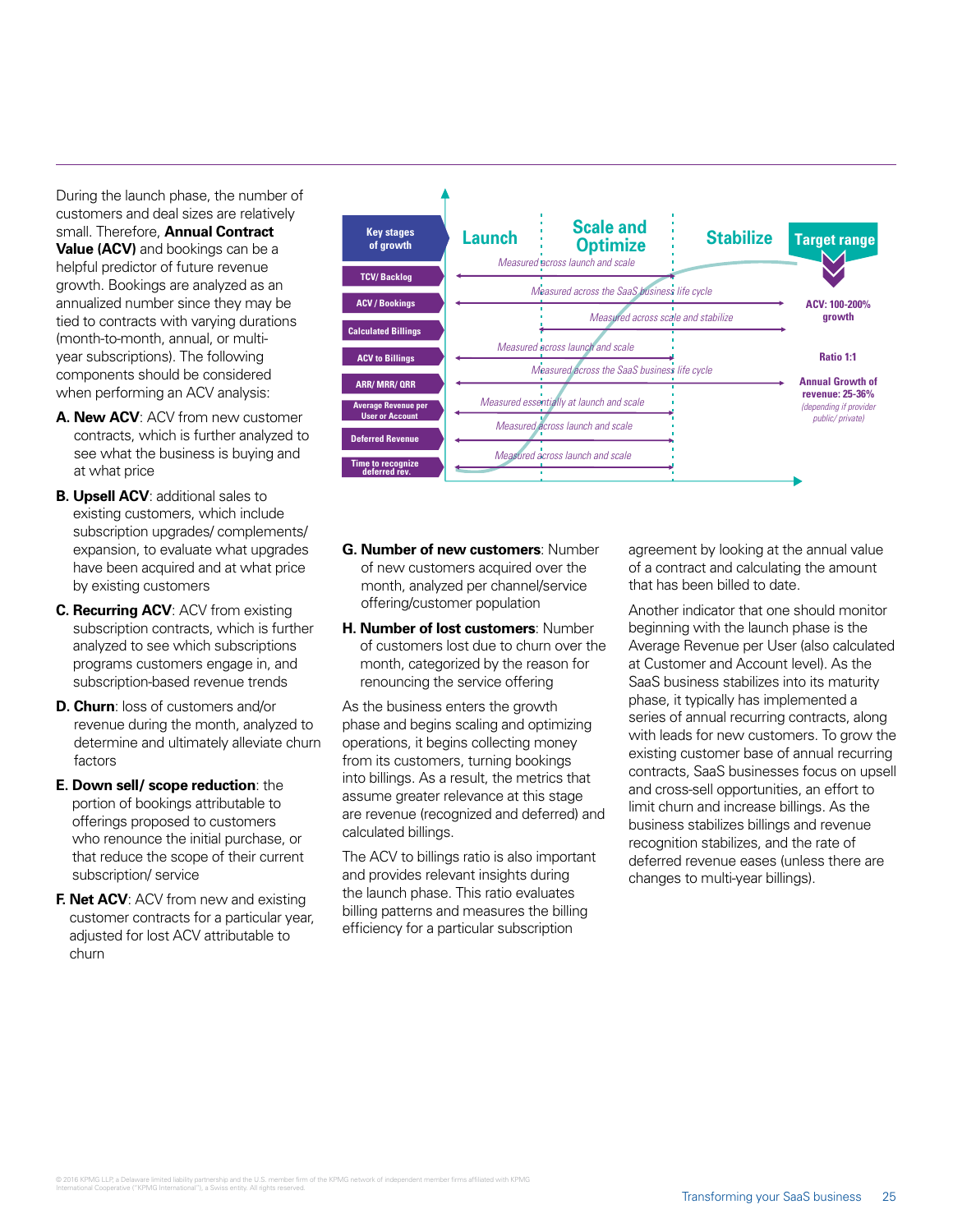# Business Drivers (continued)

# **2. Profitability**

One should analyze the profitability of a SaaS company in terms of costs, margins and cash flow, along with the related drivers for each of these segments. This section also covers the need to balance growth and profitability and introduces the "Rule of 40" concept.

### 2.1 Costs

One of the biggest determinants of SaaS profitability is **Customer Acquisition Cost (CAC)**. CAC is generally not included in calculating CLTV, as CLTV equals the gross margin from the customer over the customer lifetime. However, CAC is compared with CLTV to determine and optimize the CAC payback period.

CAC is akin to an investment cost to acquire a customer for a SaaS business, and estimating the CLTV enables the business to assess payback and appropriate ROI on this element.

**Cost to Serve (CTS)**, generally expressed as a percentage of revenue, is another important cost component that impacts profitability. To effectively manage CTS, SaaS companies should have effective product and database server architecture (modular architecture). A complex and ineffective architecture could lead to an inability to achieve benchmark gross margins. Costs as a whole are often large and staggered, while revenues are more predictable.

### **R&D spend as a percentage of Sales**

compares the strength of companies, as it reveals the effectiveness of research expenditure relative to overall sales (capitalized and amortized R&D costs, form part of this analysis).

**Sales Cost** and **Marketing Cost as a percentage of ARR** show the relative amounts of sales and marketing expenditure to a company's annual recurring revenue, or steady income stream.

### **Cost Drivers – Definitions**





In the initial stages of a SaaS venture, CAC can be greater than projected CLTV. However, as the business grows, CLTV increases, with profitable businesses capable of maintaining a CAC that is considerably less than CLTV.

Similarly, CTS can be significantly higher in the first two stages of growth. It typically stabilizes later in the business life cycle, depending on the solution provider's ability to leverage economies of scale and market maturity. However, in some situations, it might be difficult to stabilize CTS if a SaaS company has a complex product or database server architecture. In order to ensure CTS stabilization, the

company should develop a more modular architecture from the outset, incorporating scalability as a design principle.

In the early stages of the SaaS business life cycle, in an effort to increase brand awareness and credibility, providers will likely choose to service enterprise customers, However, this approach carries its own risks, and one should undertake these large projects only if they do not compromise profitability and resourcing. In such cases, management may need to track these large projects separately, depending on the maturity of the SaaS company.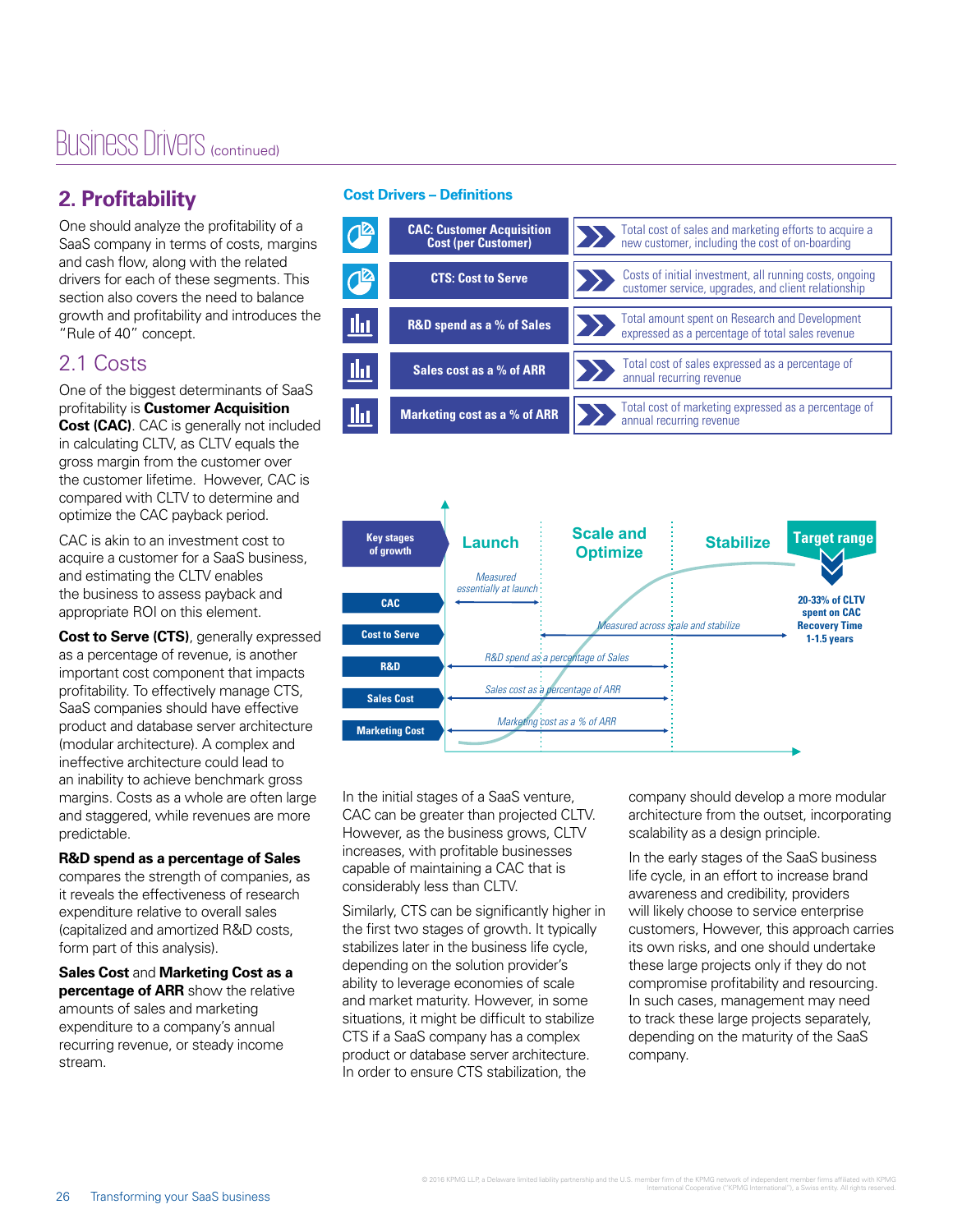**Gross Margins** costs include application hosting costs, customer on-boarding costs, customer service costs, R&D amortized costs vs. capitalized costs and third-party fees (such as software license and data fees).

While gross margins are important, SaaS businesses should analyze recurring and non-recurring margins separately.

**Recurring Margins** are the profits that are generated from running the SaaS subscription business. As investors favor companies with a strong cash flow, the recent trend for emerging software companies is to expand operating margins.

**Service Margins Mix** can help ascertain the economic value of partnerships, as it measures the contribution to gross margins of third-party service providers and partners. At launch and scale, it is crucial to monitor and evaluate the value proposition of partnering with third-party service providers.

### 2.3 Cash Flow

As they expand, SaaS companies face increasing cash flow challenges. At the same time, investors now turn their attention to a healthy cash flow that is linked to increased operating margins.

While it is critical for SaaS companies to know when they will generate positive cash flow, the ideal timing of achieving a break-even status is imprecise. The timing of cash collection – such as upfront billing, where the SaaS solution provider bills the customer the entire value of the contract at the beginning of the subscription period – can help in synchronizing receipts with expenses. However, only established solution providers can command such

### 2.2 Margins **Margins Drivers – Definitions**



billing terms when contracting with their customers. Smaller providers looking to bill in advance usually need to incentivize their customers through price discounts and promotions.

**Cash flow from Operations and Free Cash Flow** need to be measured throughout the life cycle of a SaaS company, and is as important as analyzing revenue and profitability drivers. Heavy investment in the early stages of a SaaS business results in lower operating cash flows. It is therefore important to track this driver so that the business can prepare for future growth and profitability.

Cash on hand provides opportunities to expand and increase investment in other areas, such as expanding research and development or increasing marketing

spend. A strong cash flow appeals to investors and demonstrates a healthy financial picture.

However, investors also consider the impact of pre-paid multi-year deals while calculating operating cash flow margins, and adjust for cash from long term deferred revenues.

**Net Cash per Share** is a measure of a company's cash divided by the number of shares outstanding. It represents the percentage of a firm's share price available for immediate spending on other business activities, such as research, marketing, or other financial activities. It is also an important liquidity measure that signals if the company would need access to capital in the near term.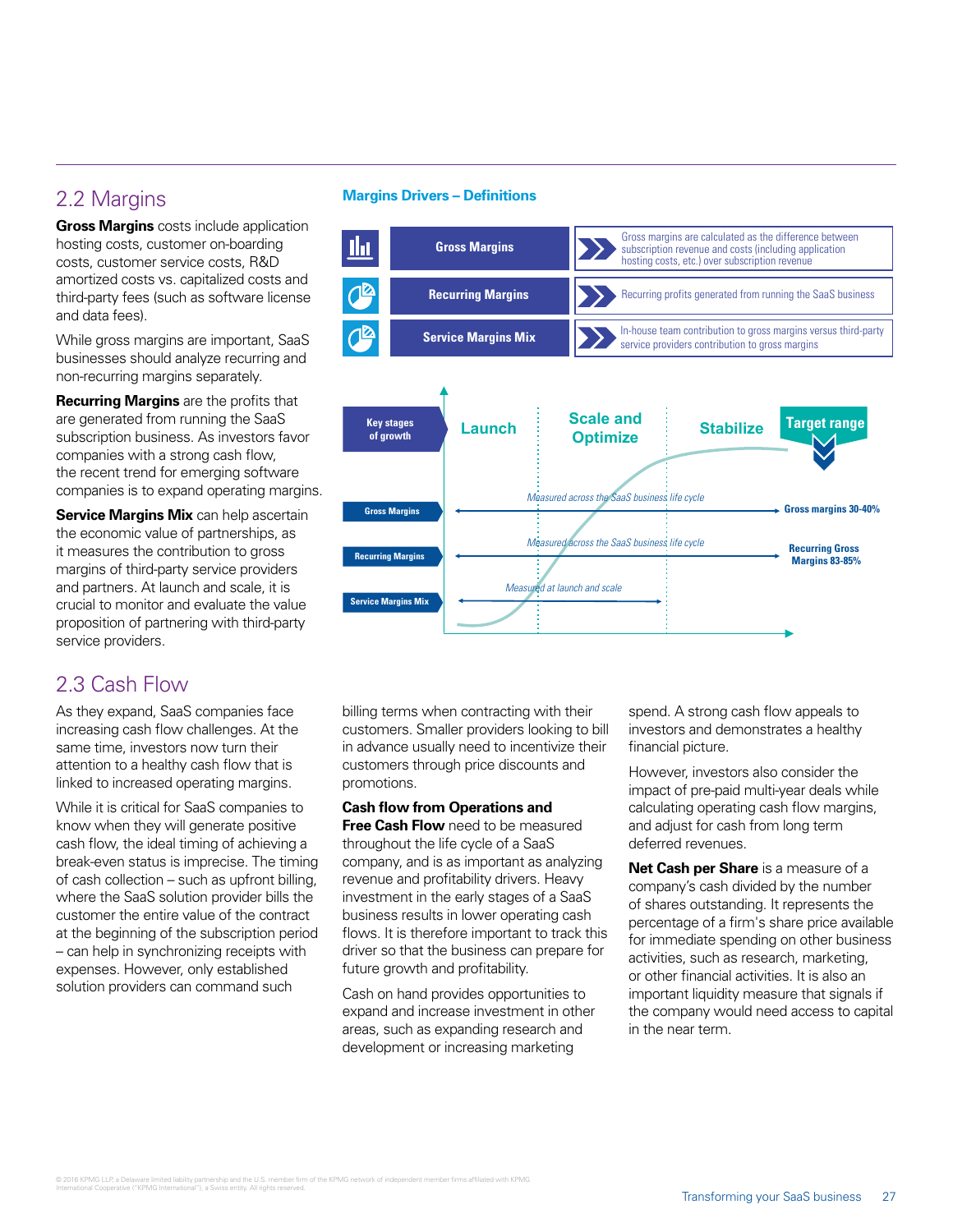# Business Drivers (continued)

### **Foreign Exchange**

A global customer base can make SaaS businesses more vulnerable to FOREX risks and currency fluctuations, which can in turn impact revenue and profitability. The impact becomes more pronounced with growth and scale, as companies expand their global reach and geographic diversification.

SaaS providers with large international operations may want to report their financial performance on a constant currency basis, using constant exchange rates (market analysts and investors use constant currency basis for their analyses and valuations).

**Impact on deferred revenue** – Deferred revenue is recognized based on the foreign exchange rate at the date it is recorded in the financial statements. Future revenue is correspondingly recognized at the same rate as when deferred revenue was originally recognized in the financial statements. For example, a strong U.S. dollar at the time deferred revenue is recorded in the financial statements, would result in relatively lower revenue recognized in future periods, even if the U.S. dollar subsequently weakens. As such, it may be important to disaggregate ACV, deferred revenue and revenue by U.S. dollar

denominated and foreign currency denominated customer contracts, calculating growth rates using constant currency.

**Hedging strategies** – Currency fluctuations can have adverse impacts on the operating income and cash flow of SaaS solution providers that operate internationally. Different hedging strategies, in terms of revenue and cash flow, are available to mitigate such volatility.

Such an approach requires strategic planning, with accurate currency exposure forecasting (which currencies, what volumes and over what horizon) and cash flow at risk evaluation (which factors in correlations between currencies).

Financial instruments, such as options and forwards, are usually combined to hedge forecasted sales in the normal course of business and reduce the risk that earnings and cash flows will be adversely affected by exchange rate fluctuations. Hedging programs must be reviewed on an ongoing basis to ensure effective coverage of forecasted cash flows (and any changes to forecasts), and proper calibration that matches current foreign exchange market conditions and outlook.

#### **Cash Flow Drivers – Definitions**

| Шт              | <b>Cash flow from operations</b>   | Cash generated from ongoing business activities, that provides<br>an indicator of the health and liquidity of the enterprise  |
|-----------------|------------------------------------|-------------------------------------------------------------------------------------------------------------------------------|
| - Ilit          | <b>Free Cash-Flow</b>              | Measures available cash flow minus all capital expenditures,<br>or cash flow required to maintain or acquire assets           |
| <u>lla</u>      | <b>Operating cash flow margins</b> | Cash generated from core operations per dollar of sales. A high<br>margin can indicate efficiency at converting sales to cash |
| <u>  II u j</u> | Net cash per share                 | Net cash for a company, divided by its shares outstanding $-$<br>only applicable for publically listed companies              |
|                 | <b>Months Up-front</b>             | Measure of the sales team performance in achieving more<br>customers' payment in advance                                      |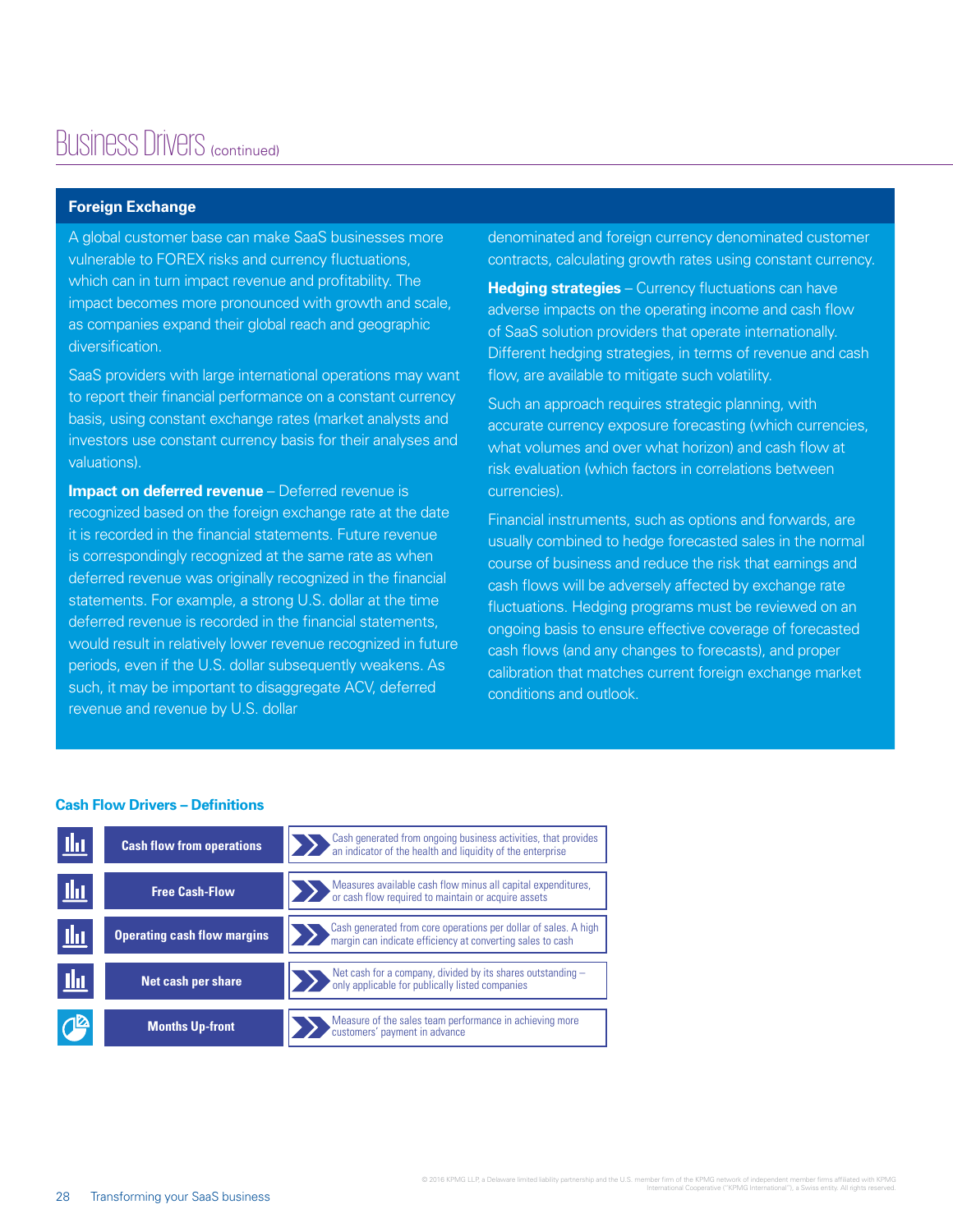As mentioned previously, SaaS businesses make significant upfront customer acquisition investments at launch to secure their customer base. Cash inflows from these investments are generated over time, which is different from the

upfront cash flows of the on-premise license business. This creates a cash flow crunch for SaaS providers.

The following chart shows the impact of customer acquisition cost for one

customer and the amount of time required to cover this initial investment (for illustration purposes, a Customer Acquisition Cost of \$5000 is considered, with a \$450 monthly subscription gross margin).



### **Cumulative cash flows for one customer**

This example reveals negative cash flows for the first 11 months following customer acquisition for one customer, with the first

positive cash flow occurring in January of the following year. This cash flow crunch is a necessary prerequisite for growth.

The more customers that are acquired, the greater the rate of growth and positive cash inflows, as illustrated in the graph below:



### **Cumulative cash flows for multiple customers**

© 2016 KPMG LLP, a Delaware limited liability partnership and the U.S. member firm of the KPMG network of independent member firms affiliated with KPMG<br>International Cooperative ("KPMG International"), a Swiss entity. All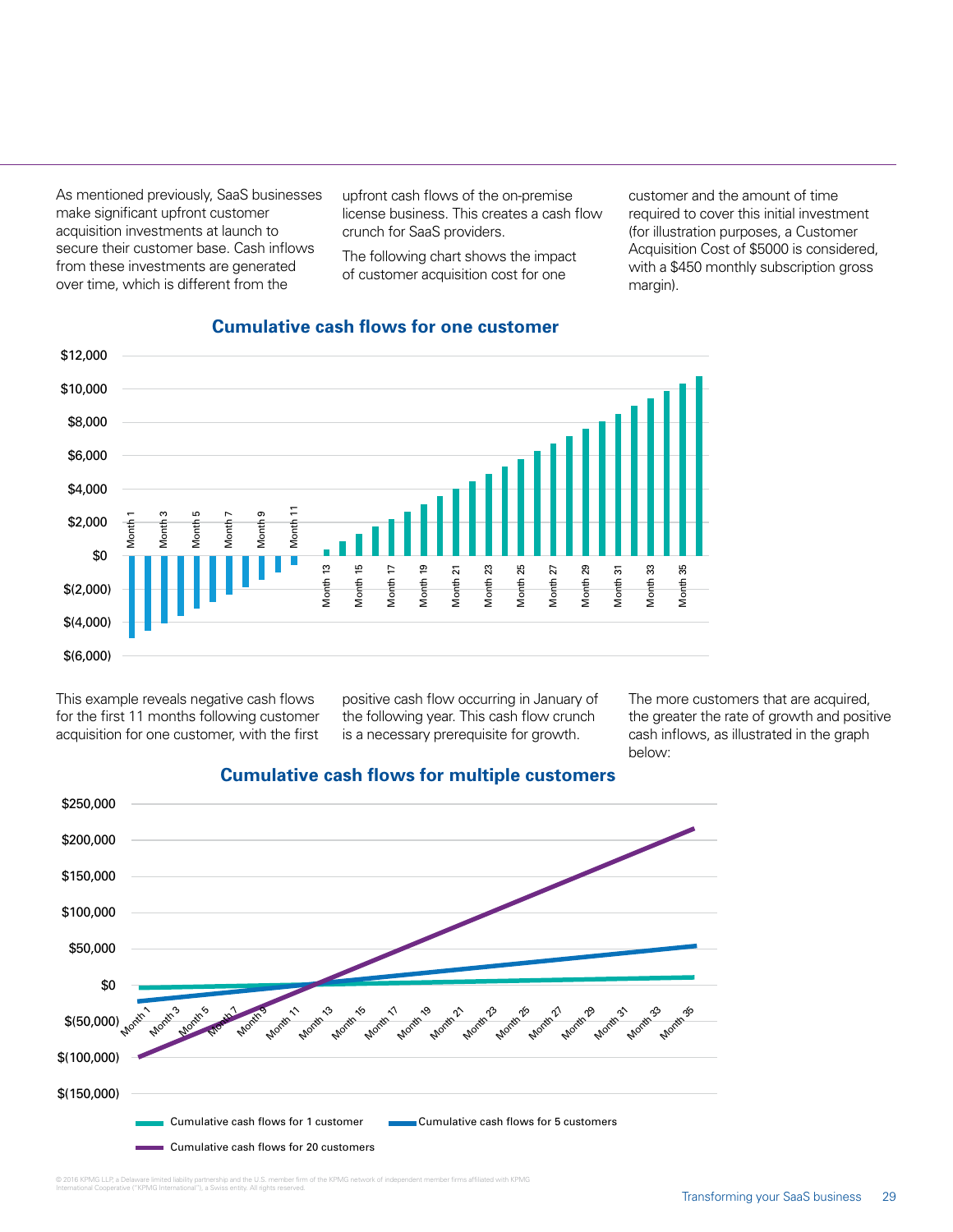# Business Drivers (continued)

One way to alleviate this cash flow crunch is to incentivize customers to pay in advance. This can be done through financial incentives, such as discount programs. This is typically feasible only for existing customers, as new customers are less likely to accept advance payment terms.

Getting more customers to pay in advance can help to reduce churn. The switching costs for these customers are higher, which increases customer lock-in. **Months Up Front** is the metric used to monitor the sales team performance in achieving more customers paying in advance. It can be used to incentivize team members as they seek to sign customers to such a program.

Once the installed customer base has generated sufficient cash to cover the initial acquisition costs, profits and cash flow will become positive, with the return on investment proportional to the initial buy-in. As customer acquisition growth increases, profits and cash flow balance increase commensurately. To further accelerate growth, providers may pursue another round of investment.

As the prospect of additional losses and cash flow shortfalls may make investors wary, it is vital for both start-ups and industry veterans to communicate in advance of a new round of growth acceleration, in order to secure sufficient funding for the company's future and sustained growth.



### 2.4 "Rule of 40"

There is a trade-off between growth and profitability. One can target profitability (and reduce spend/ focus on growth) or focus on growth (at the expense of short term profitability). This is primarily because of Customer Acquisition Costs for customer growth, while the Customer Lifetime Value takes longer to realize and recoup the initial investments.

As the business matures and enters the "scale & optimize" phase, a new set of rules can be introduced that gauge performance and help navigate growth and profitability.

One such rule, which evaluates the relationship and balance between growth and profitability, is known as the "Rule of 40". This rule considers the sum of growth rate and profitability:

Used by market analysts and investors, Rule of 40 proposes that a combination of growth and profitability yielding 40% is desirable. This rule recognizes the shortterm impact on profitability due to a focus on growth. Based on this rule, a company in the growth phase with an 80% growth

### **Rule of 40% = Year over year revenue growth + pre-tax operating margins or free-cash flow**

rate that produces 40% negative margins is acceptable. Given the premium attached to growth for a SaaS business, the inverse relationship—80% margins and negative growth— is viewed unfavorably by investors.

While one can consider this ratio at launch, the optimum point at this stage would need to be as high as possible and not benchmarked at 40% – which is the threshold when operating at scale.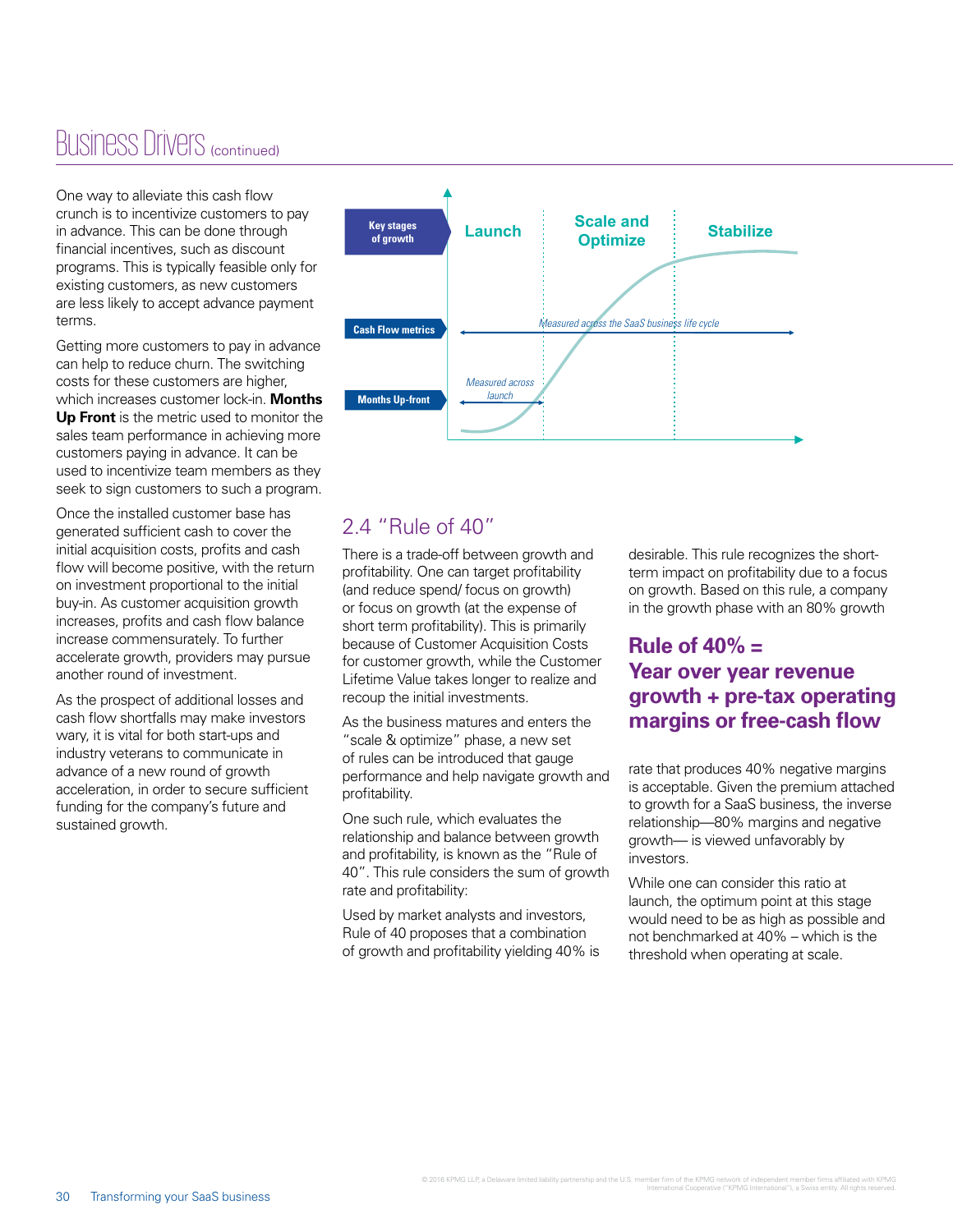Monitoring the long-term sustainability of a SaaS business is critical for success, with particular focus paid to sales effectiveness, retention and user adoption.

### 3.1 Sales Effectiveness

Because the sales and marketing function in a SaaS company works differently from that of traditional software providers, measuring sales effectiveness in a SaaS business is crucial for understanding its performance metrics. As noted earlier, treat enterprise customers differently when considering sales effectiveness. Undertaking large projects early in the SaaS business life cycle boosts brand awareness, but one must weigh this against execution risks, profitability, and the diversion of resources away from product development.

### **3. Sustainability Sales Effectiveness Drivers – Definitions**

| <u>llıt</u>    | <b>Growth Efficiency Index</b>                                    | Measure of revenue growth efficiency - relationship between<br>costs incurred to increase growth and actual revenue growth         |
|----------------|-------------------------------------------------------------------|------------------------------------------------------------------------------------------------------------------------------------|
| <u>lhı</u>     | <b>Sales and Marketing Efficiency</b>                             | Measures the effectiveness of Sales and Marketing spend in the<br>previous period to generate revenue growth in the current period |
| <u>llu</u>     | <b>Sales and Marketing Expense/</b><br>\$ bookings                | Measure of how much a company spends on Sales and<br>Marketing (S&M) for \$1 of booking                                            |
| ¥              | <b>Sales FTEs for Account</b><br><b>Growth/Sales FTEs for BD</b>  | Number of sales staff devoted to account growth divided by<br>the number of staff tasked with new business development             |
| <mark>∯</mark> | <b>ARR/Sales FTEs</b>                                             | Annual recurring revenue divided by the number of sales staff                                                                      |
| C              | <b>Bookings/Sales FTEs</b>                                        | Average number of bookings per member of sales staff                                                                               |
|                | <b>ARR quota per FTE</b>                                          | Annual Recurring Revenue quota, by the number of total staff                                                                       |
|                | <b>Quota FTE by Channel</b>                                       | Sales quota for each member of staff, categorized by channel                                                                       |
| 少              | <b>Average time for new sales</b><br>recruit to book a deal       | Time taken for a new member of the sales staff to make a<br>booking from the time starting at the firm                             |
|                | <b>Lead Velocity Rate (LVR)</b>                                   | The growth in the number of qualified leads month-over-<br>month                                                                   |
|                | <b>Sales Cycle Length (Days)</b>                                  | Time from initial interaction to the completion of the sale,                                                                       |
|                | <b>Average Length of Contract</b>                                 | Average duration in months or years of a typical<br>subscription contract                                                          |
| <u>llu</u>     | <b>Renewal Rate</b>                                               | Measure of achieved renewals for all contracts up for<br>renewal (in terms of customer or contract value)                          |
| 少              | <b>Customer Acquisition</b><br>by Channel                         | New customers and subscribers categorized by the method or<br>channel of booking                                                   |
|                | <b>Typical Acquisition Path</b><br>(% of cohort)                  | Grouping and categorization of sales to subscribers by their<br>type and method of becoming a subscriber                           |
|                | <b>Leads-to-trial conversion rate</b><br>(funnel metric)          | Measures the success ratio in persuading leads to<br>try out the product                                                           |
|                | <b>Trial-to-paying-account</b><br>conversion rate (funnel metric) | Measures the success ratio in converting trial subscribers<br>into customers                                                       |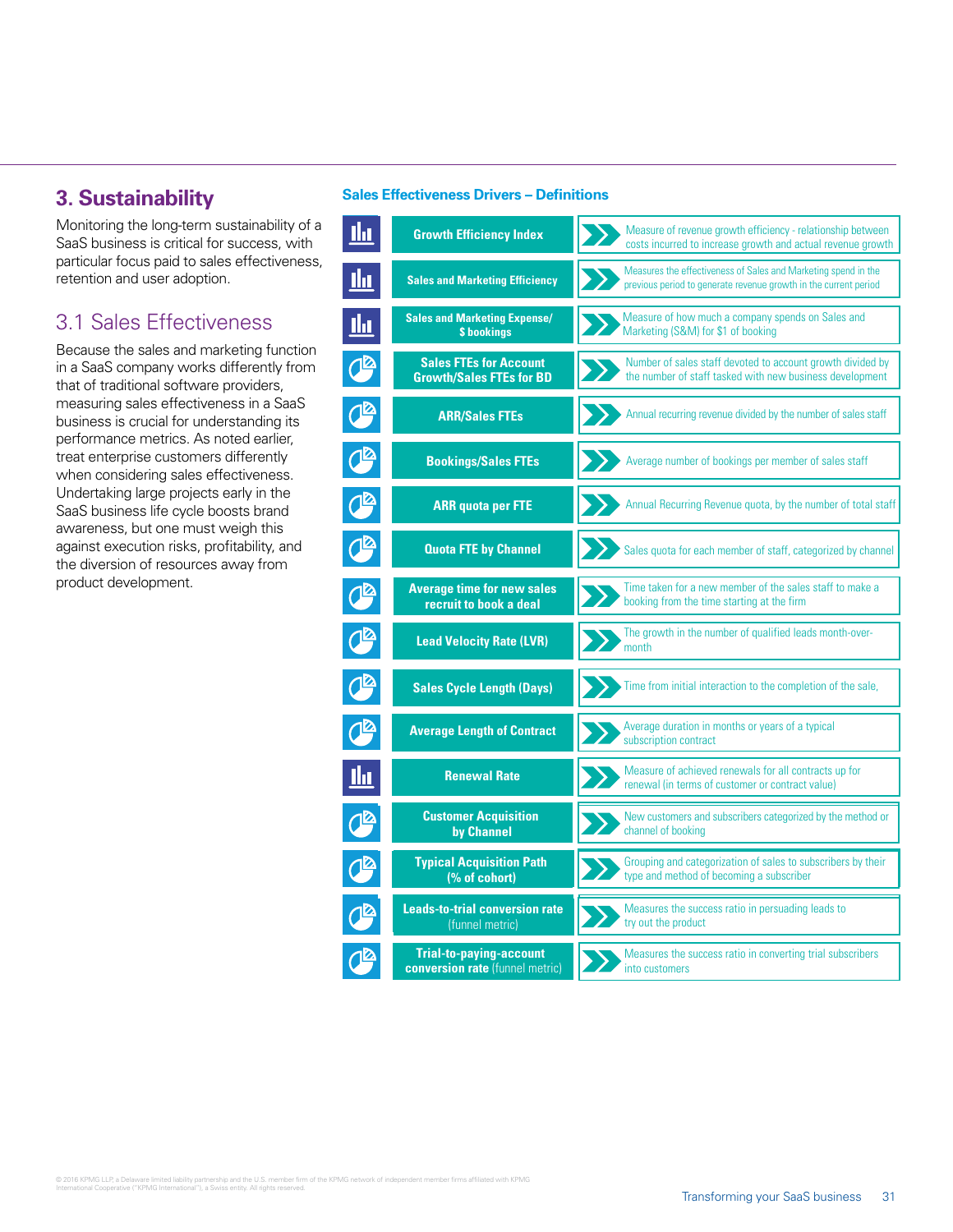# Business Drivers (continued)

### **The Growth Efficiency Index (GEI)** is

a measure of revenue growth efficiency across launch and scale, a composite metric that combines cost and revenue. This index looks specifically at the relationship between costs incurred to grow the company and actual revenue increase (if any). Identifying these costs means differentiating between the recurring spend used to support day-to-day operations (Cost of Goods and Services, General and Administrative Expenses) and growth spend (namely sales and marketing expenses, as well as customer success expenses – which consists of a dedicated team for on-boarding new customers, managing customer references and so on). Achieving a GEI less than 1 is desirable, as this indicates that revenue growth exceeds costs incurred. A GEI greater than 1 is an indication to recalibrate S&M spending.

Tracking and benchmarking the GEI is particularly useful to more precisely calibrate growth efforts and goals. It reflects, at a high level, the sales and marketing team's effectiveness at generating revenue growth.

#### **Sales and marketing spend efficiency**

is also measured across launch and scale, like the GEI. This metric investigates the relationship between sales and marketing spend and revenue growth across different periods. Typically, this ratio examines spend incurred in the previous period and the resulting revenue growth, a metric that reveals sales and marketing efficiency.

As the business graduates into a growth phase, optimizing the sales force remains critically important. At this stage, solution



providers begin mapping **FTEs (Full Time Employees) dedicated to new customer growth (hunting)** and **FTEs servicing existing client accounts** (farming), along with linking investment in sales force optimization to financial success via drivers such as **ARR/ Sales FTEs**.

As the business stabilizes into a phase of maturity, the focus shifts to exploring upselling and cross-selling opportunities with existing customers. At this point, metrics such as FTEs dedicated to up-selling (with a view on increasing subscription revenue) and FTEs dedicated to cross-selling (with a view on increasing product revenue) gain significance – especially among larger SaaS solution providers, who have sufficient manpower to staff dedicated teams.

In the launch phase, the focus is on hunting and acquiring target customers. In this phase, it is more important for SaaS solution providers to invest heavily in their sales force and marketing teams, making sure that a steady stream of qualified leads is generated and converted to paying customers in the least amount of time.

#### **Lead Velocity Rate (LVR), or Lead**

**Momentum**, measures the growth in the number of qualified sales leads monthover-month, on a monthly basis. This real-time metric is a revenue and growth trend indicator, which needs to be tracked alongside other forward-looking metrics.

LVR is helpful when measured against sales growth. Assessing the relationship between the two can detect underlying and structural problems. As sales leads are generated, sales growth should proportionally increase. If sales leads are secured but sales growth does not follow proportionally, this may indicate that either the sales team quality is decreasing or the product is not keeping pace with the competition. Either way, corrective measures should be pursued.

**Average Contract Length** is a useful metric to track from launch through the scaling phase. The SaaS business model favors a longer contract, as it secures a more sustainable cash flow. As such, average contract length is a good indicator of the contract portfolio's health and can also serve as a metric on which to incentivize the sales teams.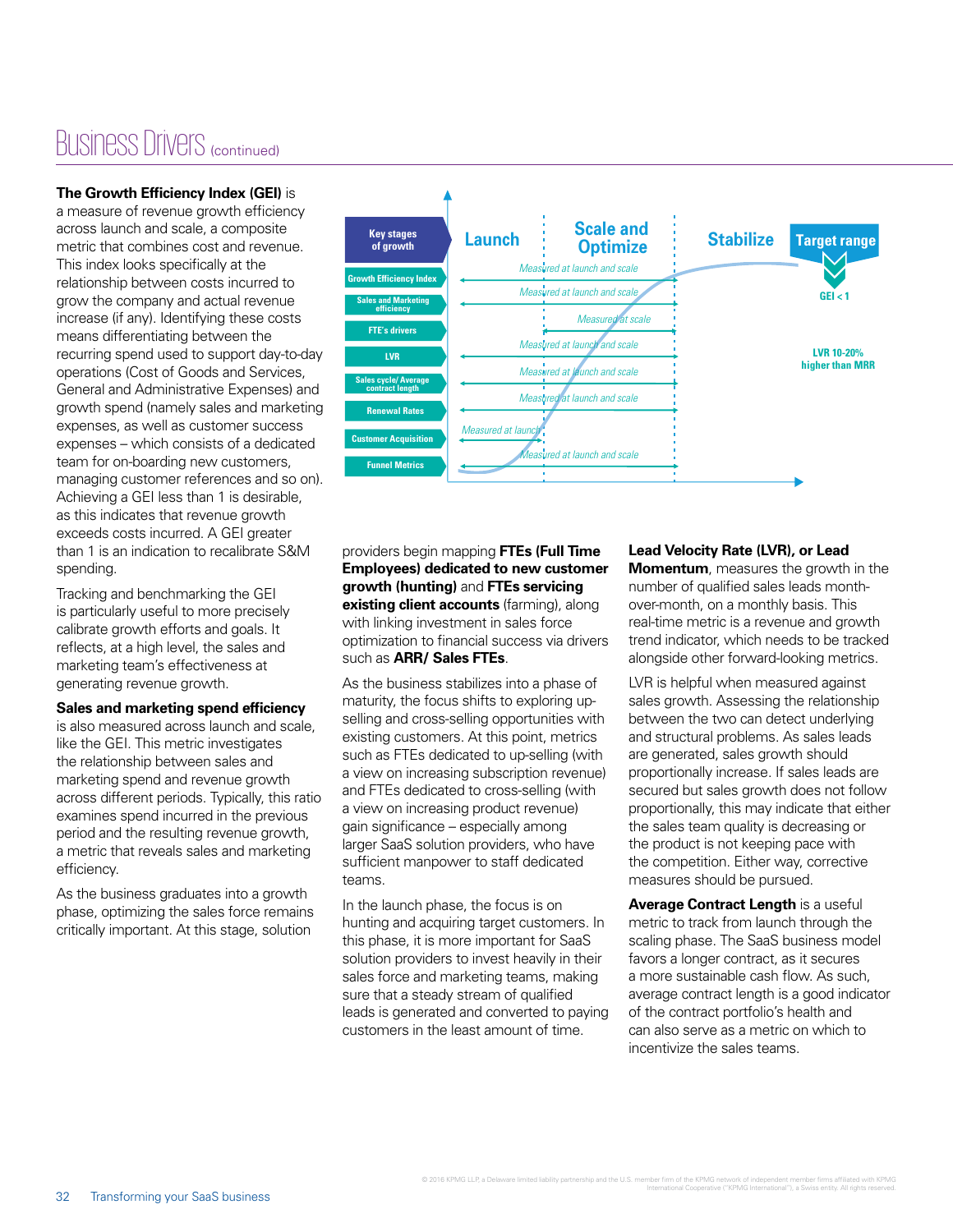**Renewal Rates** is used to assess the health and performance of a SaaS portfolio. Customer retention is as important as customer acquisition. The renewal rates, whether looking at number of customers or contract value, is the flipside of customer churn. A higher renewal rate indicates marketing and sales effectiveness and is also an indicator of customer loyalty.

As mentioned previously, customer acquisition is key during the launch phase. To maximize acquisitions, one must understand the target audience behavior and track the effectiveness of marketing and sales campaigns. This allows the enterprise to devise strategies and test customer-acquisition channels, directing customer acquisition costs and efforts on the channels that yield the most customers and the steadiest stream of revenue.

Finally, from launch through scale, funnel metrics measure the sales team effectiveness at converting a lead into a paying customer across the sales cycle. The leads-to- trial conversion rate measures the success ratio in persuading leads to try out the product (i.e. visitors-totrial could be an appropriate replacement for a company where the strategy aims at maximizing visitors). The trial-to-paying account measures the conversion rate to the next stage, or how a lead becomes a paying customer with a signed subscription contract.

### 3.2 Retention

**Churn**, or the loss of customers and/or revenue during a set period of time, can significantly impact the growth of a SaaS company. Although churn may not be as meaningful during the launch phase, as a company grows, even a relatively low rate of churn can substantially impact revenue and earnings. **Because of its impact on growth, churn is a must-track metric across the SaaS business lifecycle.**

**Customer Churn** refers to the number of customers that have discontinued their subscription during a given period of time. One must distinguish between revenueor dollar-based churn and customerbased churn for an accurate analysis of performance.

**Net Revenue Churn** measure the revenues lost during a given period due to the loss of customers or lower run rate due to reduced features or users. A loss of non-subscription-based- or shorter-term products/services can lead to revenue churn.

Customer churn is dependent on the size and total number of customers. As customers vary by size and value, there is an important distinction between losing a top customer versus losing a bottom customer. For a company with varying product pricing, dollar-based churn is a more relevant indicator of performance. Dollar-based churn is also a key metric for larger companies, as the focus is to accelerate growth, which can be achieved through negative revenue churn (which occurs when the expansions/up-sells/ cross-sells to existing customer base exceeds the loss of revenue from churn).

Additional tools and analyses are required in order to fully understand and mitigate churn. One such tool is **cohort (customer group) analysis**, which regroups and evaluates new customers for a given month. This analysis is performed monthto-month and over the lifetime of the relationship with the customer. It offers a comparative analysis between different customer groups and provides insight into seasonality patterns, evaluating the effectiveness of measures aimed at alleviating churn (such as new product features) and how different customer groups react to such actions. Cohort analysis also provides insight into the number of customers that are lost over a period of time while identifying when churn stabilizes.

### **Dollar-based Net Expansion Rate**

**(DER)** is another measure of customer retention, measured at one point in time. It presents a comparative analysis of aggregate revenue for existing customers (those in place for at least 12 months) for the current year against the prior year. It provides an image of revenue sustainability and is a marker of the quality of customer relationship over time. DER can also be completed by a measure of how much support subscription revenue is added over time.

**The "Quick Ratio"** provides a view of a SaaS business's growth efficiency. It combines two SaaS metrics (revenue and churn in this case), and is used by investors and internal management to quickly benchmark growth performance.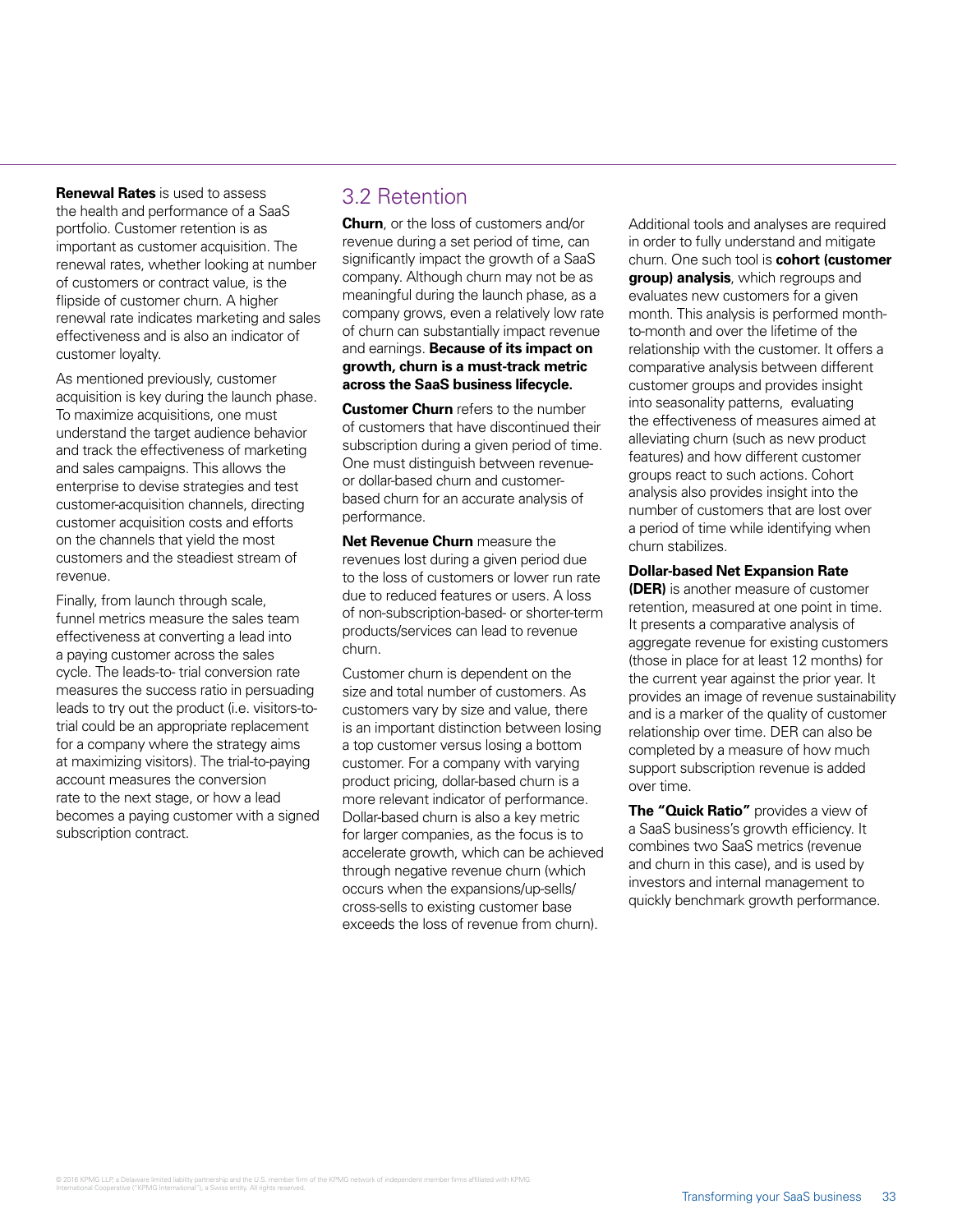# Business Drivers (continued)

Customer churn is measured in terms of net subscriber additions (net increase in the number of subscribers) and net subscriber churn (change in the number of subscribers), and it reveals the number of customers that were lost or did not renew against the total number of subscribers for a given period. SaaS businesses tend to focus more on customer churn in their early years, as their objective is to acquire as many customers as possible to gain economies of scale. Churn Prevention is the success rate in reducing churn over a period of time.

Revenue Churn and dollar expansion rates become important in the later years as the company becomes mature enough to up-sell, cross-sell and drive deeper engagement within each customer account. For measuring revenue churn, a Net Revenue Churn or **Dollar Retention Rate (DRR)** metric is sometimes used. DRR includes the benefit of up-sells, cross-sells and price increases based on GAAP subscription revenue recognition. If the DRR is 100 percent, it means the company has renewed 100 percent of its revenue from the previous year. DRR has significant flaws because it considers both lost revenue from customer cancellation (i.e., lost customers due to unhappy customers) as well as down-sell and up-sell to existing customer (satisfied customers). As such, it would be better to disaggregate the data and analyze **Gross Revenue Churn** to determine how much revenue is lost without considering up-sells, and understand the causes of customer cancellations and down sells. Gross revenue churn will always be higher than net churn because it cannot have

#### **Retention Drivers – Definitions**



Measured at scale and stabilize

Measured across the SaaS business life cycle

Measured at stabilize

a negative value. This metric should be analyzed across the entire SaaS business lifecycle.

Measured at lau

**Dollar-based Net Expansion Rate**

**Quick Ratio**

**Net Revenue Churn** 

**Gross Revenue Churn** 

Finally, the "Quick Ratio" provides a snapshot of a SaaS business's growth efficiency, particularly during its launch phase. The commonly accepted target is 4, which means that for every \$1 of revenue lost during a specific month, \$4 should have been added. As the business scales, it becomes more difficult to achieve the target of 4. This ratio is therefore primarily to be used at launch as an additional metric for revenue growth.

**DRR ~110%** 

**Quick Ratio = 4**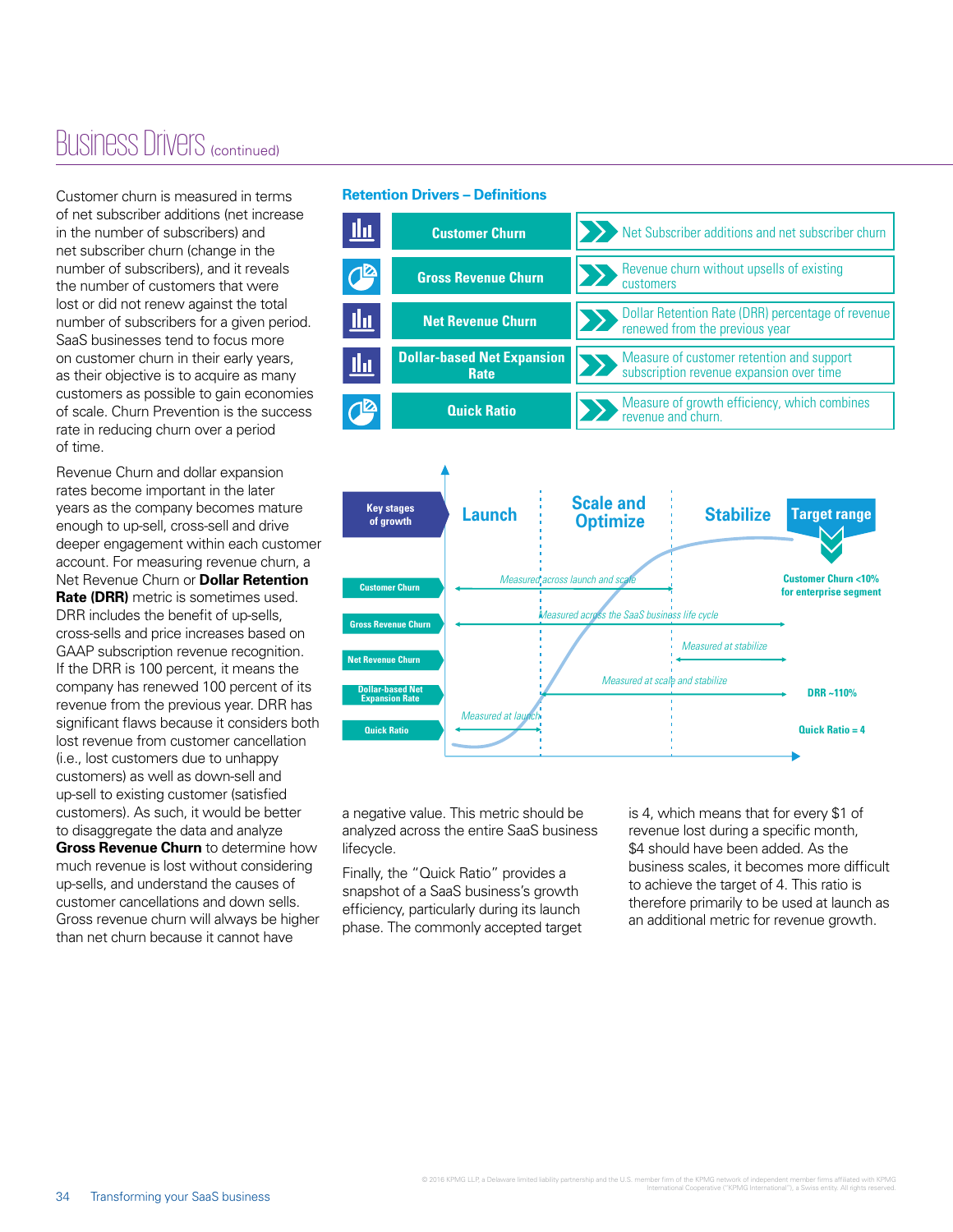| <b>Levers to Minimize Churn</b> |                                                                                                                                   |  |
|---------------------------------|-----------------------------------------------------------------------------------------------------------------------------------|--|
| Up-Sells and Cross-Sells        | - Increase the revenue from a client by exploring additional opportunities once a<br>relationship has been established            |  |
|                                 | - Demonstrate additional value to current offerings used by customers                                                             |  |
|                                 | - Optimal charging and pricing set for usage-based billing models                                                                 |  |
| Usage/overage-based Billing     | - Incorporate levels of price sensitivity                                                                                         |  |
| New Customer Acquisitions       | - Continue to grow the overall customer and revenue base organically to reduce<br>the impact of any customers that are lost       |  |
|                                 | - Reduces the turnover and risk of losing customers on a frequent basis with<br>greater lock in for contract duration             |  |
| Longer-term contracts           | - Establishes longer relationships for guaranteed business                                                                        |  |
| Focus on Risk Segments          | - Staff top talent to customers with low NPS scores to increase retention                                                         |  |
| Channel/Product Segmentation    | - More accurately segment customers to assess churn risks while highlighting<br>strategies for retaining business                 |  |
|                                 | - Customer interaction and engagement on customer product needs and the ways<br>to retain their business                          |  |
| <b>Customer Engagement</b>      | - Feature sets that are sticky - determine what parts of the product are beneficial<br>for retaining customers and reducing churn |  |
|                                 | - Constantly track customer satisfaction and analyze reasons for contract<br>cancellation and customer churn                      |  |
| <b>Customer Retention</b>       | - Track user adoption, a leading indicator of customer satisfaction > for specific<br>metrics, please refer to section 3.3        |  |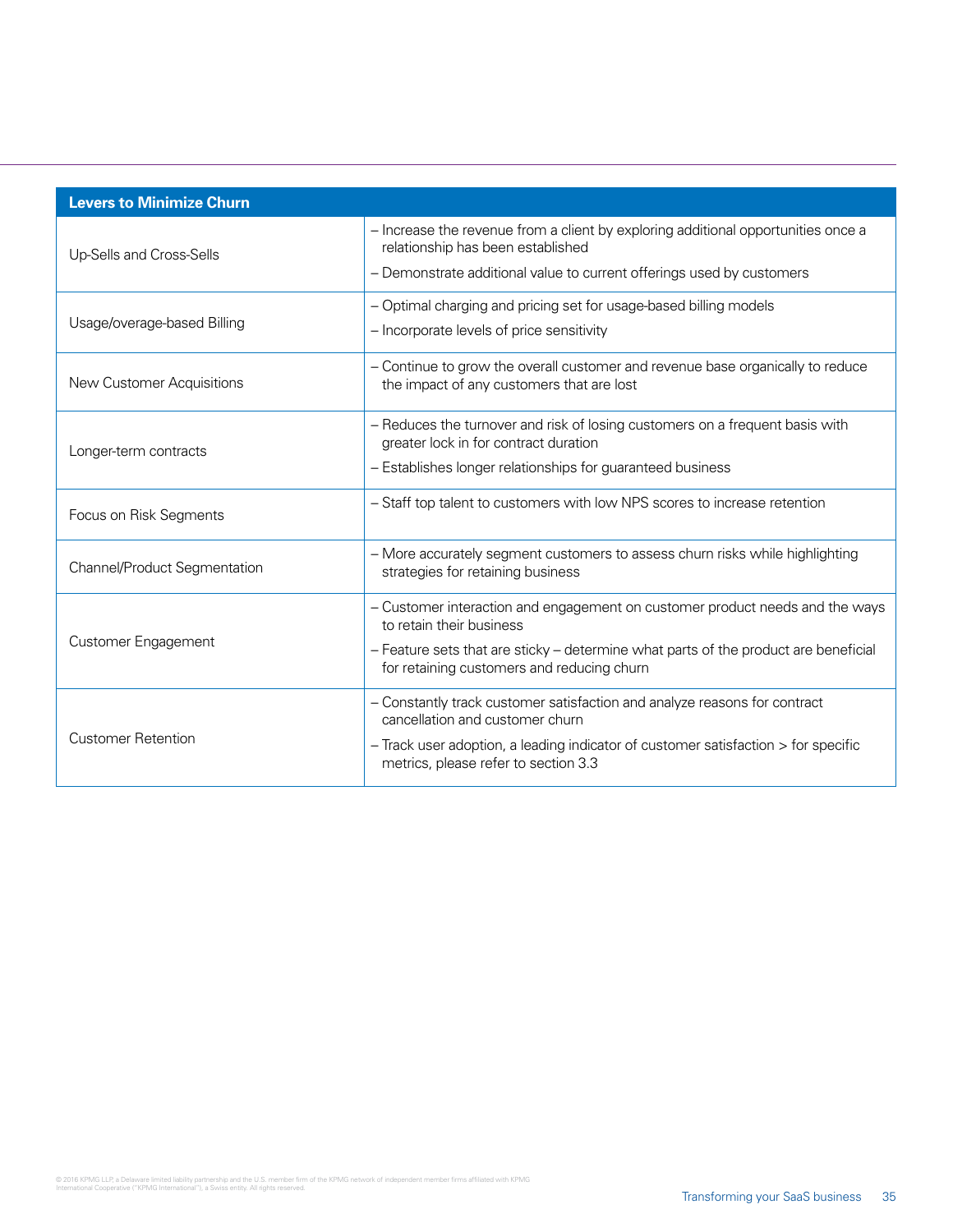# Business Drivers (continued)

### 3.3 User adoption

To sustain its business, a SaaS company needs to closely monitor account health and user engagement. Lack of user adoption can lead to churn, and SaaS solution providers need to watch several drivers that reflect how well the software is being used after the subscription begins. During the launch phase, drivers such as number of sign-ups, number of log-ins, and users on free trial are important to monitor and analyze, as they reveal customer acquisition and adoption. However, from

the point of view of sustainability, any metric around user adoption should only consider the base of monetized usage or users who drive revenue.

| <b>Levers to Maximize User Adoption</b> |                                                                                                                                                                 |
|-----------------------------------------|-----------------------------------------------------------------------------------------------------------------------------------------------------------------|
|                                         | - Analyzing product usage to improve usability                                                                                                                  |
| Product Usage                           | - Increased trial conversion to full subscription, and encouraging<br>full and early use of the product during a trial                                          |
| Feature Usage                           | - Identify up-sell opportunities at early opportunities based on<br>usage patterns and customer feedback                                                        |
|                                         | - Analysis of issues experienced by users to help on product<br>support and to determine fixes/patches that may be required                                     |
| Volume and type of support tickets      | - Develop products based on the needs and perceived<br>limitations of current offerings                                                                         |
|                                         | - NPS is a customer loyalty metric. This metric can provide<br>insights into Leading practices and drive focus to issues<br>revealed by lower scoring customers |
| Net promoter score (NPS)                | - A best practice guide can document learnings from successful<br>strategies and be used as a reference for customer/account<br>management                      |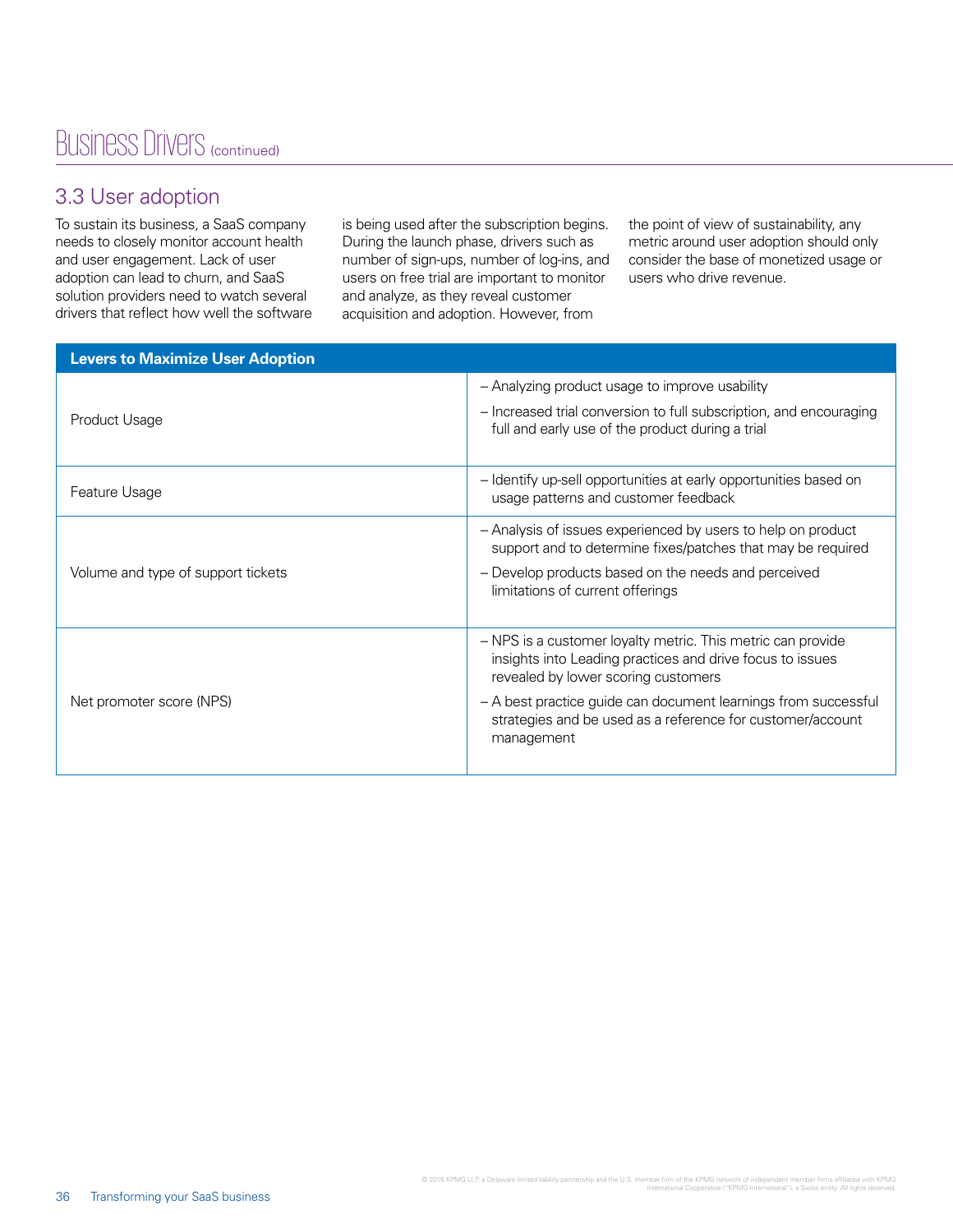In the initial phases of a SaaS business, tracking **product subscription data** and **feature usage data** are critical. This can be either at an individual customer account level or for the business overall. As the business graduates into the growth phase and then into maturity, it becomes important to look at the volume and type of deployment and delivery support that existing customers seek.

This is a critical input for **product customization**, product R&D investment decisions, troubleshooting and upgrades. Across all stages, SaaS companies should track **Net Promoter Score** to gauge overall customer satisfaction.

**Altitude** is another metric to be tracked across launch and scale. The Altitude metric is particularly useful as a measure of service usage with regards to customer entitlements, and it can help calibrate offers as well as pricing. Any measure of usage can be employed, whether it is data volume (i.e. GB/ months) or computing cycles (i.e. monthly SQL cycles). In terms of entitlements, revenue can be put into perspective with the measure of usage selected. For example, some companies define and track altitude as "Monthly SQL cycles / monthly revenue". This defines upper and lower thresholds to determine the levels at which usage customers receive value for the money paid (whether they are paying too much or not using the service enough).

#### **User Adoption Drivers – Definitions**

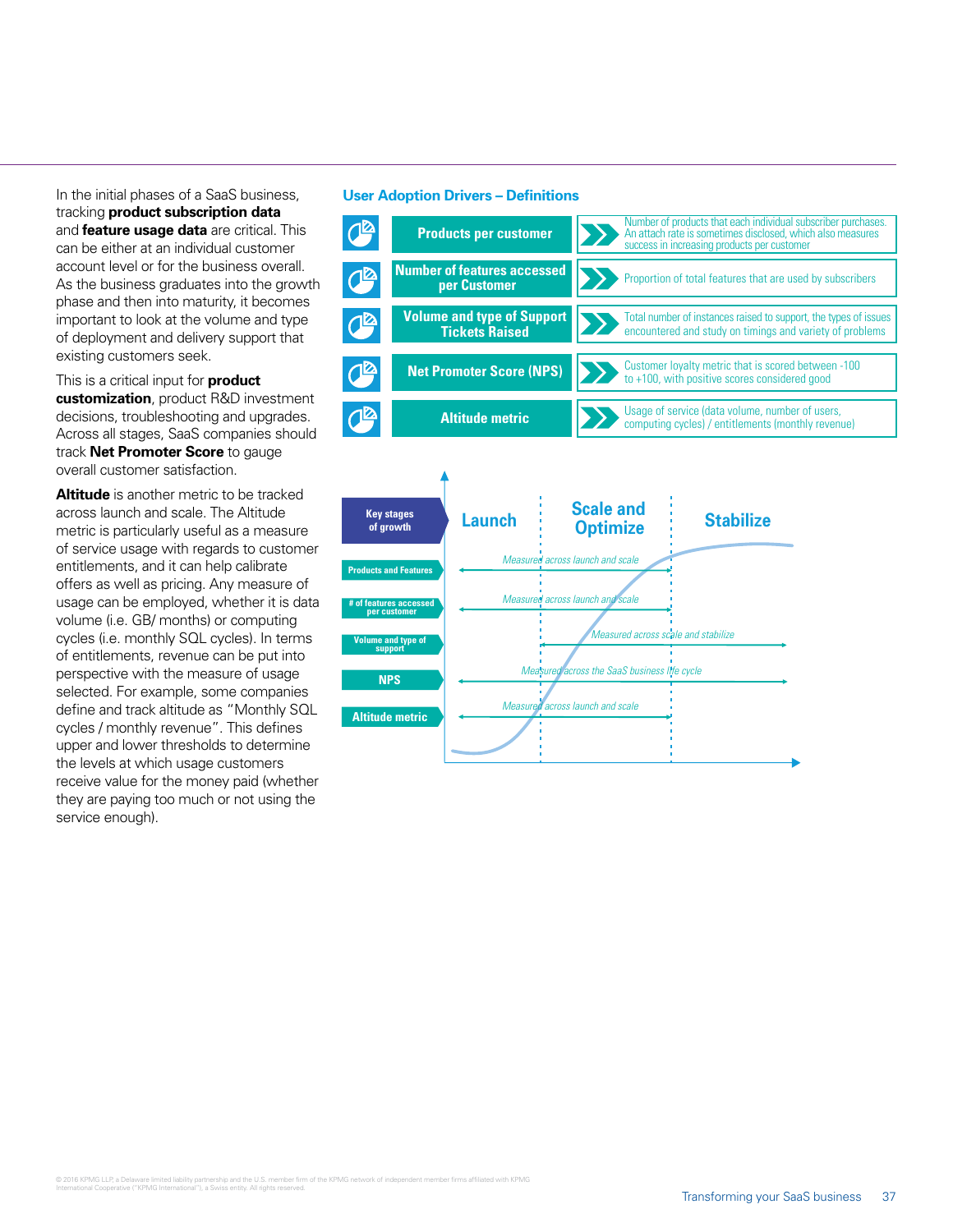# Summary – Unit Economics

**The previous sections defined essential SaaS business and financial drivers, how to interpret them and when to track them across the SaaS business lifecycle. Tracking and analyzing these metrics individually is essential for assessing performance across specific dimensions— growth, profitability and sustainability. There are several areas of inter-linkage between these dimensions. This dynamic requires a holistic analysis to identify trade-offs and consequences of strategic decisions and thus support business strategy execution.**

One such holistic framework approach is known as customer or **contract unit economics, which supports decision making in the early stages, particularly at launch.** This framework highlights key relationships between metrics and the impact of investment opportunities on growth, profitability and sustainability. Customer or contract unit economics uses **lifetime unit margin** as a marker to measure customer profitability in terms of the costs incurred in acquiring, servicing and retaining the customer.

#### **Lifetime unit margin considers the following key metrics:**

### **- CLTV**

Customer Lifetime Value, which is a key Growth metric,

**- CAC** Customer Acquisition Costs, which is a key Profitability metric,

**- CTS** Cost to Serve, which is a key profitability metric,

**- Churn** or attrition, key sustainability metric.

Lifetime unit margin can also help assess short- and medium-term impacts of a strategy or acquisition on growth, profitability and sustainability. These key business decisions come with consequences, and companies need to understand the trade-off and opportunity costs of selecting one strategy over another.

For instance, an investment to accelerate growth in the SaaS business would impact near-and medium-term profitability (higher CAC), but would support longer-term sustainability, given the winner-takes-all nature of the market. Similarly, investing in higher-touch customer support might penalize profitability in the near term (higher CTS), but increase lifetime unit margin and customer revenue as it reduces churn.

Unit economics can also provide broader insights in terms of strategy. Consider a SaaS provider looking to make an acquisition. Target companies can either be acquired to support growth or increase profitability, depending on the strategy pursued. Unit economics can help determine the lifetime unit margin of the acquiring company in either scenario (all other factors remaining unchanged).

The key to success in the SaaS business is to grow volume while leveraging scale to optimize costs, thereby ensuring healthy cash flow streams and minimizing churn. Tracking and analyzing individual metrics is key for tracking success across individual dimensions. However, unit economics provides a holistic framework for analyzing business performance and supporting strategy execution.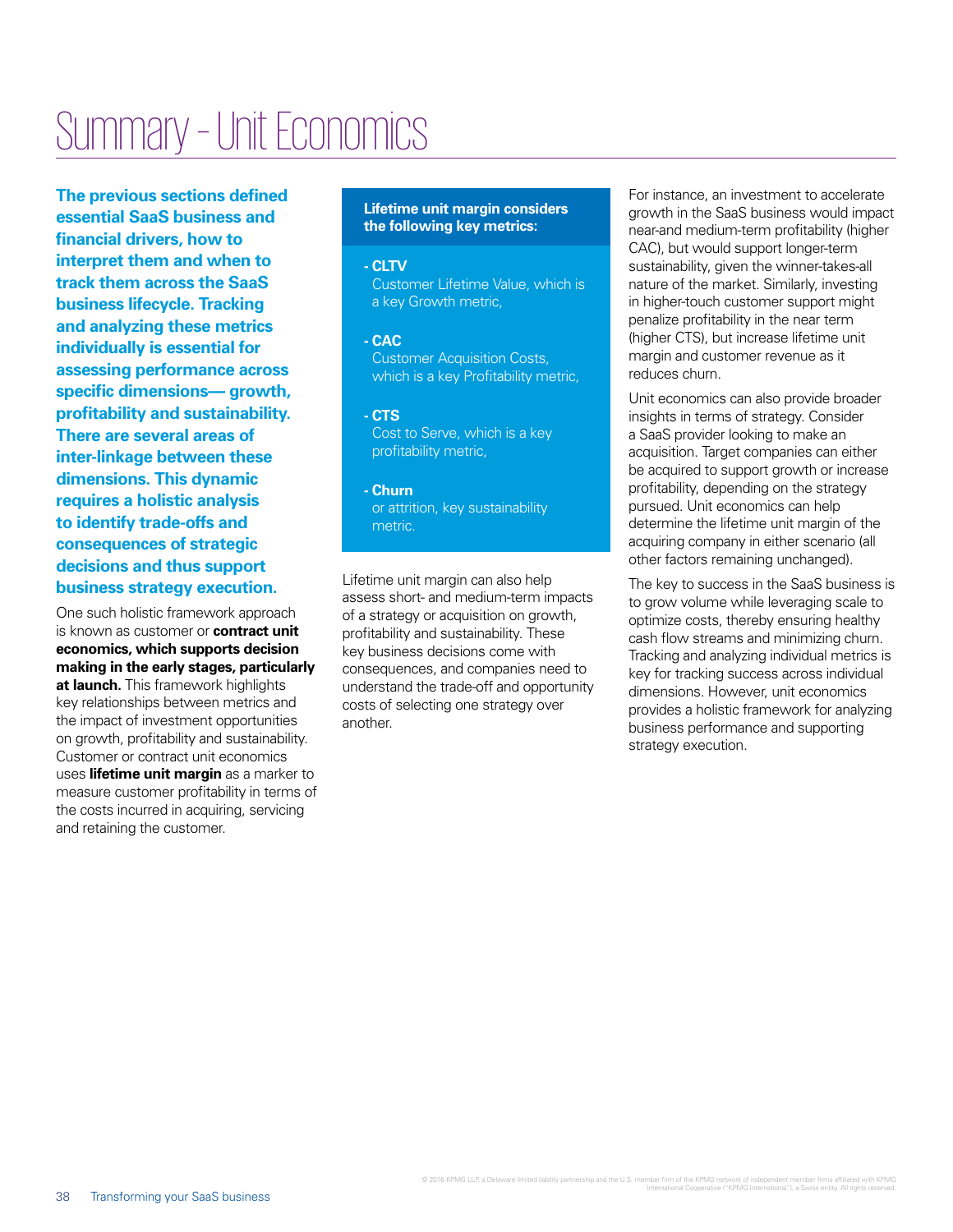# Leading Practices

**Critical steps for achieving success**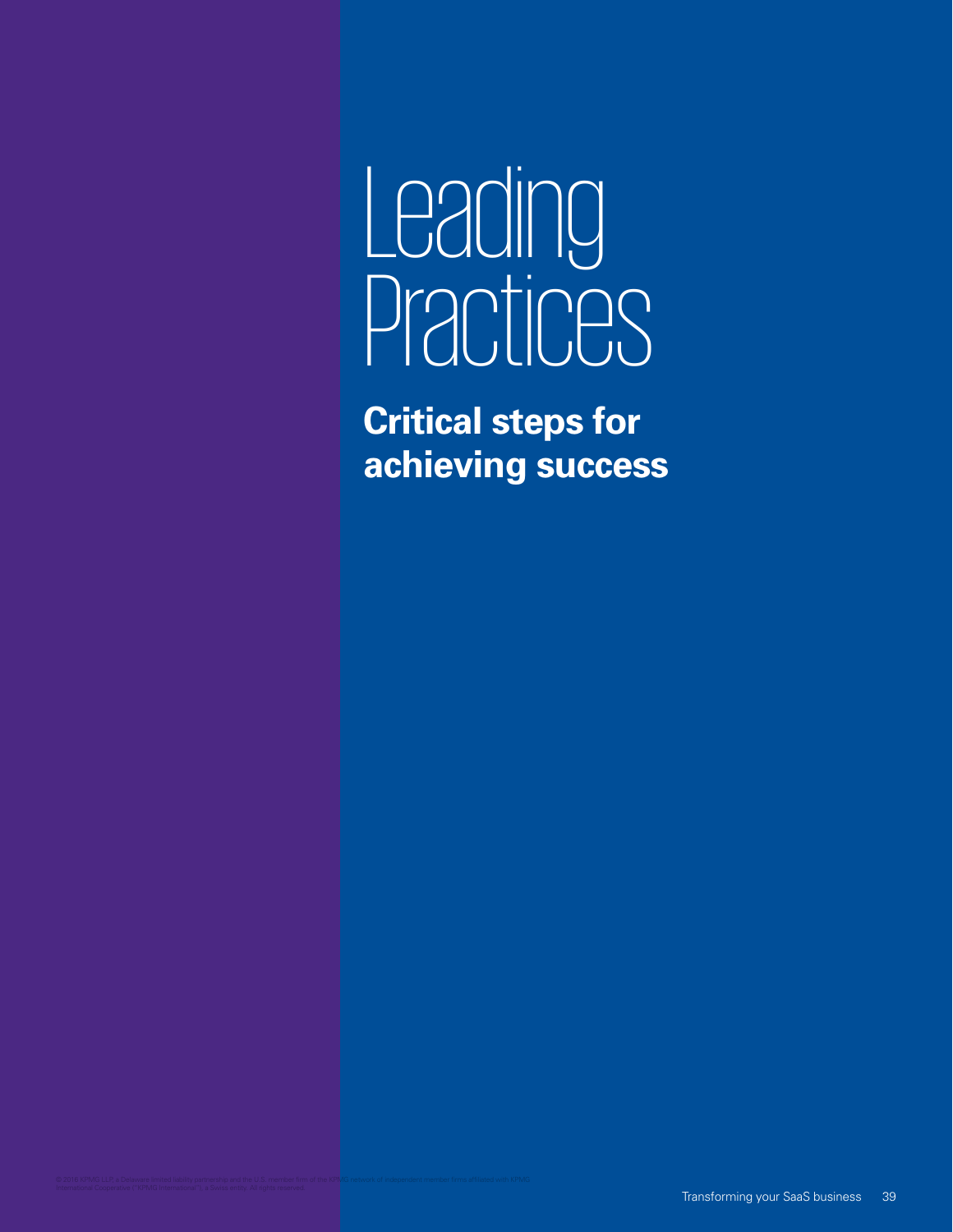# Leading practices: Critical steps for achieving success

**For all SaaS companies—from startup to global market leader, like Salesforce—the journey needs to be navigated carefully. The latest financial results of traditional software stalwarts such as Oracle and SAP indicate that despite a rocky SaaS start, with numerous challenges, these companies can achieve success. Tremendous opportunities exist for companies that can integrate relevant business model benchmarks to gain a competitive advantage.** 

SaaS providers can expect myriad challenges at nearly every stage of growth, including planning, budgeting for resources and forecasting, and when measuring the overall performance of the business against its forecasts. Companies that have successfully navigated the SaaS life cycle offer a number of Leading practices to avoid these pitfalls. While the transformation experience and success mantra is unique to every business and depends largely on seamless execution, these Leading practices can provide directional guidance to both existing SaaS companies and those considering a transition to SaaS.

### **Strategic Planning**

Using traditional software business drivers on a SaaS business can lead to unwise business decisions. Understanding the specifics of the cloud model, and more specifically the SaaS model, is paramount to identifying and setting up the right business drivers. For example, under the cloud model, valuation is driven by subscriptions and bookings, rather than total revenue. Anticipating this can alleviate operational challenges and enable setting the right controls and governance around the new focus drivers.

Not only does the right set of drivers need to be identified, but ownership for each set also needs to be assigned to different business units. Communication of these drivers is also key. Traditional software providers that decide to transition to a SaaS business model will need to communicate their new SaaS drivers and forecast markers internally and externally to secure key stakeholder buy-in.

The sales, marketing and the finance organizations need to be designed to support a SaaS business.

SaaS providers often neglect the importance of user adoption and feedback. As a result, despite offering a compelling product, many SaaS providers lose enterprise customers because of low adoption. SaaS delivery allows tracking usage closely to draw meaningful insights on usage behavior patterns. Neglecting this opportunity and overlooking user feedback can be detrimental to success.

On the other hand, by exclusively emphasizing the core product offering, the SaaS provider loses focus on supporting systems, such as on-boarding, billing and provisioning, all critical for sustained adoption.

### Leading practices

Get leadership buy-in for a longterm cloud vision

- Decide on the right performance **metrics** 
	- Assign ownership of these metrics
	- Fix goals and targets (markers) against these metrics and chart an implementation roadmap
- Plan for continuous and seamless monitoring of the metrics as well as user feedback
- Communicate around the metrics (also externally in the case of public companies
- Plan for revamping existing business processes – particularly the sales and marketing organization and the finance organization
- Set up supporting systems that enhance customer experience
- Build sophisticated usage analytics in subsequent upgrades and releases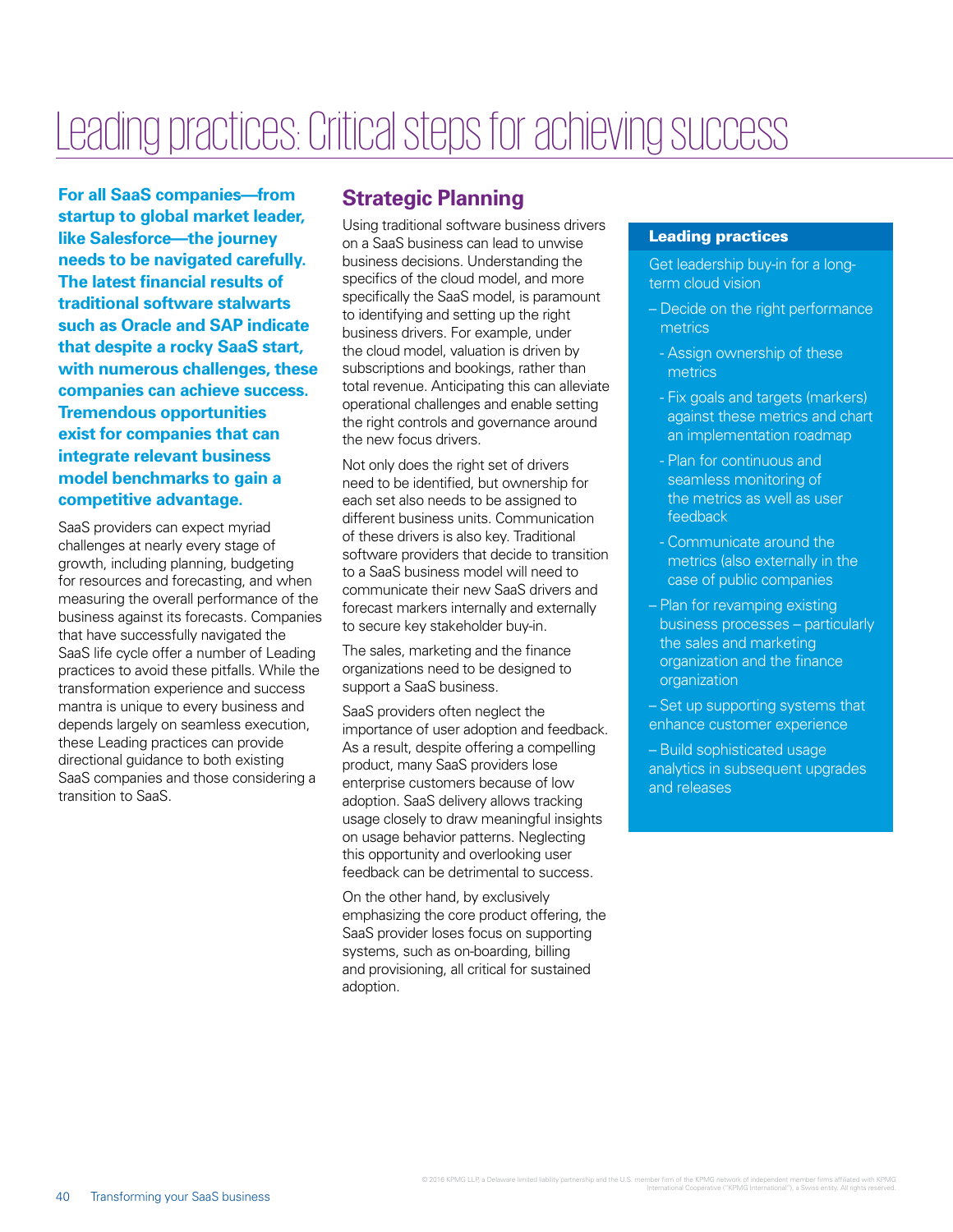### **Budgeting and forecasting**

Forecasting success for a SaaS business is limited by the amount of visibility management has on recurring revenues, churn, renewals, and new subscription growth. Precision in churn prediction should be a high-priority area, as unforeseen churn impacts growth and adds to costs, thereby impacting both margin and cash flow. By closely watching usage patterns, providers can better predict (and prevent) churn.

Cost calculations typically draw the attention of solution providers. However, these may underestimate less obvious cost elements, which can result in significant repercussions. Cost of compliance is one such element. In some highly regulated industries (healthcare, for instance), misunderstanding compliance requirements (HIPAA, for instance) may lead providers to understate cost. Similarly, underestimating CAC or CTS could derail the budgeting exercise.

The market distinguishes short-term guidance misses for on-premise providers versus those for pure SaaS solution providers. An on-premise solution provider typically misses its short-term guidance because it lacks sufficient new bookings (the result of market softening, changing customer preferences, increased competition or sales force effectiveness). For a SaaS solution provider, shortterm revenues and earnings are driven predominantly by existing bookings. Missing the revenue and earnings guidance by a SaaS solution provider is viewed as a finance/FP&A issue and may create market credibility challenges that impact longer-term forecasts. It is therefore essential to invest in FP&A skills and capabilities to develop robust financial forecasting models.

**SaaS players across size and stage of growth may not be fully utilizing internal and external data to draw actionable insights on churn management.**

#### Leading practices

- Look out for all hidden costs and cash burn rate
- Keep a strong eye on CAC and CLTV, as well as churn
- Develop visibility on recurring revenue rhythm
- Maintain visibility on new subscription growth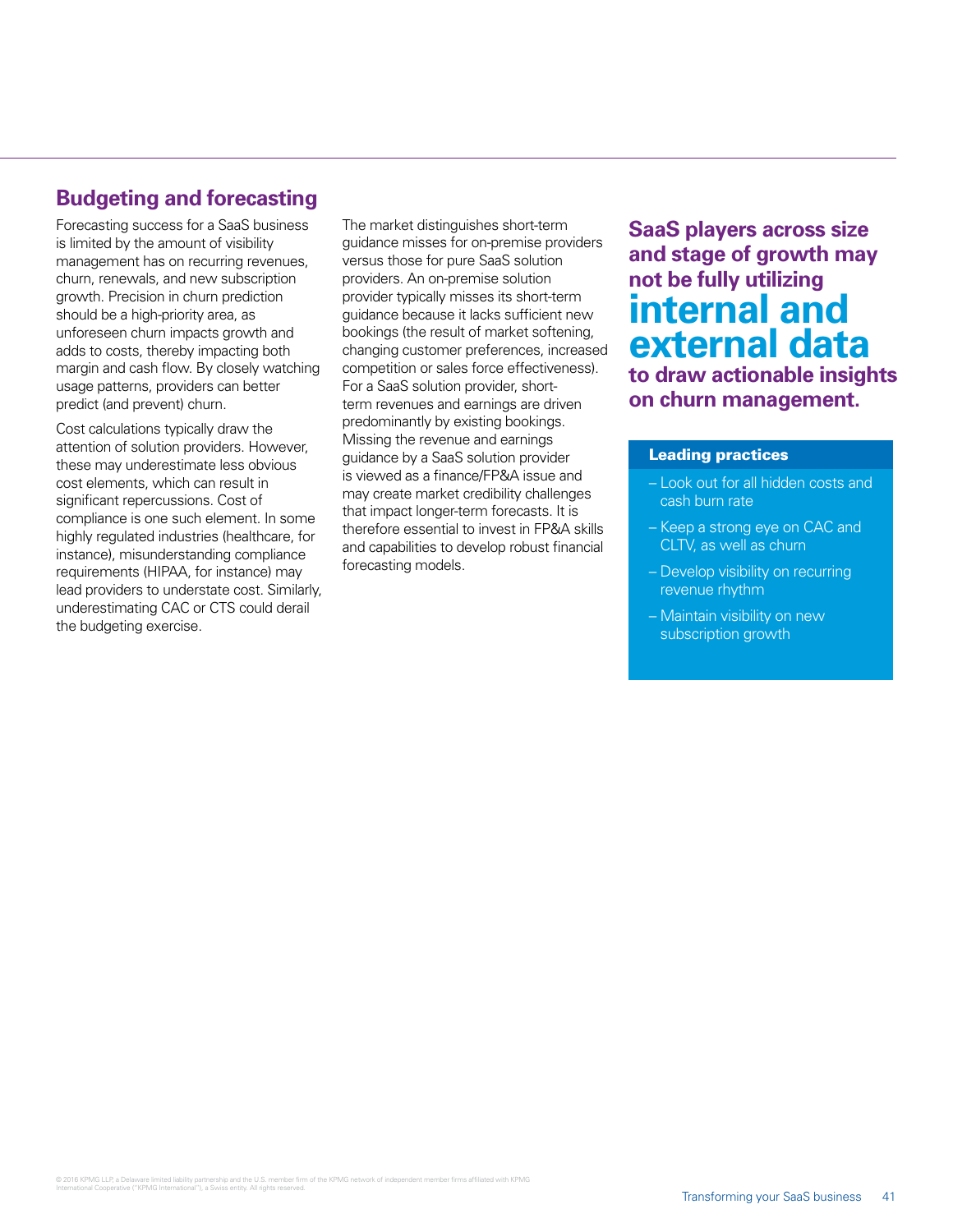### **Reporting and governance**

SaaS businesses need to monitor performance against relevant KPIs on a continual basis. Two factors can impede this process:

- Not inculcating a culture of measurement
- Failing to implement disciplined financial processes

The lack of a measurement culture can lead to inaccurate data and metrics while placing increased administrative burdens on employees. The lack of a robust financial process–one that enables endto-end control on invoicing, collections and renewals and that closely tracks revenues and expenses – will lead to operational hardships when the need for measurement arises.

SaaS solution providers require sufficiently mature frameworks, tools and systems that can handle standard reporting tasks while being flexible enough to extract data for customized insights. Customized

dashboards should be designed to provide timely performance reporting to different business groups.

Granularity of reporting is another important requirement many SaaS providers tend to overlook. SaaS businesses are comprised of many interrelated parts; tracking each can be daunting. For instance, although business & investment costs are integrated in traditional cost reporting, the two should be separately measured to drive more informed decision-making.

If SaaS solution providers fail to invest in proper reporting tools that measure and manage the relevant drivers at the required level of granularity, it will face sustainability challenges. It is critical to evaluate the trade-off between the effort required to gather detailed information and the value that such insights provide. This balancing approach helps prioritize metrics and reports to grow and sustain the business.

### Leading practices

- Inculcate a culture of measurement
- Develop disciplined financial processes
- Consistently prepare and distribute different dashboards tailored to the different parts of the business
- Ensure timely performance reporting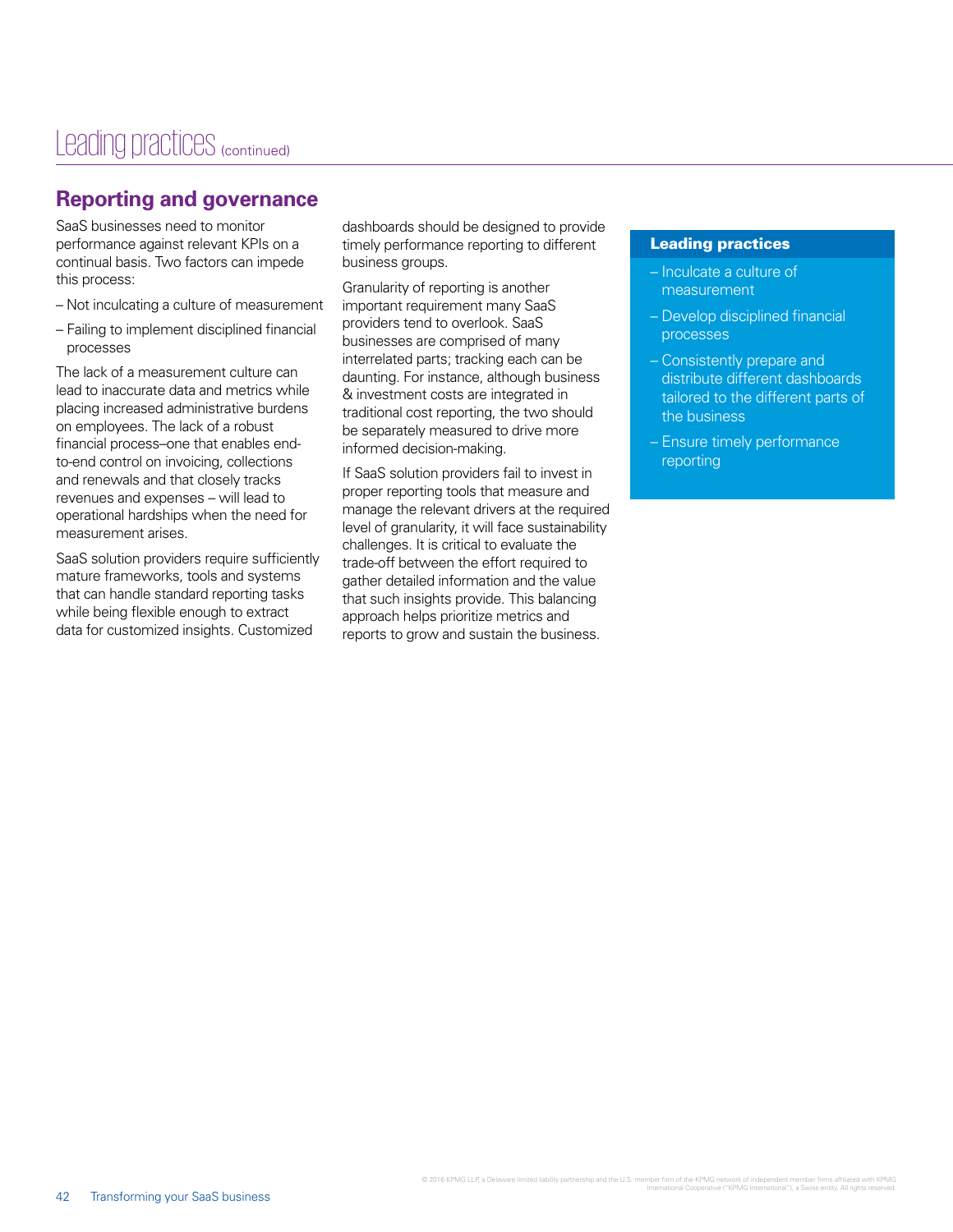### **Operational transformation priorities**

The unique nature of the SaaS business necessitates a focus on key operational areas. This is especially true for existing product/ software companies that are entering the SaaS market, as they must contend with business models and go-to-market models specific to the existing business as well as the new SaaS business.

Priority areas include:

- **Billing models**: SaaS offerings typically include monetization models such as subscription, utility and Enterprise Licensing Agreements (ELAs). There are variants including Freemium as well as Try and Buy designed to attract new customers. The variety of billing models coupled with payment options warrants careful consideration.
- **Pricing and profitability**: The pricing models for SaaS offerings are complex and include volume, bundle, renewal and customer-based discounting. Analysis of profitability at a gross and net margin level is challenging, especially with the addition of ELA variants for large customers. An effective deal review and margin analysis process including the deal desk composition is a key requirement for the SaaS model
- **Customer segmentation**: Customer segmentation in the SaaS market uses usage and behavioral elements extensively. An added layer of complexity is the choice of go-to-market channels, including direct, partner, reseller and distributor. It is important to design a customer definition, hierarchy and segment definitionthat closely mirror the solution provider's business strategy.
- **Sales force management**: Sales force management is a critical requirement for SaaS companies. This includes funnel metrics, growth/velocity metrics, sales force productivity metrics, cost, churn and cash flow. A key success factor is designing the right metrics that align the incentives of the sales force with the value drivers for SaaS, such as ACV, bookings growth, up-sell and walletshare growth, advance payment and churn management.
- **Finance operations & processes**: The unique needs of the SaaS model have a broad impact on finance beyond planning and touch on budgeting, forecasting and reporting. Key impact areas include billing and invoicing, revenue recognition, revenue assurance, external reporting, investor relations, taxation and compliance. Several companies have invested in systems and infrastructure, such as new billing engines, revenue recognition systems and revamped ERP suites to support this model
- **Product architecture**: As a core design principle, it is critical for the SaaS product to be both modular and scalable. This optimizes Cost to Serve (CTS) during the growth phase. Also key is to ensure an open architecture, which ensures high system availability and interoperability with leading technology solutions, thereby enhancing adoption.
- **Customer service and operations**: Customer satisfaction is a critical success factor. The SaaS business model success is driven by rapid growth,

#### Leading practices

- For "pure-SaaS" solution providers, define and align around "must-get-right" factors during the launch phase
- Existing companies launching a SaaS offering need to evaluate the strategy for the SaaS division upfront – whether it will be standalone/ separate at the outset, completely integrated or incubated at launch but separated based on scale
- The fast-changing nature of the industry necessitates periodic, strategic reviews to ensure rapid course correction

service velocity, and customer retention. SaaS company leaders need to drive a "Customer-first" culture and invest in talent management. Customer service and operations for SaaS companies require a different structure, processes, metrics, and governance,

**– Regulatory compliance**: The complex nature of the SaaS business presents multiple compliance challenges, including data privacy, security & risk management, licensing, transfer pricing and taxation (including cross border). Additional requirements are involved when working with government entities. Complying with applicable requirements is essential for sustainability.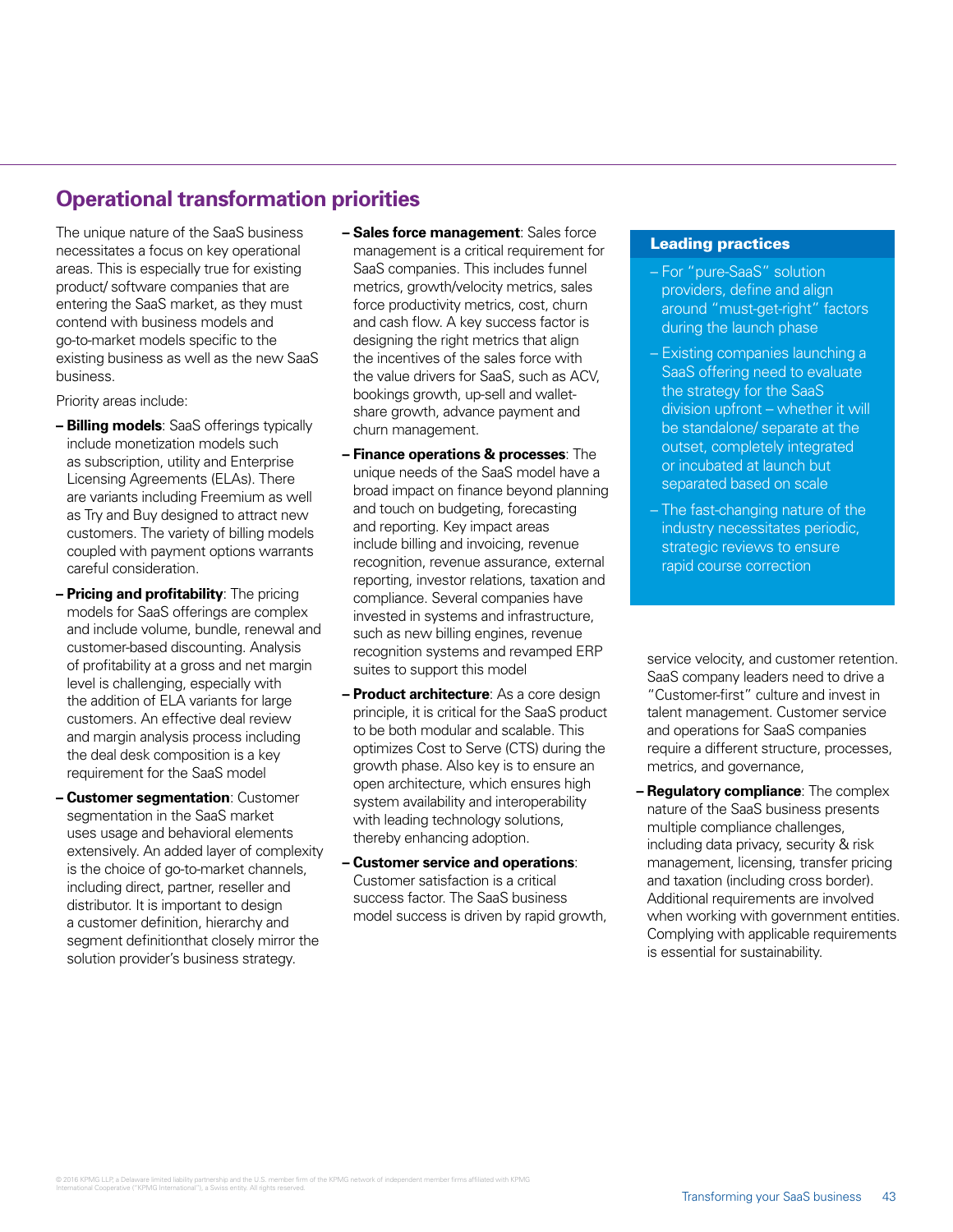# Appendix

**Strategic drivers: formulae and examples**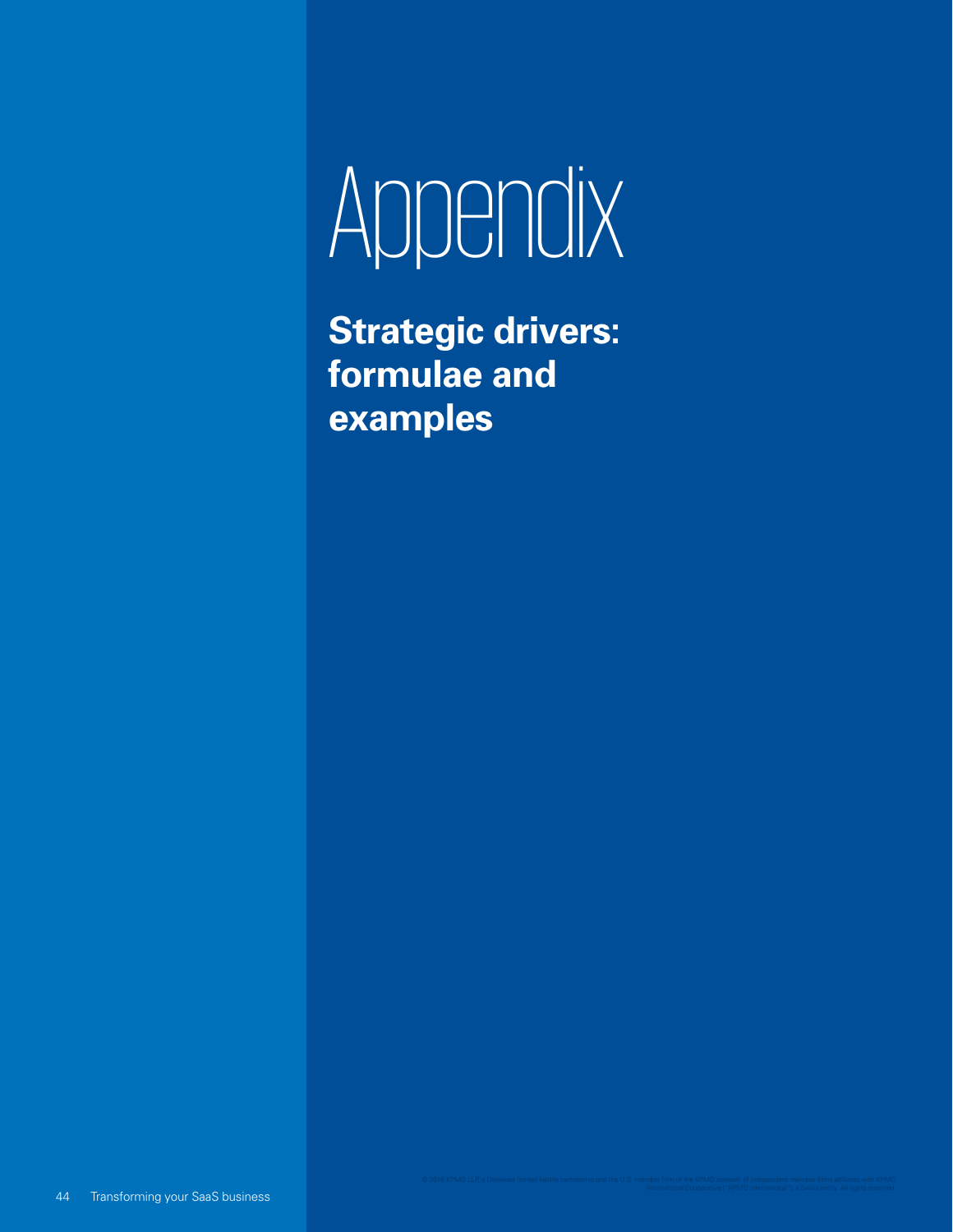# Appendix: Strategic drivers in detail

# **Growth**

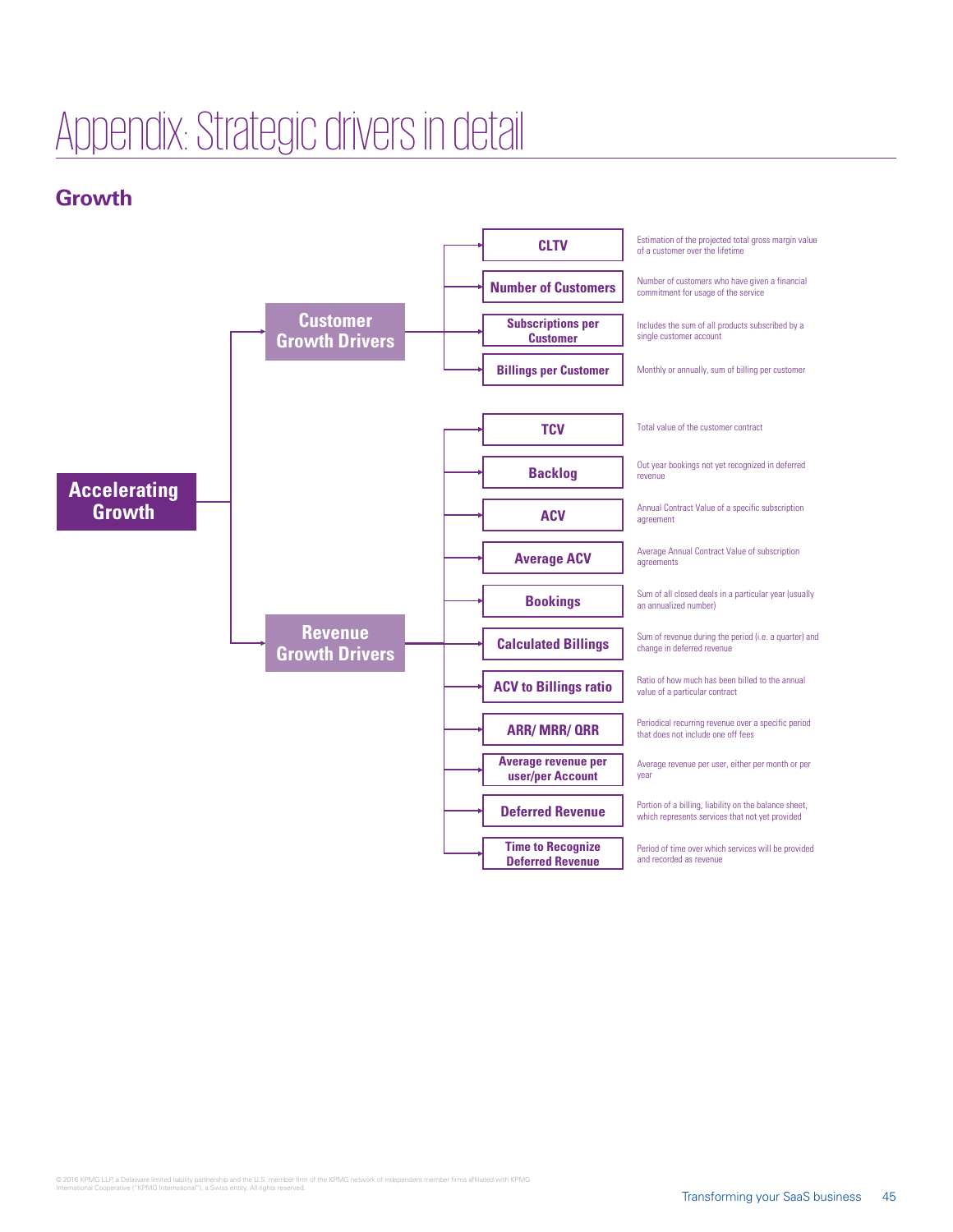# Appendix (continued)

# **Customer Growth**

# Customer Lifetime Value (CLTV)

| <b>CLTV</b>                                  | CLTV is the ratio of recurring revenue to churn percentage that is     |
|----------------------------------------------|------------------------------------------------------------------------|
| $=$ (Average revenue per account             | the average gross margin (i.e., gross revenue less cost to serve)      |
| * Gross Margin)                              | that all customers will generate before they churn or cancel the       |
| * (1/Churn %)                                | subscription.                                                          |
| <b>CLTV Projected</b>                        | Projected CLTV: The true reflection of CLTV is estimating the          |
| = NPV {[ ] <sup>T</sup> [(ARR-CTS X (Churn + | projected total gross margin of a customer over their lifetime. It     |
| Capital interest rate)) /                    | considers the NPV of the annually recurring revenue (net of cost to    |
| (Churn + Capital interest rate -             | serve) spread across the life of the contract and discounted by the    |
| Growth rate)]}                               | churn rate, capital interest rate and the growth rate of the business. |

# Number of Customers

|                              | Number of customers represents those who have given a financial                                 |
|------------------------------|-------------------------------------------------------------------------------------------------|
|                              | commitment for usage. This excludes users on free trial, number of                              |
| Total sign-ups - Free Trials | log-ins, etc. The user base should only include monetized usage or<br>users that drive revenue. |

# Subscriptions per Customer

# Billings per Customer

| Billings per customer $=$<br>(amount invoiced per customer)/<br>month | Sum of billing for a specific customer, measured yearly or monthly. |
|-----------------------------------------------------------------------|---------------------------------------------------------------------|
|-----------------------------------------------------------------------|---------------------------------------------------------------------|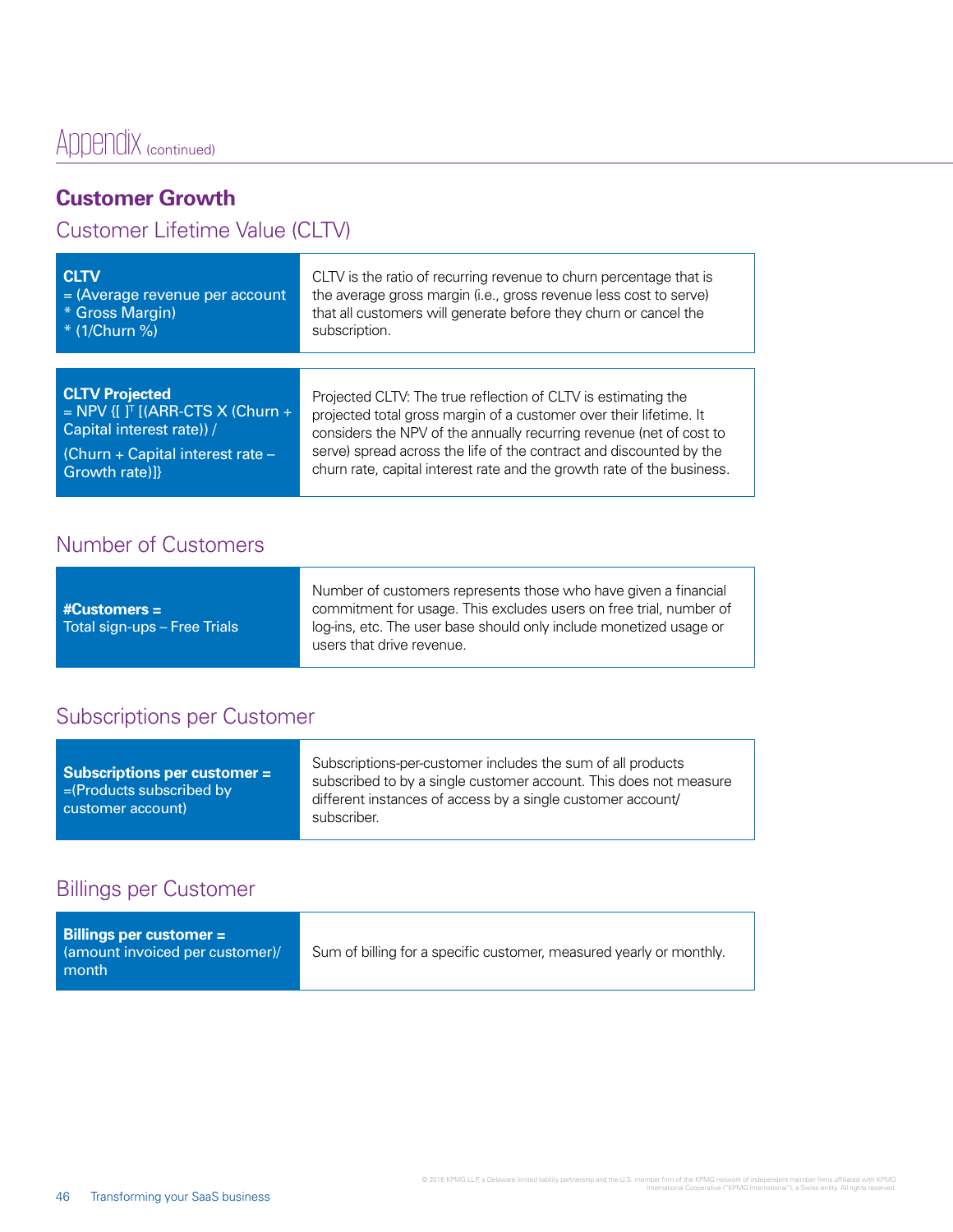### **Revenue Growth**

The various components of revenue for a SaaS company are best explained through the simple illustration below:

**ABC Inc., a SaaS solution provider has the following set of customer subscriptions:**

| <b>Customer</b> | <b>Lead converted</b> | <b>Contract commitment</b> | <b>Upfront commitment</b> | <b>Contract Value</b> |
|-----------------|-----------------------|----------------------------|---------------------------|-----------------------|
| A               | Jan'15                | Yearly                     | <b>US\$200</b>            | US\$2,400             |
| B               | Jan'15                | Monthly                    | US\$120                   | <b>US\$120</b>        |
| С               | Feb'15                | Yearly                     | <b>US\$120</b>            | US\$1,440             |
| D               | Feb'15                | Yearly                     | US\$120                   | US\$1,440             |
| E               | Mar'15                | Yearly                     | <b>US\$200</b>            | US\$2,400             |
| F               | Mar'15                | Monthly                    | <b>US\$200</b>            | <b>US\$200</b>        |
| G               | Apr'15                | Yearly                     | <b>US\$120</b>            | US\$1,440             |

Assumption: Customers with yearly plans pay upfront for the whole year; customers with monthly plans pay on a per-month basis.

### Total Contract Value (TCV)

| $TCV =$<br>Total value of the customer contract, including one time and recurring<br>(Upfront and recurring payments<br>revenue, over the entire period specified in the contract.<br>over life of subscription) |
|------------------------------------------------------------------------------------------------------------------------------------------------------------------------------------------------------------------|
|------------------------------------------------------------------------------------------------------------------------------------------------------------------------------------------------------------------|

# Backlog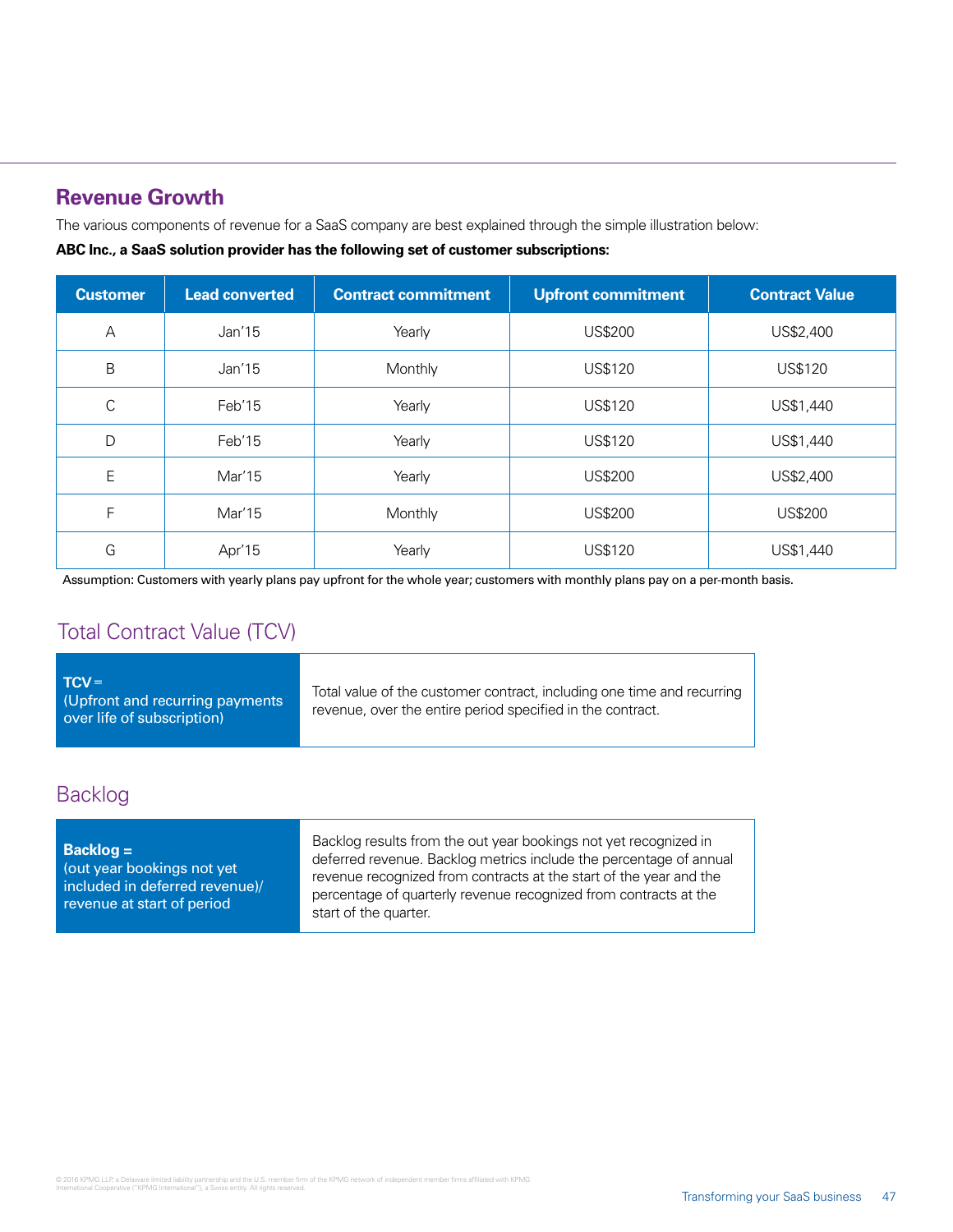# Appendix (continued)

# Number of Customers

| $ACV =$                          | Annual value of the customer contract, including one time and         |
|----------------------------------|-----------------------------------------------------------------------|
| (Upfront and recurring payments  | recurring revenue, over the first year of the agreement. ACV can also |
| over first year of subscription) | be viewed in concert with Customer Acquisition Costs.                 |
|                                  |                                                                       |

## Bookings

|                                                                                                                          | <b>Month</b> | <b>Monthly Bookings</b>                      |
|--------------------------------------------------------------------------------------------------------------------------|--------------|----------------------------------------------|
| Jan'15<br><b>Bookings =</b><br>Closed deals,<br>Feb'15<br>with different<br>prices and<br>durations)<br>Mar'15<br>Apr'15 |              | US\$200 Yearly + US\$120 monthly = US\$2,520 |
|                                                                                                                          |              | US\$120 Yearly + US\$120 Yearly = US\$2,880  |
|                                                                                                                          |              | US\$200 Yearly + US\$200 monthly = US\$2,600 |
|                                                                                                                          |              | $$120$ Yearly = US\$1,440                    |

**Bookings is a contracted value.** Each month, **bookings** represent the sum of all closed deals for that particular month only. **Annual contract bookings** represents the sum of all closed deals in a particular year

### Calculated Billings

|                                                                           | <b>Month</b> | <b>Monthly Bookings</b>                                      |
|---------------------------------------------------------------------------|--------------|--------------------------------------------------------------|
| <b>Monthly billing</b><br>$= \sum$ (Billing per<br>month<br>per customer) | Jan'15       | US\$200 Yearly + US\$120 Monthly = US\$2,520                 |
|                                                                           | Feb'15       | US\$120 Yearly + US\$120 Yearly+US\$120 Monthly = US\$3,000  |
|                                                                           | Mar'15       | US\$200 Yearly + US\$200 monthly+US\$120 Monthly = US\$2,720 |
|                                                                           | Apr'15       | US\$120 Yearly+US\$120 Monthly = US\$1,560                   |

– For contracts with yearly plans, billing has been considered for 12 months upfront.

– For contracts with monthly plans, billing has been considered on a per-month basis.

# ACV to Billings ratio

| $Ratio =$<br><b>ACV/ Calculated Billings</b> | Ratio of how much has been billed (yearly contract) to the annual value<br>of a particular contract. This typically evaluates billing patterns. The ratio<br>becomes more favorable as more payments are made up-front. |  |
|----------------------------------------------|-------------------------------------------------------------------------------------------------------------------------------------------------------------------------------------------------------------------------|--|
|                                              |                                                                                                                                                                                                                         |  |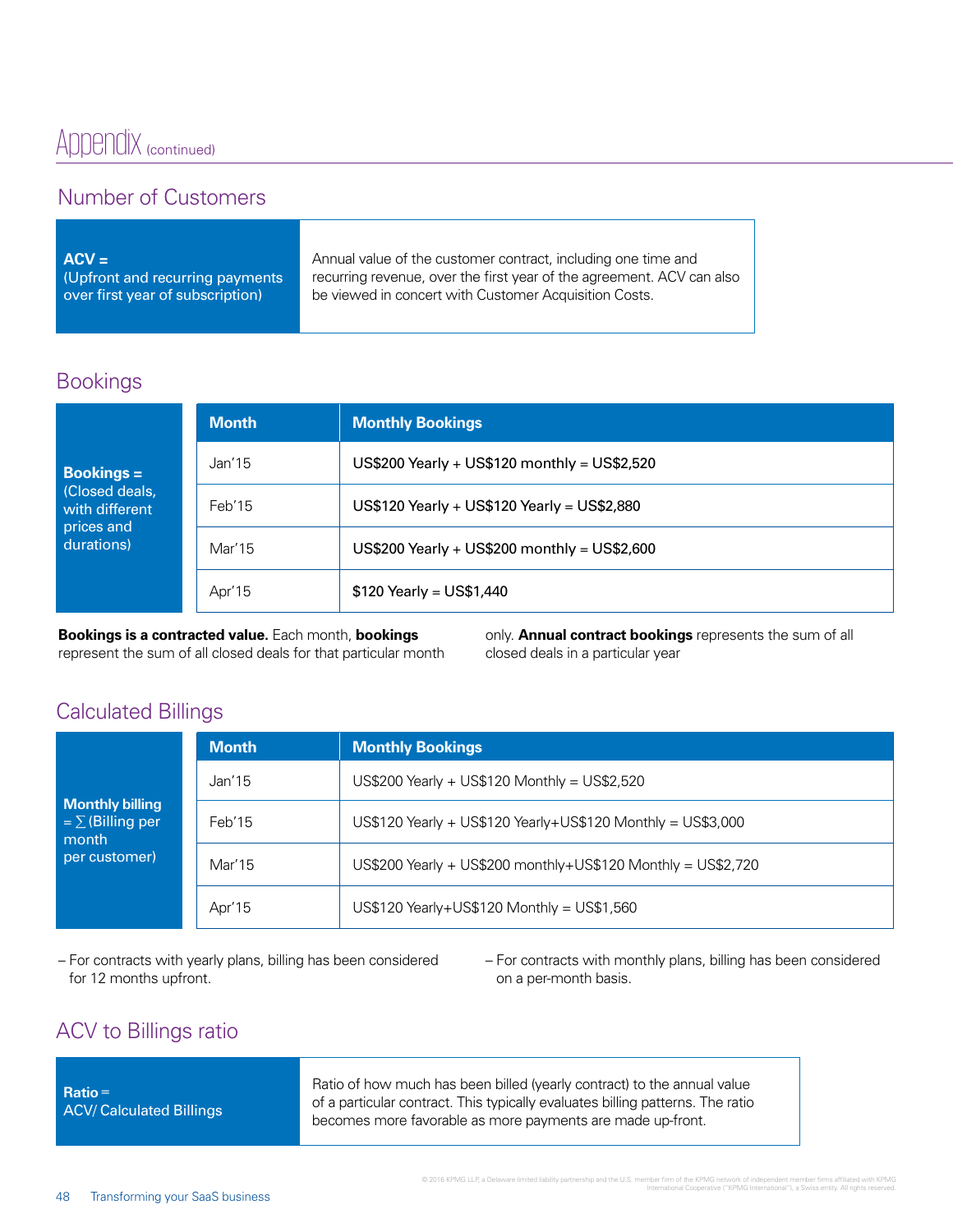### **Revenue**

| $MRR =$                                                                         | <b>Month</b>      | <b>Monthly Monthly Recurring Revenue (MRR)</b>                                     |  |
|---------------------------------------------------------------------------------|-------------------|------------------------------------------------------------------------------------|--|
| $=\sum$ (Revenue per month<br>per customer)<br>$ORR = 3$ X MRR<br>$ARR = 4XQRR$ | Jan <sub>15</sub> | $US$200 + US$120 = US$320$                                                         |  |
|                                                                                 |                   |                                                                                    |  |
| <b>Total Revenue</b><br>$= ARR + Non-Recuring$ Revenue                          | <b>Month</b>      | <b>Monthly Bookings</b>                                                            |  |
|                                                                                 | Feb'15            | $US$200 + US$120 + US$120 + US$120 = US$560$                                       |  |
|                                                                                 | Mar'15            | $US$200 + US$120 + US$120 + US$120 + US$120 + US$200 + US$200 =$<br>US\$960        |  |
|                                                                                 | Apr'15            | US\$200 + US\$120 + US\$120 + US\$120 + US\$200 + US\$200 +<br>$US$120 = US$1.080$ |  |

– The monthly recurring revenue (MRR) for each month comprises the monthly revenue recognized for each contract, irrespective of the yearly/quarterly/monthly plan subscribed as part of the contract.

- Quarterly recurring revenue (QRR)/Annual recurring revenue (ARR) can be either a sum of individual MRRs or an average of particular months.
- **ARR is an annualized amount** that can be added to annual, non-recurring revenues in arriving at total revenue.

## Average Revenue per User or per Account

| <b>Average Revenue</b>           | The average revenue per-user or per-account metric measures the average revenue per        |
|----------------------------------|--------------------------------------------------------------------------------------------|
| l per Account =                  | customer account over a given time period (typically average recurring revenue per account |
| <b>ARR / Number of Customers</b> | over a year).                                                                              |
|                                  |                                                                                            |

### Deferred revenue

|                                         | <b>Month</b> | <b>Monthly Billings</b> | <b>Monthly Revenue</b> | <b>Monthly Deferred</b><br><b>Revenue</b> |
|-----------------------------------------|--------------|-------------------------|------------------------|-------------------------------------------|
| <b>Monthly</b>                          | Jan'15       | US\$2,520               | US\$320                | US\$2,200                                 |
| deferred<br>revenue<br>$=$ Billings $-$ | Feb'15       | US\$3,000               | US\$560                | US\$2,440                                 |
| Revenue                                 | Mar'15       | US\$2,720               | US\$960                | US\$1,760                                 |
|                                         | Apr'15       | US\$1,560               | US\$1,080              | US\$680                                   |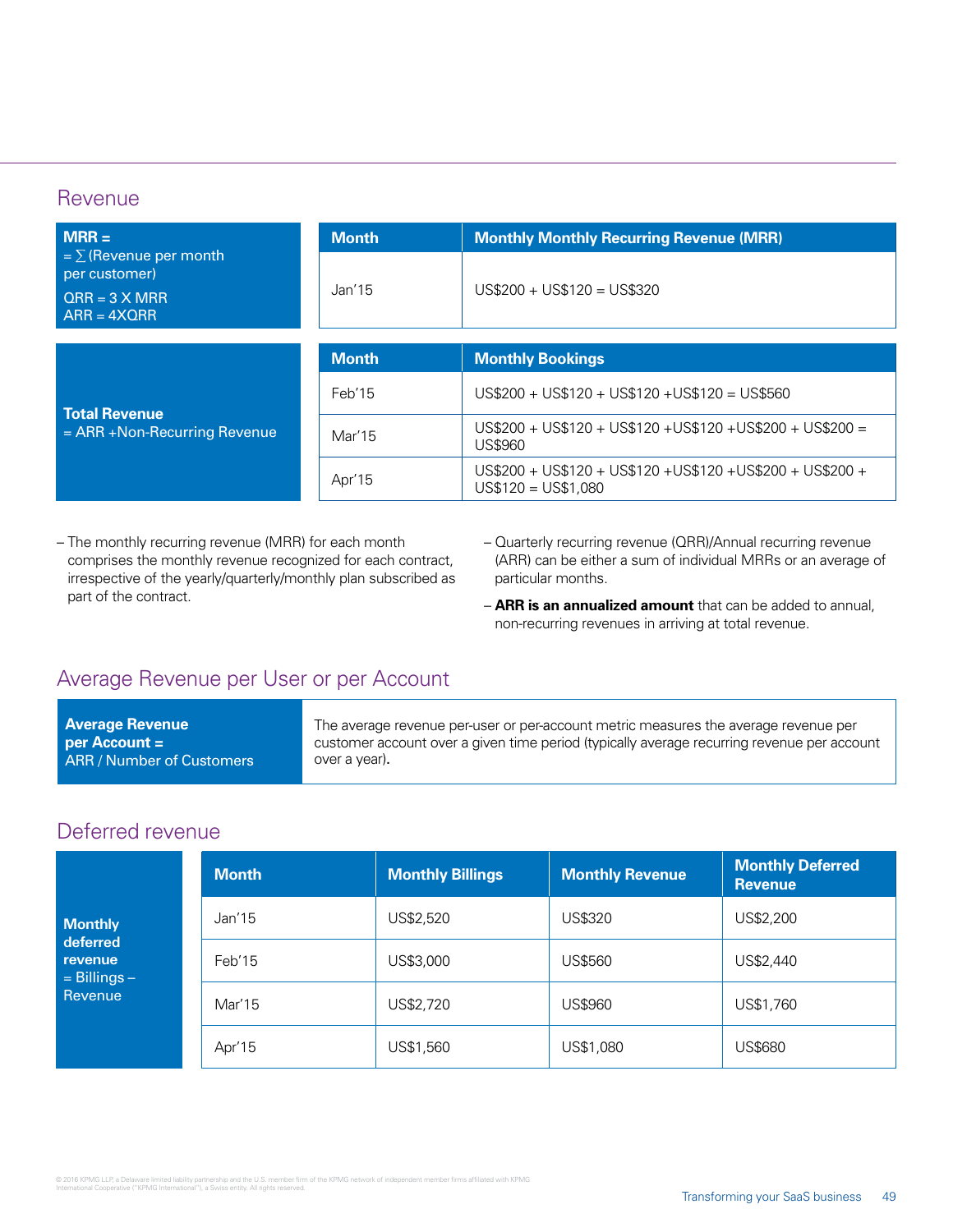## Time to recognize deferred revenue

| Time to recognize<br>deferred revenue $=$ | Period of time over which services will be provided and recorded as revenue for a particular |
|-------------------------------------------|----------------------------------------------------------------------------------------------|
| average remaining life to                 | contract. This metric is typically reviewed in context of the change in deferred revenue.    |
| recognize revenue                         |                                                                                              |

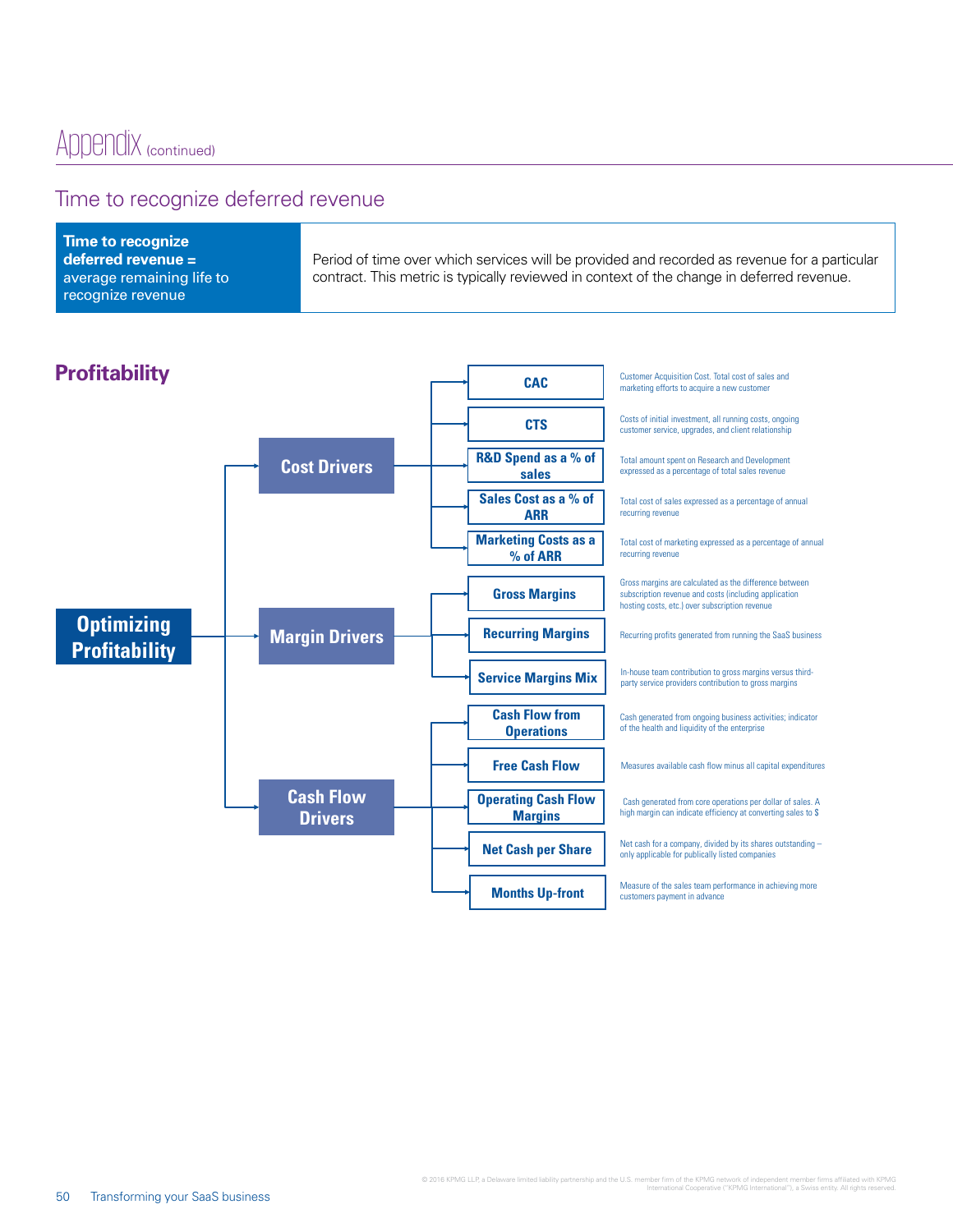### **Costs**

# Customer Acquisition Cost (CAC)

| CAC per customer                 | CAC represents the sum of all one-time costs of all marketing and sales activities and the   |
|----------------------------------|----------------------------------------------------------------------------------------------|
| $= \sum$ (Sales, Marketing costs | physical infrastructure and systems required to motivate a customer to purchase. This        |
| incurred during the period) /    | includes fully loaded labor costs, which are typically quoted as an average unit             |
| Total number of customers added  | cost per new customer (generally it is the total department costs/ total sales and marketing |
| in the period                    | costs)                                                                                       |
|                                  |                                                                                              |

# Cost To Serve (CTS)

# Spend as a % of revenue or sales R&D spend as a % of Sales

| Ratios evaluating spend<br>l vs revenue | - R&D spend as a % of Sales = [] (Research & Development costs)/ Sales |
|-----------------------------------------|------------------------------------------------------------------------|
|                                         | $-$ Sales cost as a % of ARR = [] (Sales team costs)/ ARR              |
|                                         | $-$ Marketing cost as a % of ARR = [] (Marketing spend)/ ARR           |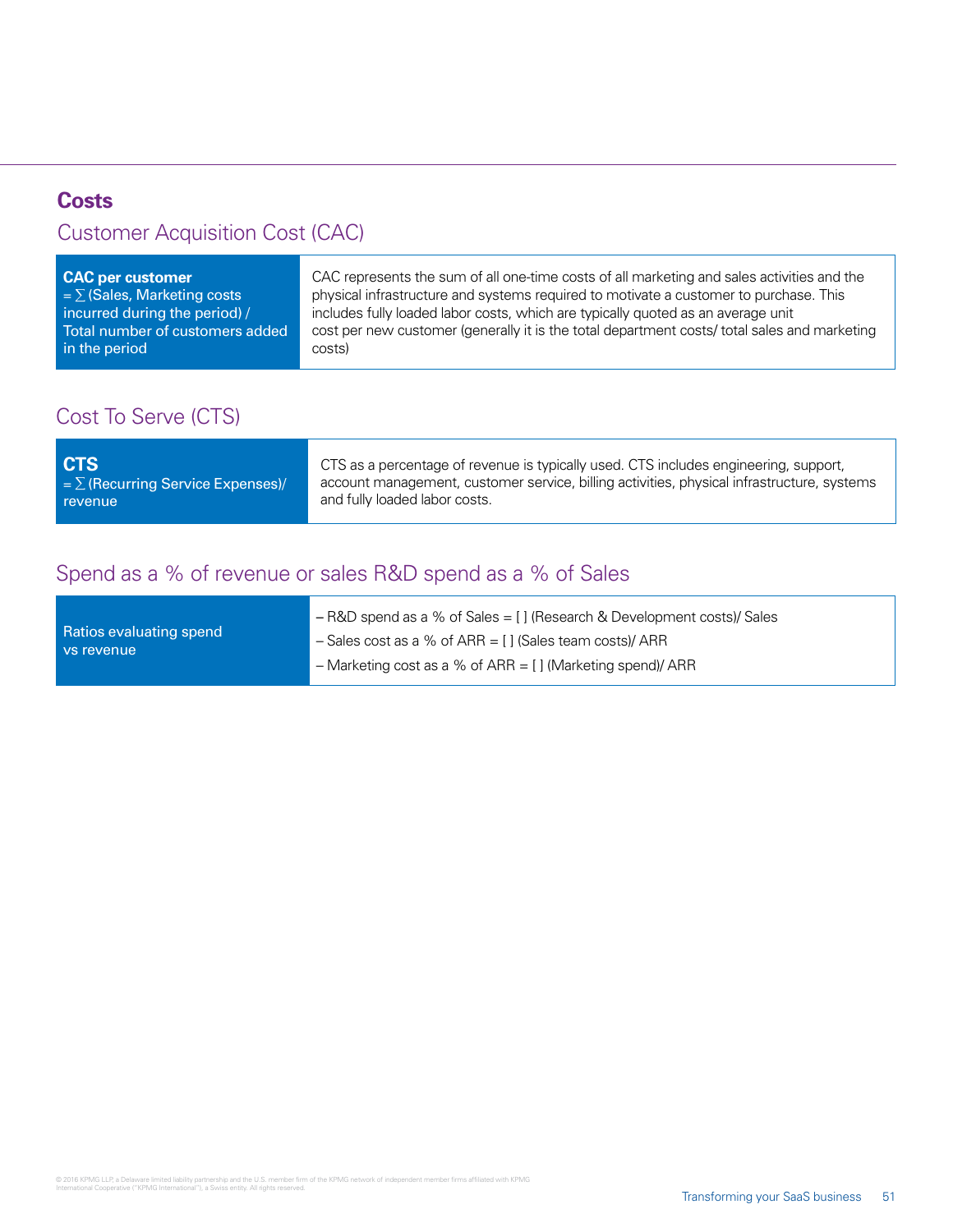# Appendix (continued)

# **Margins**

Gross Margins

| Gross Margin =<br><b>Subscription revenue -</b><br>subscription COGS) / Subscription<br>revenue | Gross margin includes elements such as application hosting costs, customer on-boarding<br>costs, customer service costs, and any third-party fees such as software licenses or data<br>tees. |
|-------------------------------------------------------------------------------------------------|----------------------------------------------------------------------------------------------------------------------------------------------------------------------------------------------|
|-------------------------------------------------------------------------------------------------|----------------------------------------------------------------------------------------------------------------------------------------------------------------------------------------------|

# Recurring Margins

| <b>Recurring Margin <math>=</math></b><br><b>Annualized Recurring Expense</b><br>$(COGS + G&A + R&D)/Entering$<br><b>ARR</b> | Recurring profits include sales and marketing costs of replacing churn, but exclude any<br>other costs of growing the business beyond churn replacement. |
|------------------------------------------------------------------------------------------------------------------------------|----------------------------------------------------------------------------------------------------------------------------------------------------------|
|------------------------------------------------------------------------------------------------------------------------------|----------------------------------------------------------------------------------------------------------------------------------------------------------|

# Service Margins Mix

| <b>Service Margins Mix</b><br>In-house contribution $=$<br>In-house teams service margins/<br>gross margins<br><b>Third-party contribution = Third-</b><br>party service provider<br>service margins/ gross margins | The Service Margins Mix identifies the contribution to gross margins from in-house teams<br>versus those made from third party providers and partners, thus evaluating the economic<br>value of these partnerships. |
|---------------------------------------------------------------------------------------------------------------------------------------------------------------------------------------------------------------------|---------------------------------------------------------------------------------------------------------------------------------------------------------------------------------------------------------------------|
| - To be repeated for all partners/<br>third party providers                                                                                                                                                         |                                                                                                                                                                                                                     |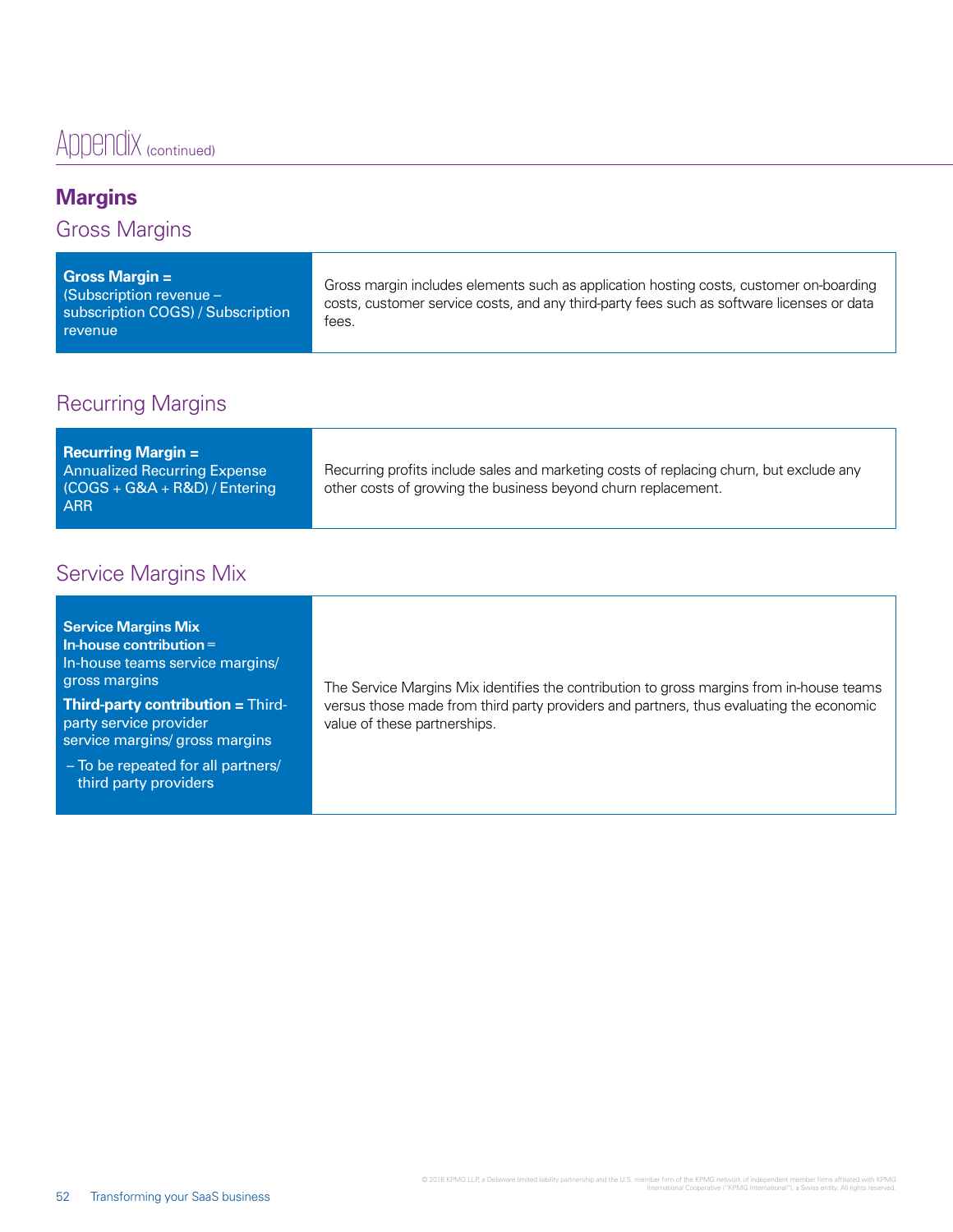# **Cash Flows**

# Cash flow from Operations

| $-$ Cash burn rate = Cash spent per month, quarter, or year<br><b>Relevant cash flow</b><br>- Cash in cash out = Cash flow at the end of the month, quarter, year; revenue at the end of<br>from operations ratios<br>the month, quarter, year |
|------------------------------------------------------------------------------------------------------------------------------------------------------------------------------------------------------------------------------------------------|
|------------------------------------------------------------------------------------------------------------------------------------------------------------------------------------------------------------------------------------------------|

# Free Cash Flow

| Free Cash Flow $=$<br>Operating cash flow – capital<br>expenditures | Measures available cash flow minus all capital expenditures, or cash flow required to<br>maintain or acquire assets. |
|---------------------------------------------------------------------|----------------------------------------------------------------------------------------------------------------------|
|---------------------------------------------------------------------|----------------------------------------------------------------------------------------------------------------------|

# Operating cash flow margins

### Net cash per share

| Net cash/share $=$ | Net cash for a company divided by its shares outstanding (applicable only for publically |
|--------------------|------------------------------------------------------------------------------------------|
| net cash/#shares   | listed companies).                                                                       |

# Months Up-front

| Months $Up$ -front $=$<br>Avg. number of months payment<br>received up-front/ New bookings | Measure of payment received in advance, which is critical for SaaS businesses. More<br>payments upfront can alleviate the cash crunch felt by SaaS businesses in their early<br>years. This metric can be used as an incentive for sales teams to persuade clients to pay<br>in advance. |
|--------------------------------------------------------------------------------------------|------------------------------------------------------------------------------------------------------------------------------------------------------------------------------------------------------------------------------------------------------------------------------------------|
|--------------------------------------------------------------------------------------------|------------------------------------------------------------------------------------------------------------------------------------------------------------------------------------------------------------------------------------------------------------------------------------------|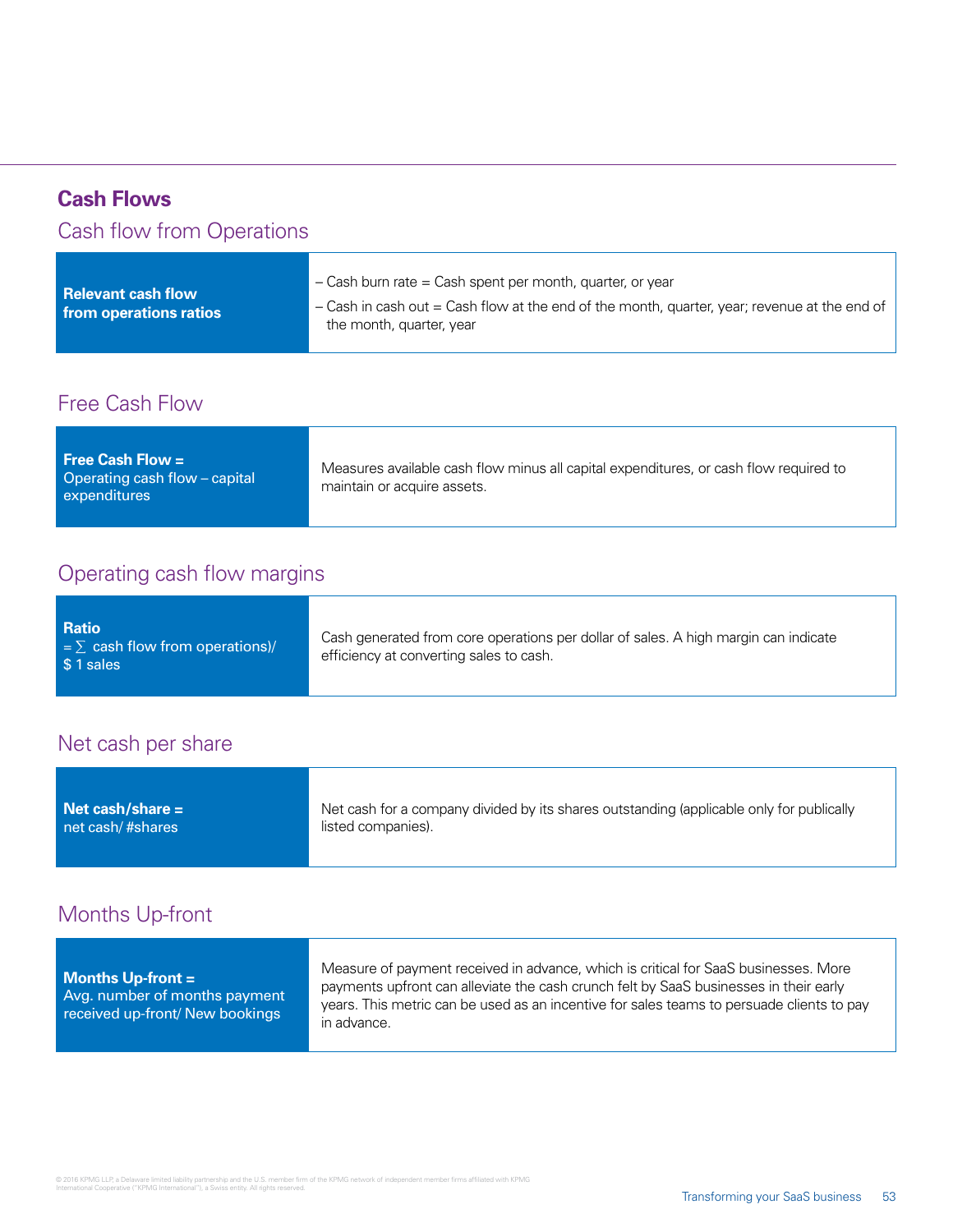Appendix (continued)

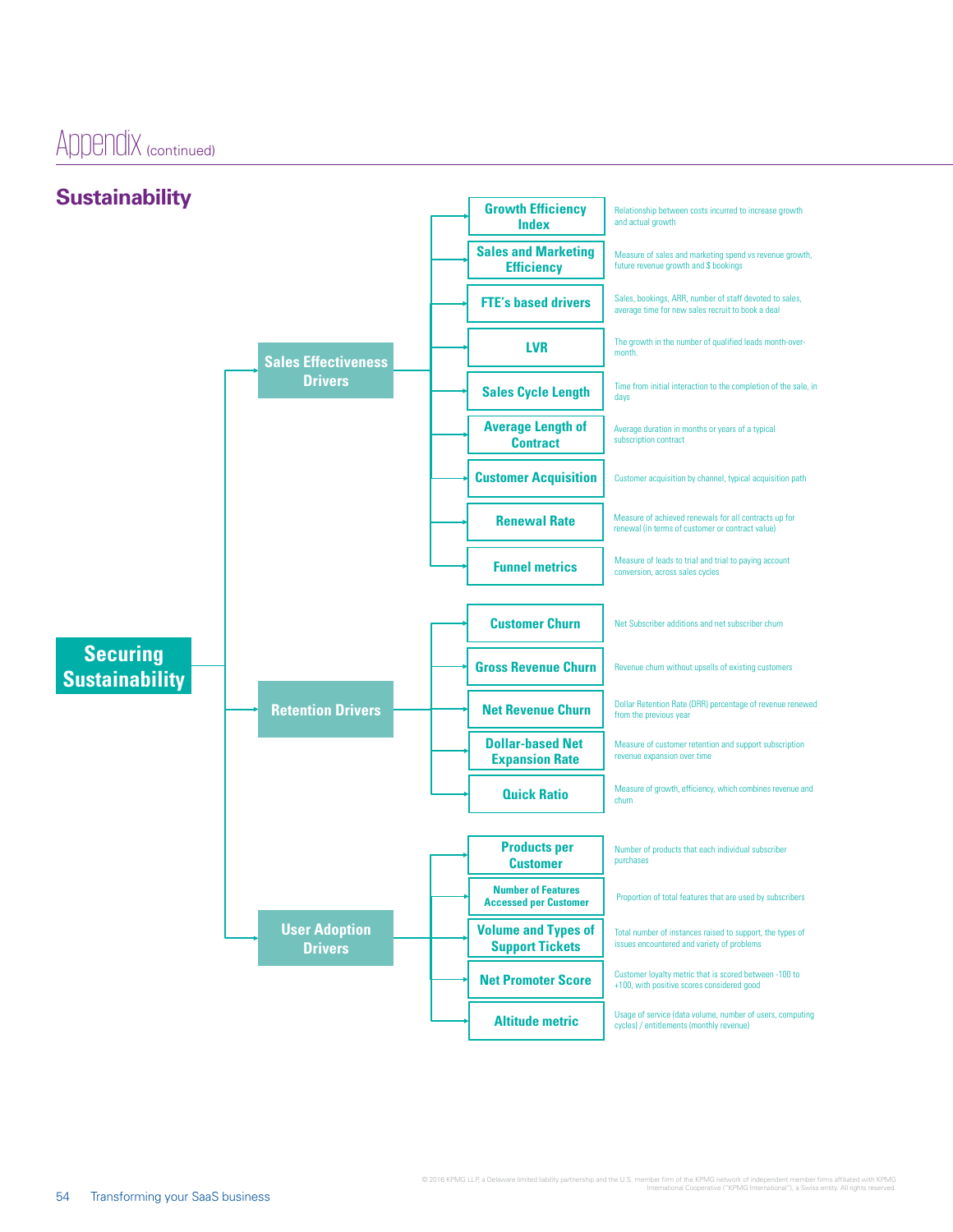| <b>Sales Effectiveness</b><br>Growth Efficiency Index (GEI) |                                                                                                                                                                                                                                                                                                                      |
|-------------------------------------------------------------|----------------------------------------------------------------------------------------------------------------------------------------------------------------------------------------------------------------------------------------------------------------------------------------------------------------------|
| $GEI =$<br><b>Growth Expense / ARR Growth</b>               | GEI is a measure of revenue growth efficiency, which looks at the relationship between<br>costs incurred to increase growth and the actual revenue increase. Growth expenses<br>include sales and marketing expenses, as well as customer success expenses. The GEI<br>can also be measured on ACV.<br>Additionally: |
|                                                             | $-$ ARR Growth = Growth Expense / GEI<br>- Illustration: consider a growth expense of 0.6 and a GEI of 1.4, with a churn rate of<br>25%, this would give a net ARR growth of approximately 18%                                                                                                                       |

# Customer Acquisition

|                                       | - Number of FTEs dedicated to new customer acquisition<br>- Bookings per sales FTE = ACV/total number of sales FTEs |
|---------------------------------------|---------------------------------------------------------------------------------------------------------------------|
|                                       | - Average time for new sales recruit to book a deal                                                                 |
| <b>Ratios looking at monetization</b> | - Leads-to-trial conversion rate = Trial subscribers/Leads                                                          |
| of customer acquisition efforts       | - Trial-to-paying-account conversion rate = Booked customers/Trial subscribers                                      |
|                                       | - Customer acquisition by channel                                                                                   |
|                                       | - Sales cycle length                                                                                                |
|                                       | $-$ Average length of contract $=$ average duration (in months or years)                                            |
|                                       |                                                                                                                     |

# Lead Velocity Rate (LVR)

| $LVR =$<br>Avg. [(Qualified leads for current<br>month – Qualified leads for last<br>$month$ / | - Represents qualified sales lead growth.<br>- Helps define long-term marketing and product strategies |
|------------------------------------------------------------------------------------------------|--------------------------------------------------------------------------------------------------------|
| Qualified leads for last month]*100                                                            |                                                                                                        |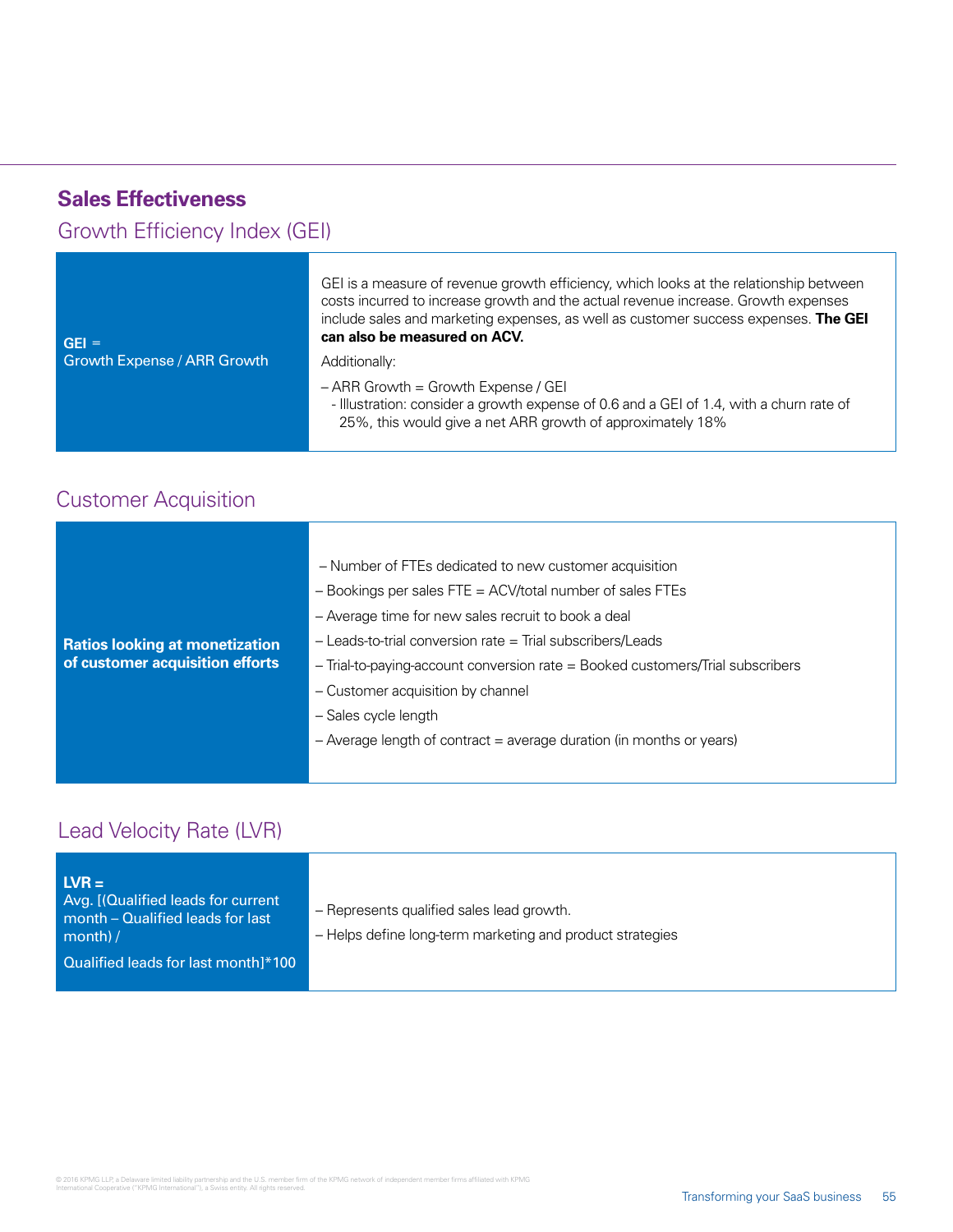# Appendix (continued)

### Renewal Rates

| Renewal rates in terms of | - Customer renewal rate equals the number of customers who renewed their contracts /        |
|---------------------------|---------------------------------------------------------------------------------------------|
| customers and $\mathsf S$ | number of contracts up for renewal.                                                         |
|                           | -\$ Renewal rate equals the value of contracts renewed / value of contracts up for renewal. |

# Customer Maintenance

| <b>Ratios looking at monetization of</b> | - FTEs dedicated to new customer growth/ FTEs servicing existing client accounts = (FTEs<br>that acquire new customers/ % sales FTEs that maintain existing customers) *100 |
|------------------------------------------|-----------------------------------------------------------------------------------------------------------------------------------------------------------------------------|
| customer maintenance efforts             | - ARR/Sales FTEs                                                                                                                                                            |
|                                          | $-$ FTEs for cross-selling = (FTEs dedicated to selling more products/total FTEs)*100                                                                                       |
|                                          | - FTEs for up-selling = (FTEs dedicated to subscription revenue growth/total FTEs)*100                                                                                      |
|                                          |                                                                                                                                                                             |

# Sales and Marketing Efficiency

| Sales and Marketing Efciency $=$                             | - Measures Sales and Marketing efficiency in generating revenue growth. This metric     |
|--------------------------------------------------------------|-----------------------------------------------------------------------------------------|
| Last period sales & marketing                                | evaluates the relationship between S&M spend in the previous period versus attributable |
| expense/ (Current period revenue -                           | revenue growth.                                                                         |
| Last period revenue)                                         | - Another variant of this is known as the "Magic Number."                               |
| Other ratios looking at sales and<br>marketing effectiveness | - Sales & Marketing Expense/\$ bookings                                                 |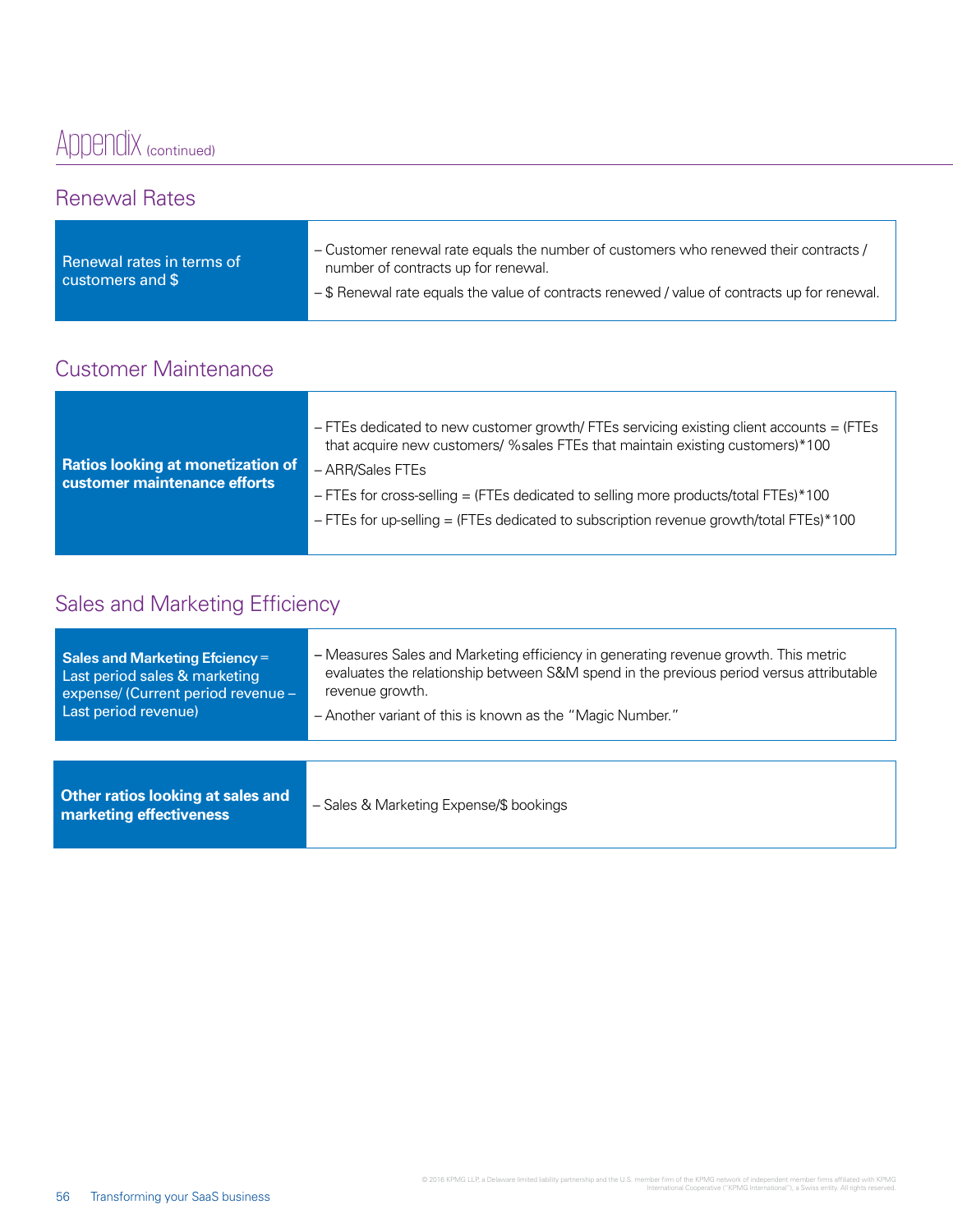# **Retention**

Customer Churn

| <b>Customer churn <math>=</math></b><br>#Customers cancelling contracts | Represents percentage rate of customer cancellations over time, usually on an annual basis. |
|-------------------------------------------------------------------------|---------------------------------------------------------------------------------------------|
| Total Customers*Elapsed time<br>(annually)                              | Can also be calculated as a ratio between renewing customers and expiring customers.        |

# Gross Revenue Churn

| <b>Gross Revenue Churn =</b><br>(Churn and contracted revenue)/<br>revenue at beginning of period | Revenue churn rate without effect from upsells or upgrades from existing customers.<br>Typically, revenue used in calculating Gross revenue churn is MRR or ARR. |
|---------------------------------------------------------------------------------------------------|------------------------------------------------------------------------------------------------------------------------------------------------------------------|
|---------------------------------------------------------------------------------------------------|------------------------------------------------------------------------------------------------------------------------------------------------------------------|

# Net Revenue Churn

| Dollar-based retention rate (DRR) includes the benefit of upsells, cross-sell and price<br>(ARR at the start of the year) /<br>increases based on GAAP subscription revenue recognition. If DRR is 100 percent, that<br>simply means the company renewed 100 percent of the revenue from last year.<br>(ARR at the end of the year) |
|-------------------------------------------------------------------------------------------------------------------------------------------------------------------------------------------------------------------------------------------------------------------------------------------------------------------------------------|
|-------------------------------------------------------------------------------------------------------------------------------------------------------------------------------------------------------------------------------------------------------------------------------------------------------------------------------------|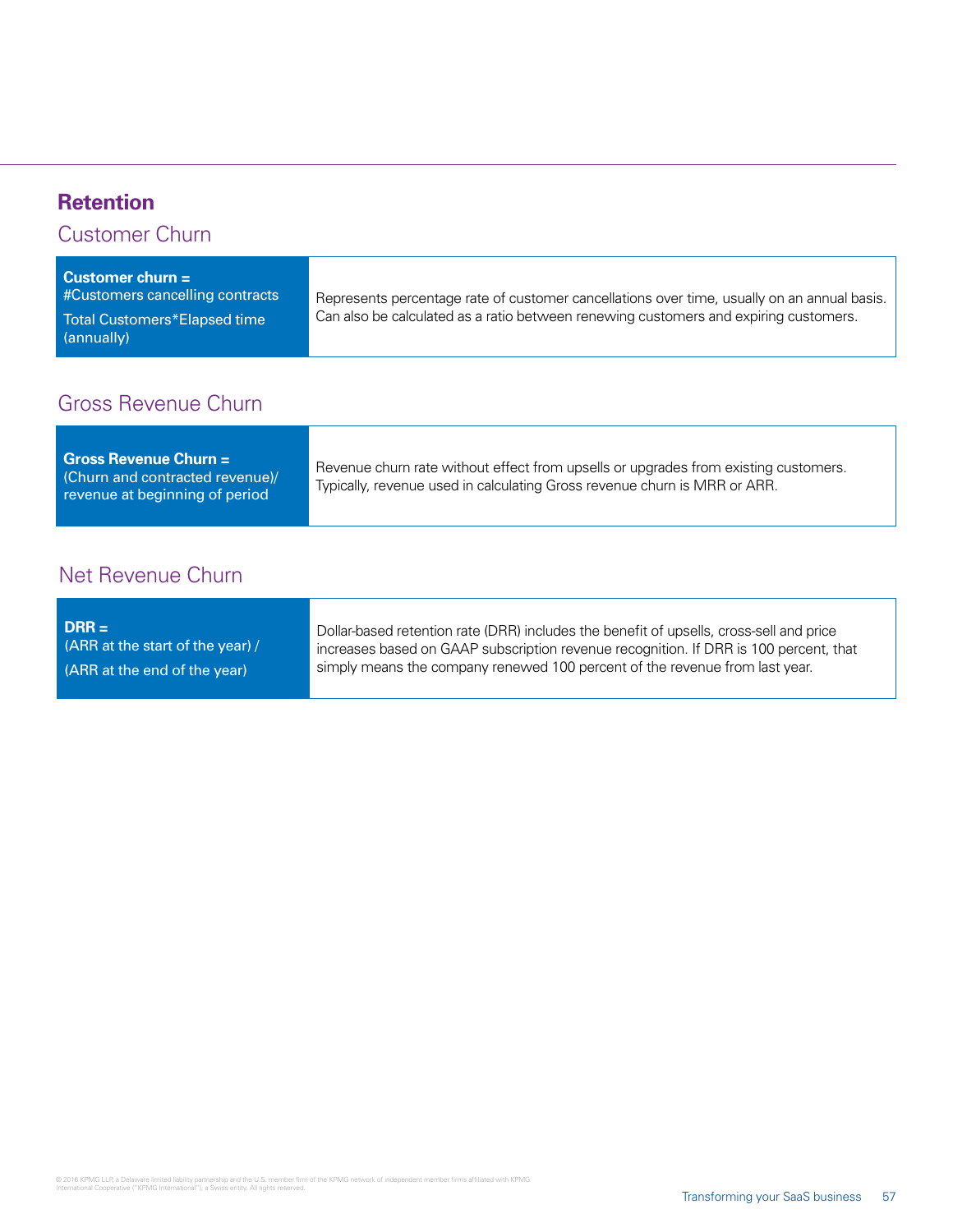# Dollar-based Net Expansion Rate

| $DER =$                                                                                                                         | - Dollar-based Net Expansion Rate (DER) is a measure of customer retention at one point in<br>time.                                                                                                                                                                                                                                                                                                                      |
|---------------------------------------------------------------------------------------------------------------------------------|--------------------------------------------------------------------------------------------------------------------------------------------------------------------------------------------------------------------------------------------------------------------------------------------------------------------------------------------------------------------------------------------------------------------------|
| aggregate ACV at t for customers<br>already customers 12 months prior/<br>aggregate ACV at t-1 for customers<br>12 months prior | - An extension of this rate consists in evaluating how much support subscription revenue<br>has been added over time, as a further indicator of revenue sustainability. This rate is<br>calculated on an individual support subscription contract basis and is equal to the total<br>subscription contract value at one point in time divided by the number of years remaining<br>on the contract at that point in time. |
|                                                                                                                                 |                                                                                                                                                                                                                                                                                                                                                                                                                          |

# Quick Ratio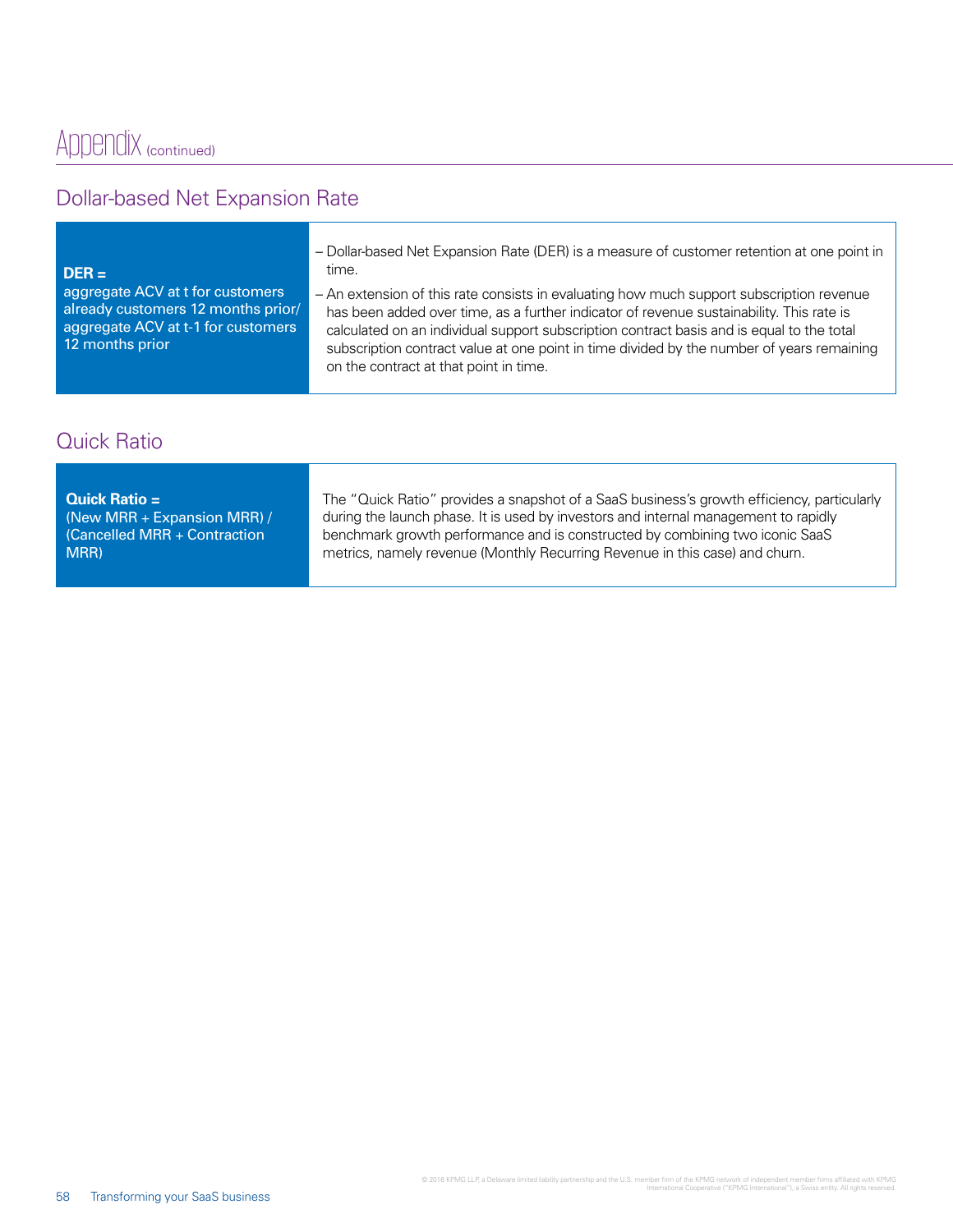| <b>User Adoption</b>                               |                                                                                                                                                                                                                                                                                                         |
|----------------------------------------------------|---------------------------------------------------------------------------------------------------------------------------------------------------------------------------------------------------------------------------------------------------------------------------------------------------------|
| Product and feature subscription                   |                                                                                                                                                                                                                                                                                                         |
| <b>Product and feature subscription</b><br>metrics | - Product purchase = Volume of products sold in a year/total number of customers.<br>$-$ Feature usage $=$ (Number of features purchased $+$ number of annual upgrades)/total<br>number of customers.<br>- Volume and type of support tickets = Volume of support tickets/total number of<br>customers. |

# Net promoter score

| NPS<br>$=$ (Promoters)<br>+ Passive customers<br>$+$ Detractors) | - Promoters are loyal enthusiasts who will keep buying and referring services to others,<br>thereby fuelling growth. Significant up-selling and cross-selling opportunities exist.<br>- Passives are satisfied but unenthusiastic customers who are vulnerable to competitive<br>offerings.<br>- Detractors are unhappy customers who can impede growth. |
|------------------------------------------------------------------|----------------------------------------------------------------------------------------------------------------------------------------------------------------------------------------------------------------------------------------------------------------------------------------------------------------------------------------------------------|
|------------------------------------------------------------------|----------------------------------------------------------------------------------------------------------------------------------------------------------------------------------------------------------------------------------------------------------------------------------------------------------------------------------------------------------|

# Altitude metric

| Altitude = Measure of usage<br>$(i.e.$ Monthly SQL cycles) /<br>entitlements (i.e. monthly revenue) | - Usage of service (data volume, number of users, computing cycles) / entitlements<br>(monthly revenue). |
|-----------------------------------------------------------------------------------------------------|----------------------------------------------------------------------------------------------------------|
|                                                                                                     |                                                                                                          |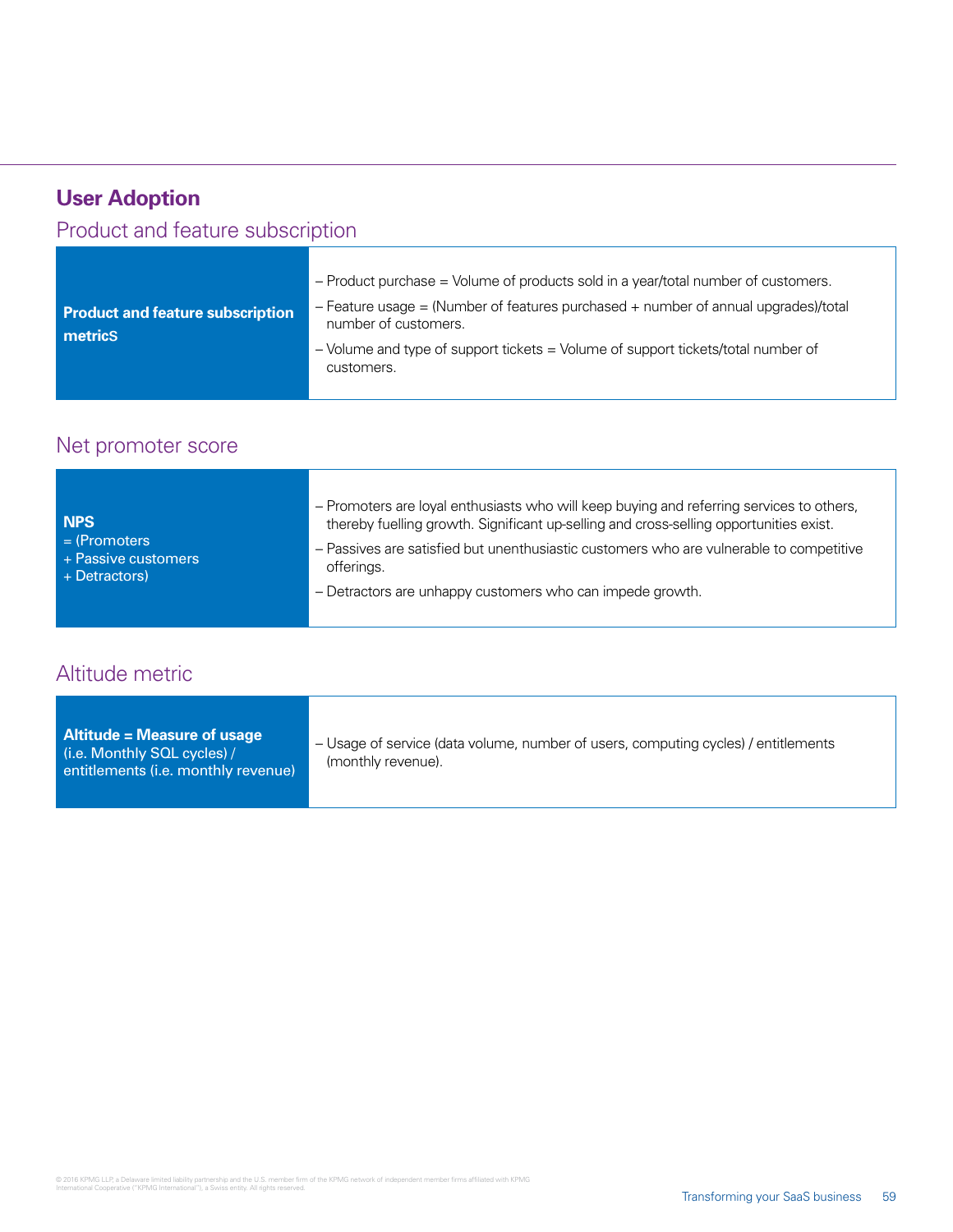### **KPMG: An experienced team, a global network**

KPMG's professionals combine industry knowledge with technical experience to provide insights that help technology industry leaders take advantage of emerging business opportunities and proactively manage business challenges.

Our network of professionals in 155 countries, have extensive experience working with global technology companies ranging from the Fortune 500 to pre-IPO startups. We aim to anticipate the short-and long-term opportunities of shifting business, technology and financial strategies.

KPMG operates as a global network of independent member firms offering audit, tax and advisory services.

# **Authors**



**Prasadh Cadambi** Partner, Technology Industry

Prasadh has over 20 years of experience and serves as a lead partner overseeing and managing global audit teams. Additionally, he advises some of the world's leading software and SaaS companies to help them implement new business models and transformation programs, complex transactions, M&A and capital raising transactions. He advices software and SaaS sell-side equity analysts on emerging accounting issues and financial statement analysis. He has also authored numerous publications, including KPMG's publication on building a successful cloud provider service. He is KPMG's representative on AICPA Software Revenue Recognition Task Force.



**Satya Easwaran** Partner, Advisory

Satya has over 20 years of experience working with leading global companies across USA, Asia, Africa, Australia and Europe. He serves as a Management Consulting partner assisting CxOs in the areas of strategy, business and finance transformation as companies continue to embrace new business models and digital innovation. He has established deep C-suite relationships with leading global companies in the high- tech and other sectors and helped them in conceptualizing and executing transformational initiatives. He is a frequent speaker at industry forums and has also authored multiple publications on leading practices in finance and transformation priorities.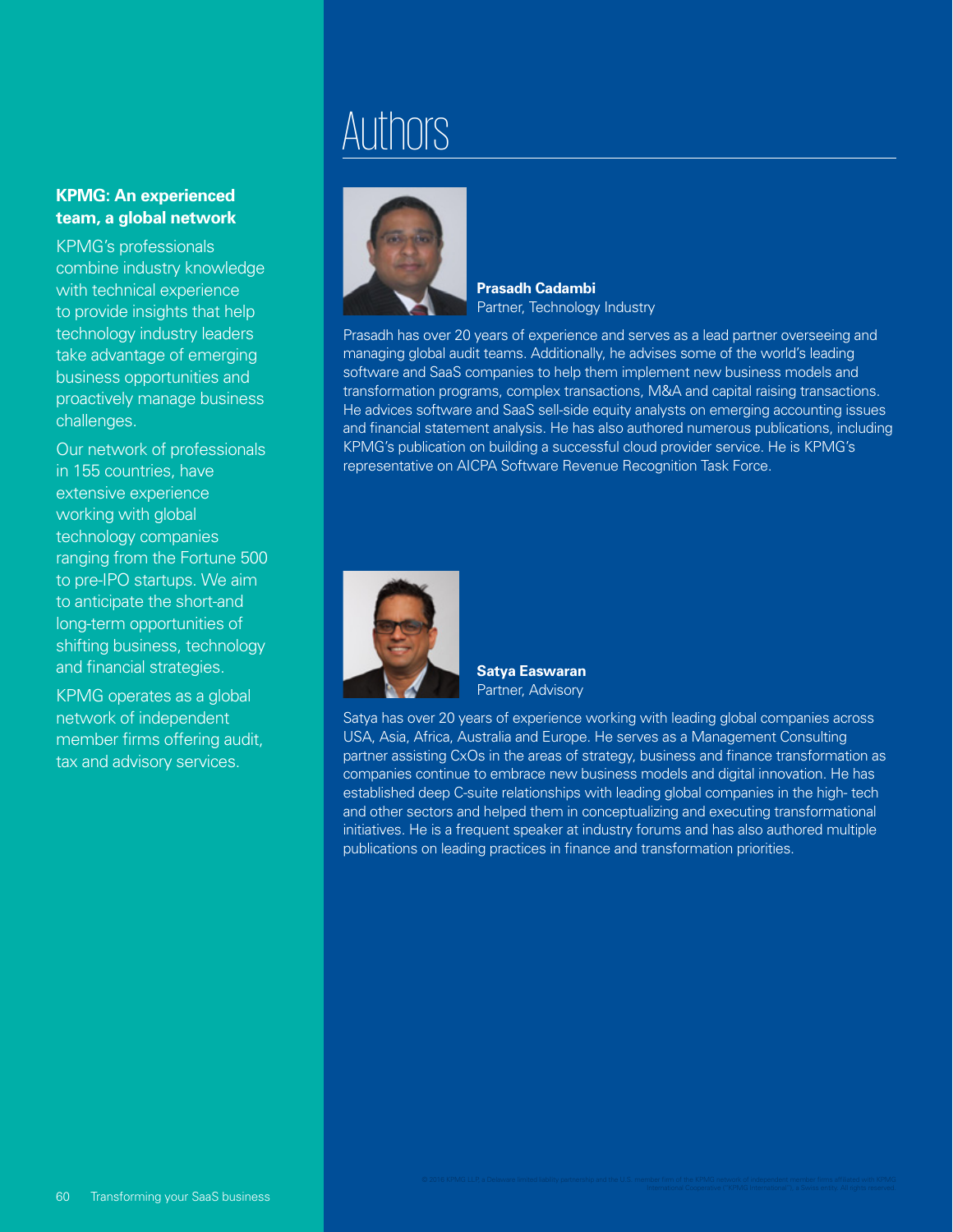# **Contributors**

### **Co-authors**

Chaitanya Gogineni Director, Management Consulting

James P. Murphy Director, Management Consulting

Lead contributor: Mark Pele

### **Additional contributors:**

Sutithi Chakraborty Jonathan T. Hsiung Anuj Mathur Michael D. McCormick Christopher Padden Patricia Rios Parikshit Sinha Siddharth Sureka Adrien Vion

#### **KPMG would like to thank the following tech industry leaders for their valuable insights:**

Mark Hawkins, CFO, Salesforce.com Neil Williams, CFO, Intuit Steve Cakebread, CFO, Yext Mark Culhane, CFO, Lithium Technologies Bob L. Corey, CFO, CallidusCloud Ron Gill, CFO, NetSuite Mark Garrett, CFO, Adobe Kevin Bandy, Chief Digital Officer, Cisco R. Scott Herren, CFO, Autodesk Mike Kourey, CFO, Medallia Matt Quinn, CTO and EVP Products & Technology, TIBCO Clyde Hosein, CFO, RingCentral